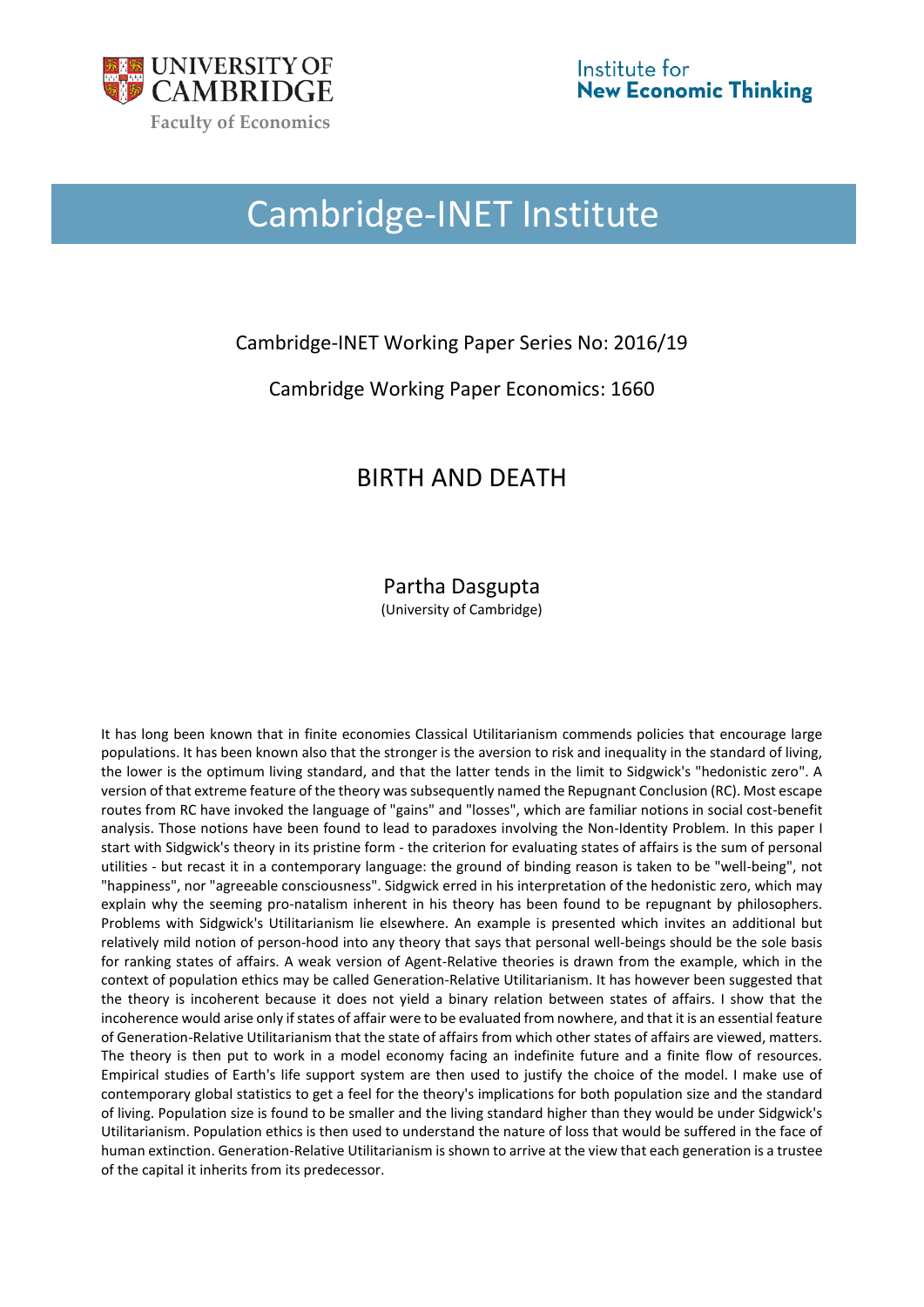#### **Birth and Death**

by

#### Partha Dasgupta\*

University of Cambridge and New College of the Humanities, London

#### First Version: April 2016 First Revision: June 2016 Second Revision: October 2016

\* The author is the Frank Ramsey Professor Emeritus of Economics at the University of Cambridge, Fellow of St John's College, Cambridge, and Visiting Professor at the New College of the Humanities, London.

E-mail: partha.dasgupta@econ.cam.ac.uk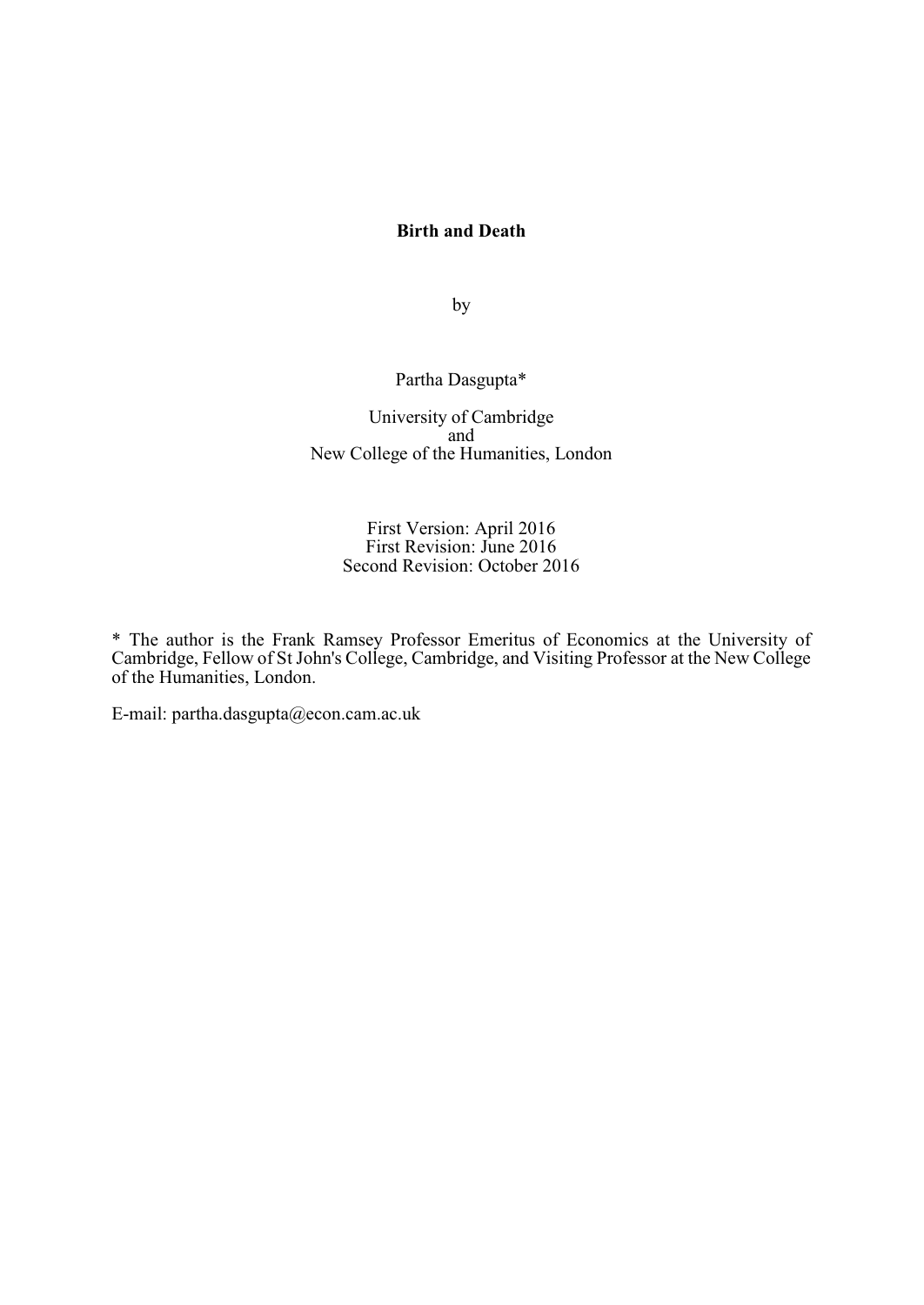#### **Acknowledgements**

This article is an adaptation of Chapter 10 of *Time and the Generations*, a book I am preparing around my Arrow Lectures at Stanford University (1997), Columbia University (2011), and the Hebrew University of Jerusalem (2012); the 2000 Tanner Lectures on Human Values at the University of Michigan, Ann Arbor; and the 2011 Munich Lectures in Economics. Valuing potential lives and the related idea of optimum population have intrigued me ever since I was a graduate student, and I am grateful to the late James Meade for arousing my interest in them. The subject is hard; so hard that over the years I have fumbled about to find ways to express my disquiet with the dominant formulation of the problem and the literature surrounding the paradoxes it harbours. And I am all too conscious that readers may find me fumbling even now. Parental desires and needs in the face of socio-economic and ecological constraints are the basis on which economic demography has been built. Moral philosophers in contrast study population ethics, but shy away from characterising the constraints under which the ethics is to be put to work. No system of ethics should be expected to yield unquestionable directives in all conceivable circumstances, even to the same person. If we are to arrive at satisfactory policies, a suitable accommodation has to be found for the demographer's predictions, the economist's concerns, the environmental scientist's predilections, and the philosopher's sensibilities. These are early days even to attempt an integrated study. So I go about matters in a piecemeal fashion here. My idea is to construct a structure for population ethics that accommodates contemporary sensibilities over birth and death and then to put it to work on contemporary data on humanity's reliance on the biosphere.

The present essay builds on Dasgupta (1969, 1974a, 1989, 1994, 2005), a decadal engagement with population ethics. Over the years I have learned much on the subject from discussions with Geir Acheim, Scott Barrett, Simon Blackburn, Charles Blackorby, John Bongaarts, Christopher Cowie, Aisha Dasgupta, Shamik Dasgupta, David Donaldson, Paul Ehrlich, Nicholas Humphrey, Simon Levin, Karl-Goran Maler, Eric Maskin, James Mirrlees, Edmund Phelps, Peter Raven, Martin Rees, Paul Seabright, Amartya Sen, Robert Solow, and Menahem Yaari. I have also been much stimulated by the criticisms of my writings on population ethics by John Broome (Broome, 1996, 1999, 2004).

Sections 1 and 9 have been drawn from Dasgupta and Dasgupta (2016) and I am most grateful to Aisha Dasgupta for the many discussions we have had while preparing our paper on the place of reproductive rights in population ethics. An earlier version of this paper was prepared for a lecture on 14 January 2016 at a conference on Discounting and Climate Change held at the University of Oxford. For their comments I am grateful to Paul Kelleher, Kian Mintz-Woo, Matthew Rendall, and Dominic Roser. I have benefited greatly from the comments on previous versions by Simon Blackburn, John Broome, Christopher Cowie, Naomi Goulder, Rae Langton, Cheryl Misak, Stefano Zamagni, and in particular the insights of Simon Beard, Shamik Dasgupta, Ingmar Schumacher, Itai Sher, and Robert Solow.

My greatest debt is to Kenneth Arrow, discussions and collaboration with whom have regularly clarified my understanding of welfare economics and population ethics. This essay is dedicated to him.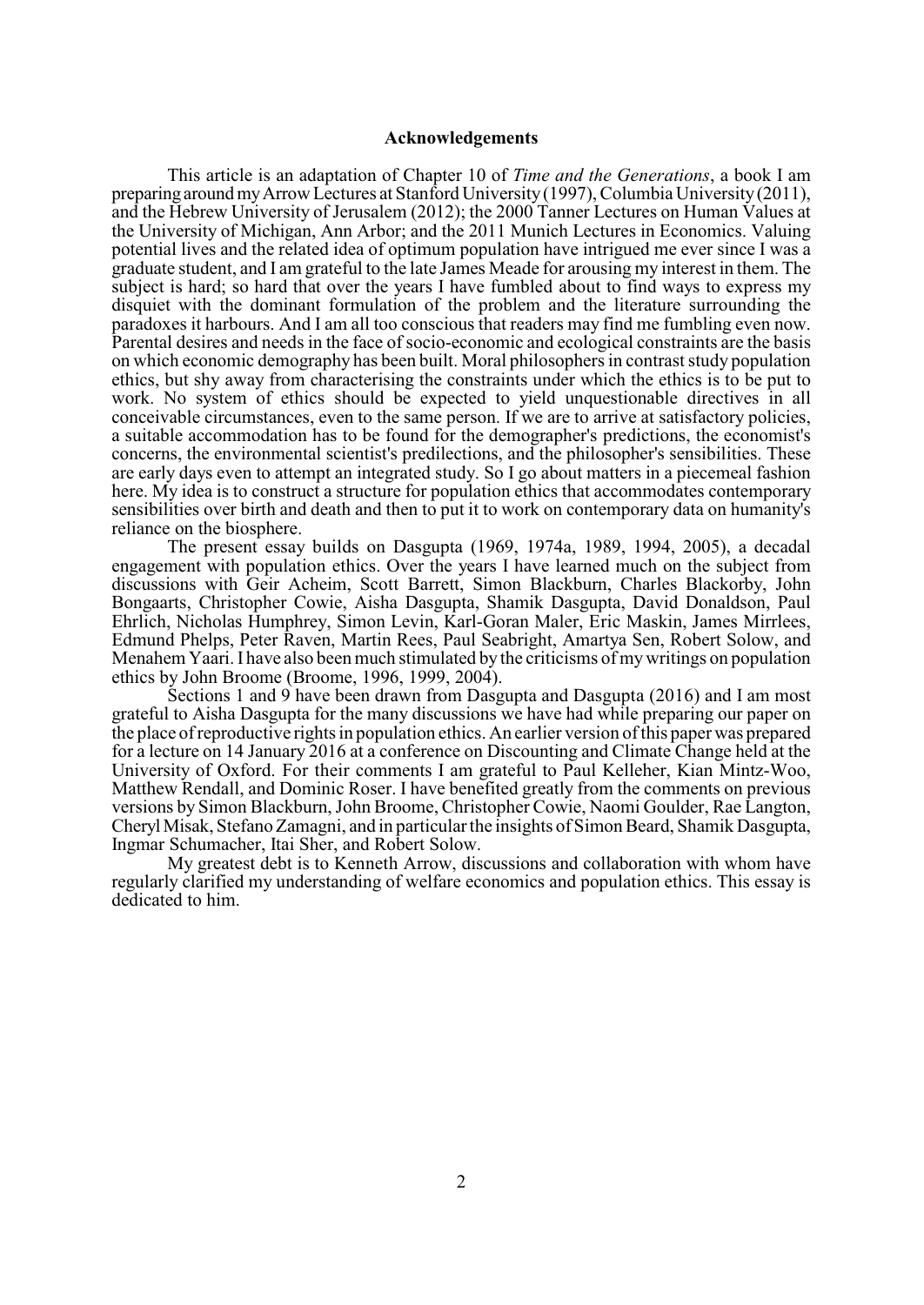#### **Abstract**

It has long been known that in finite economies Classical Utilitarianism commends policies that encourage large populations. It has been known also that the stronger is the aversion to risk and inequality in the standard of living, the lower is the optimum living standard, and that the latter tends in the limit to Sidgwick's "hedonistic zero". A version of that extreme feature of the theory was subsequently named the Repugnant Conclusion (RC). Most escape routes from RC have invoked the language of "gains" and "losses", which are familiar notions in social costbenefit analysis. Those notions have been found to lead to paradoxes involving the Non-Identity Problem. In this paper I start with Sidgwick's theory in its pristine form - the criterion for evaluating states of affairs is the sum of personal utilities - but recast it in a contemporary language: the ground of binding reason is taken to be "well-being", not "happiness", nor "agreeable consciousness". Sidgwick erred in his interpretation of the hedonistic zero, which may explain why the seeming pro-natalism inherent in his theory has been found to be repugnant by philosophers. Problems with Sidgwick's Utilitarianism lie elsewhere. An example is presented which invites an additional but relatively mild notion of person-hood into any theory that says that personal well-beings should be the sole basis for ranking states of affairs. A weak version of Agent-Relative theories is drawn from the example, which in the context of population ethics may be called Generation-Relative Utilitarianism. It has however been suggested that the theory is incoherent because it does not yield a binary relation between states of affairs. I show that the incoherence would arise only if states of affair were to be evaluated from nowhere, and that it is an essential feature of Generation-Relative Utilitarianism that the state of affairs from which other states of affairs are viewed, matters. The theory is then put to work in a model economy facing an indefinite future and a finite flow of resources. Empirical studies of Earth's life support system are then used to justify the choice of the model. I make use of contemporary global statistics to get a feel for the theory's implications for both population size and the standard of living. Population size is found to be smaller and the living standard higher than they would be under Sidgwick's Utilitarianism. Population ethics is then used to understand the nature of loss that would be suffered in the face of human extinction. Generation-Relative Utilitarianism is shown to arrive at the view that each generation is a trustee of the capital it inherits from its predecessor.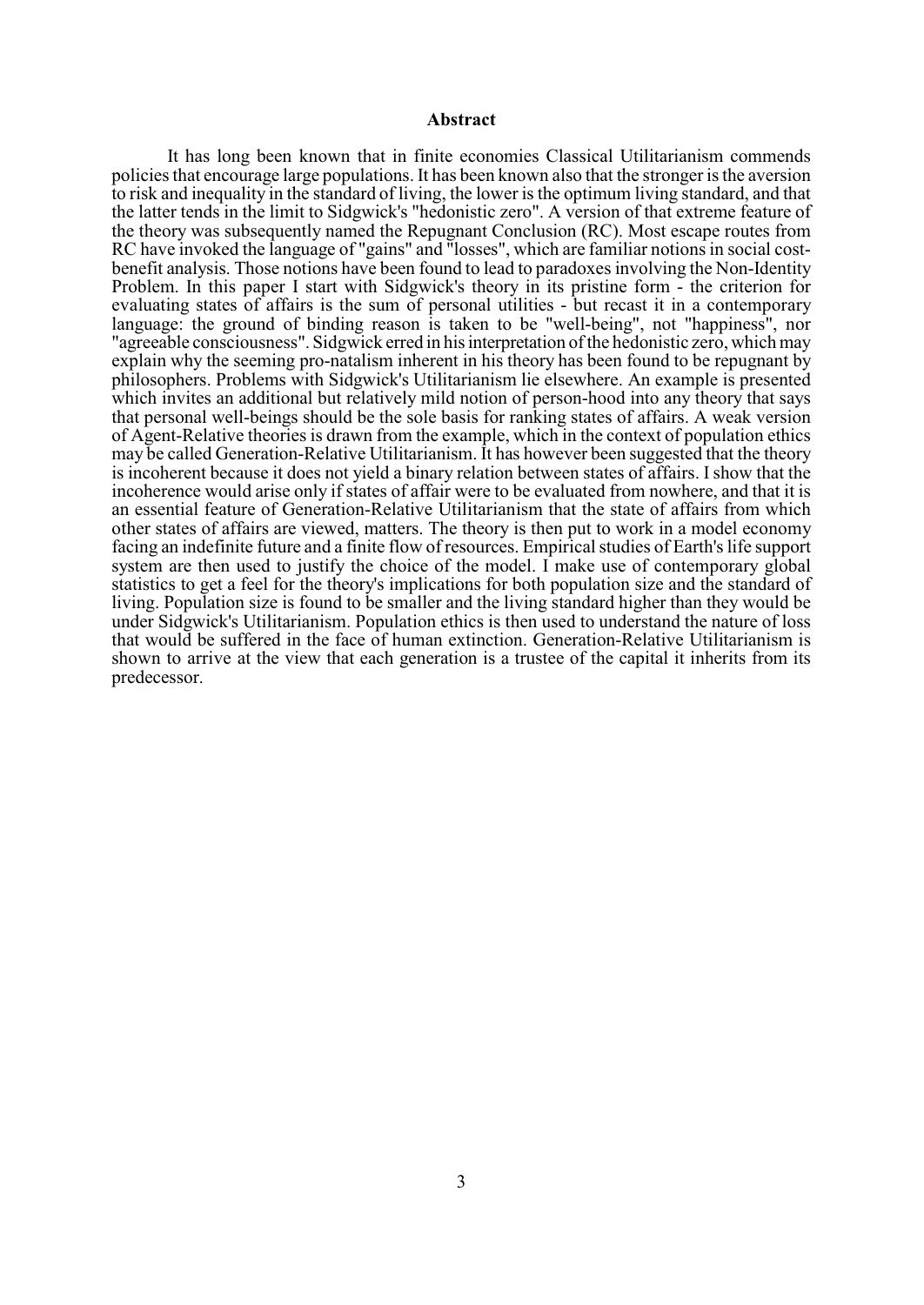#### **Contents**

- 1 Economic Demography
- 2 Utilitarian Ethics
- 3 Plan of the Paper
- 4 The Genesis Problem
	- 4.1 Zero Well-Being
	- 4.2 The Sidgwick-Meade Rule
	- 4.3 Measurability, Comparability, and the Aggregation of Personal Well-Beings
	- 4.4 Large Populations Under Utilitarian Ethics

5 Death

- 6 A Problem Like Sleeping Beauty
	- 6.1 Imperatives
	- 6.2 Wider Cases
- 7 Actual Problems and Generation-Relative Utilitarianism
	- 7.1 Population Ethics in a Timeless World
	- 7.2 Coherence
- 8 Population Ethics Across the Generations
	- 8.1 The Model
	- 8.2 Intergenerational Consistency
	- 8.3 Extreme Theories
	- 8.4 The Stationary Optimum
- 9 Earth's Carrying Capacity
- 10 Quantitative Estimates
	- 10.1 Critical Parameters
	- 10.2 Sensitivity Analysis
- 11 Existential Risks and Rational Ends

Appendix: Generation-Relative Utilitarianism with Production

References

Table 1 Figures 1-4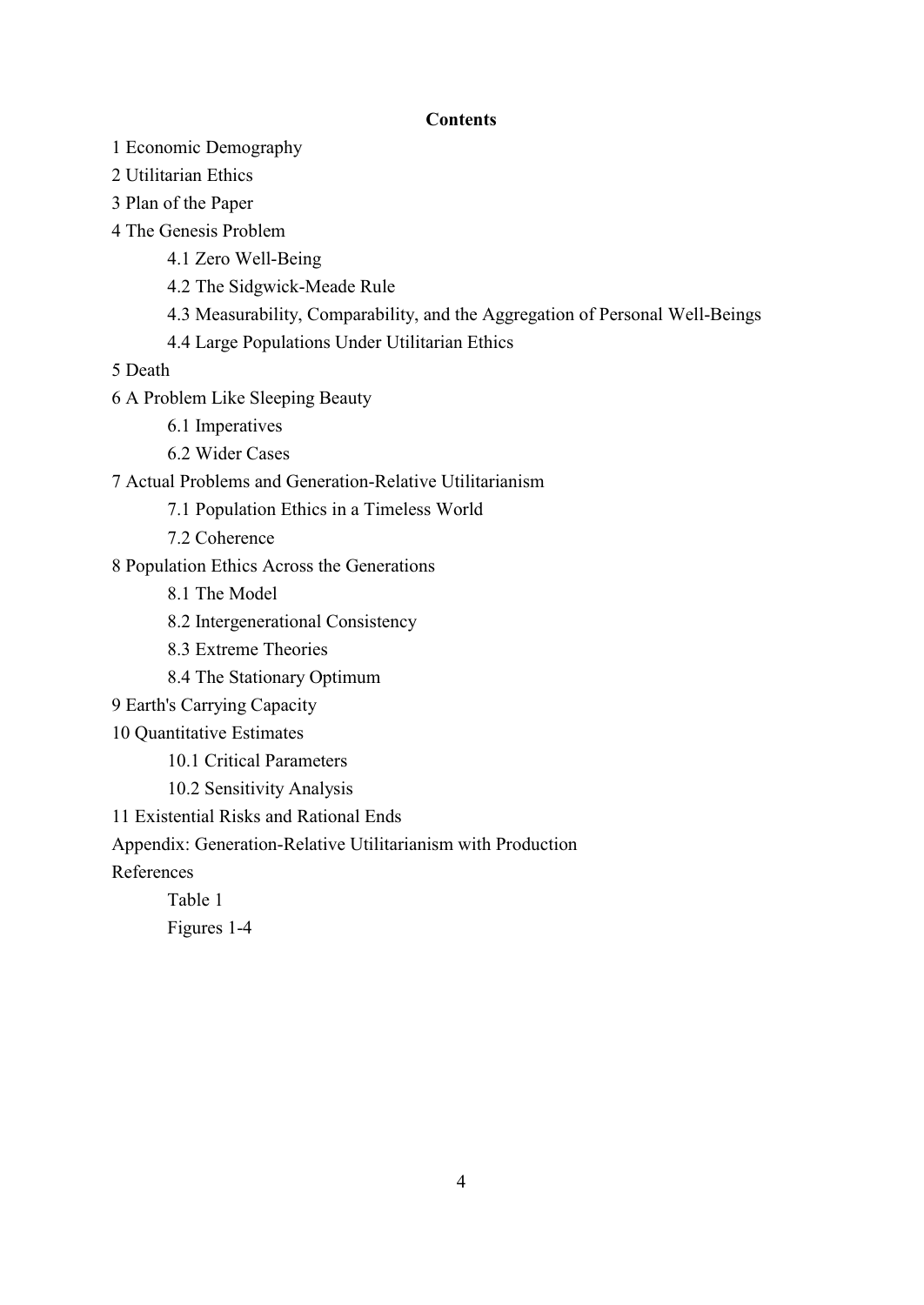People have children for many reasons. The mix of motivations depends on the customs and institutions we inherit, as well as on our character and circumstances. That children are valuable in themselves is emotionally so compelling that it may seem too obvious to require acknowledgement, but social anthropologists have shown that children are not just valuable to us because of the innate desire we have to bear and rear them, but also because they represent the fulfilment of tradition and religious dictates, and because they are the clearest avenue open to self-transcendence. A common refrain, that our children are priceless, is an expression of how innately valuable they are to us. $<sup>1</sup>$ </sup>

Nevertheless, in places where formal institutions are underdeveloped, children also substitute for other assets, and are thus also valuable for the many benefits they bring to their parents. This is most apparent in the poorest regions of the world. Children serve as security in old-age in places that have neither pension schemes nor adequate land markets. They are also a source of labour in households possessing few labour saving devices. Children mind their siblings, tend to domestic animals, pick berries and herbs, collect firewood, draw water, and help with cooking. Children in poor countries are valued by their parents also as capital and producer goods. 2

#### **1 Economic Demography**

Those childhood activities are so unfamiliar today in the West that they direct us to study the mix of motivations governing procreation by contrasting rich regions from poor regions. There are notable exceptions of course, but broadly speaking fertility and mortality rates are high and health status and education attainments are low in poor countries, whereas the corresponding statistics in rich countries read the other way. Table 1, which presents a snap shot (year 2010), speaks to that by displaying the classification used at the World Bank, where "rich" and "poor" are defined in terms of GDP per capita. Countries have been known to make a transition from one category to the other (that's what economic development is usually taken to mean); moreover, the bulk of the world's population and a majority of the world's poorest people live in neither rich nor poor countries, and international statistics say there are enormously rich people in poor countries. It nevertheless pays to study sharp contrasts, as in Table 1.3

 $\alpha$ <sup>1</sup> One such injunction emanates from the cult of the ancestor, which takes religion to be the act of reproducing the lineage. See Fortes (1978).

 $\frac{1}{2}$  In South Asia children have been observed to be at work from as early an age as six.

 $3$  Evolutionary biologists distinguish reproductive strategies in the animal kingdom that correspond to the two extreme types of fertility and human capital outcomes displayed in Table 1. An *r*-strategy gives rise to many offspring combined with low parental investment, and each offspring has a low probability of survival. In contrast a *K*-strategy gives rise to few offspring over a longer lifespan and high parental investment. The motivation driving animals is inclusive fitness. Each of the strategies is an equilibrium, depending on the underlying evolutionary game. I am grateful to Nicholas Humphrey for discussions on the significance of animal behaviour for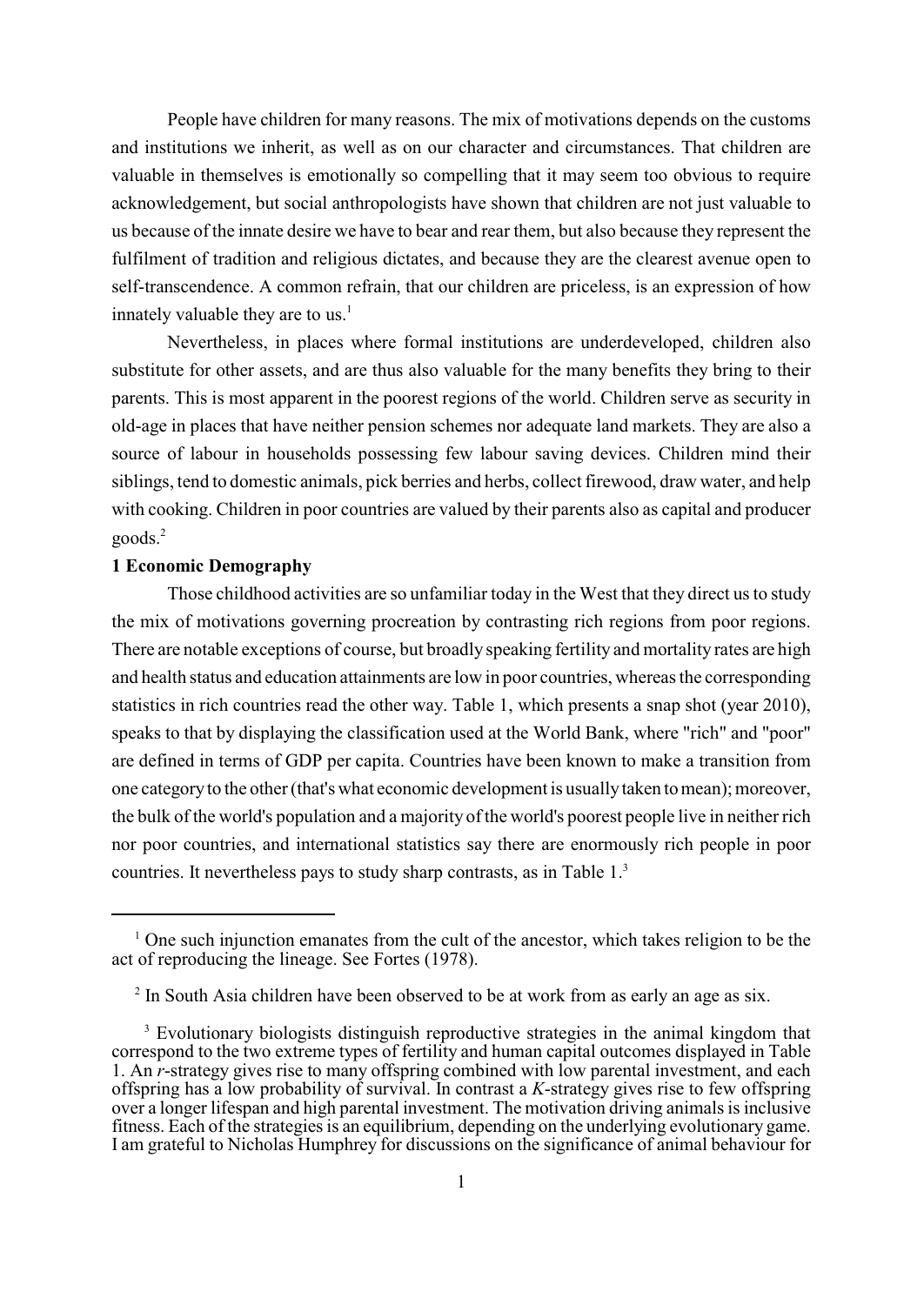Reproductive decisions have consequences for others (including our descendants) that are unaccounted for under the terms of prevailing institutional arrangements (markets, government policy, communitarian engagements, religious injunctions). Economists use the term "externalities" to denote those consequences of our decisions for others that are unaccounted for. Externalities raise deep ethical issues. Not only do they extend to contemporaries and can be expected to extend to future people, it is also that some people will be born in consequence of the decisions we take, while some who would have been born had we acted otherwise will not be born.<sup>4</sup>

Caldwell (1981, 1982) drew on a suggestion implicit in the contrast displayed in Table 1; that the intergenerational transfer of economic resources is from children to parents in poor societies, but from parents to children in rich societies. The suggestion has been easier to confirm in rich countries, where the rate of investment in children's education has been found to be as high as 6-7 per cent of GDP (Haveman and Wolfe, 1995). Confirming the reverse flow in poor countries has been a lot harder, in part because data are sparse but in part also because even within poor regions there are significant differences in attitudes toward reproduction. Those differences are traceable to kinship structures, marriage practices, and rules of inheritance. The implied line of thinking says that over the long run it is differences in institutions and social norms - originating perhaps in some measure in geography - that are the reasons behind differences in reproductive behaviour among groups. Theoretical models have been built on that premise. Causality isn't traced to differences in income or wealth. It is not that fertility and mortality rates are high and health status and education attainments are low in poor regions *because* people there are poor, it is that very low incomes go hand in hand with those features of life. The variables are mutually determined over time.<sup>5</sup>

Table 1 is a snapshot. There is no suggestion that poor regions will remain poor, nor that

population ethics.

<sup>&</sup>lt;sup>4</sup> Decisions on consumption, production, and our use of the natural environment also create externalities. They are connected to reproductive externalities. Here I focus on decisions over reproduction. We uncover the pervasiveness of externalities in Section 9.

 $5$  For theoretical models that speak to the mutual determination, see Dasgupta (1993, 2010), Brander and Taylor (1998), Harford (1998), and Dasgupta and Ehrlich (2013). Sub-Saharan Africa has long been regarded as special, even among poor regions (Goody, 1976; Bledsoe, 1994; Guyer, 1994; Bongaarts and Casterline, 2013). In an early review of fertility intentions Cochrane and Farid (1989) noted that both the urban and rural, the educated and uneducated in sub-Saharan Africa have more, and want more, children than their counterparts in other less-developed regions. Even young women there expressed a desire for an average of 2.6 more children than women in the Middle East, 2.8 more than women in North Africa, and 3.6 to 3.7 more than women in Latin America and Asia. Updated versions of these figures are available, but it is worth considering the data from the mid-1980s because the income gap between Africa and the rest of the developing world was smaller at that time than it is now.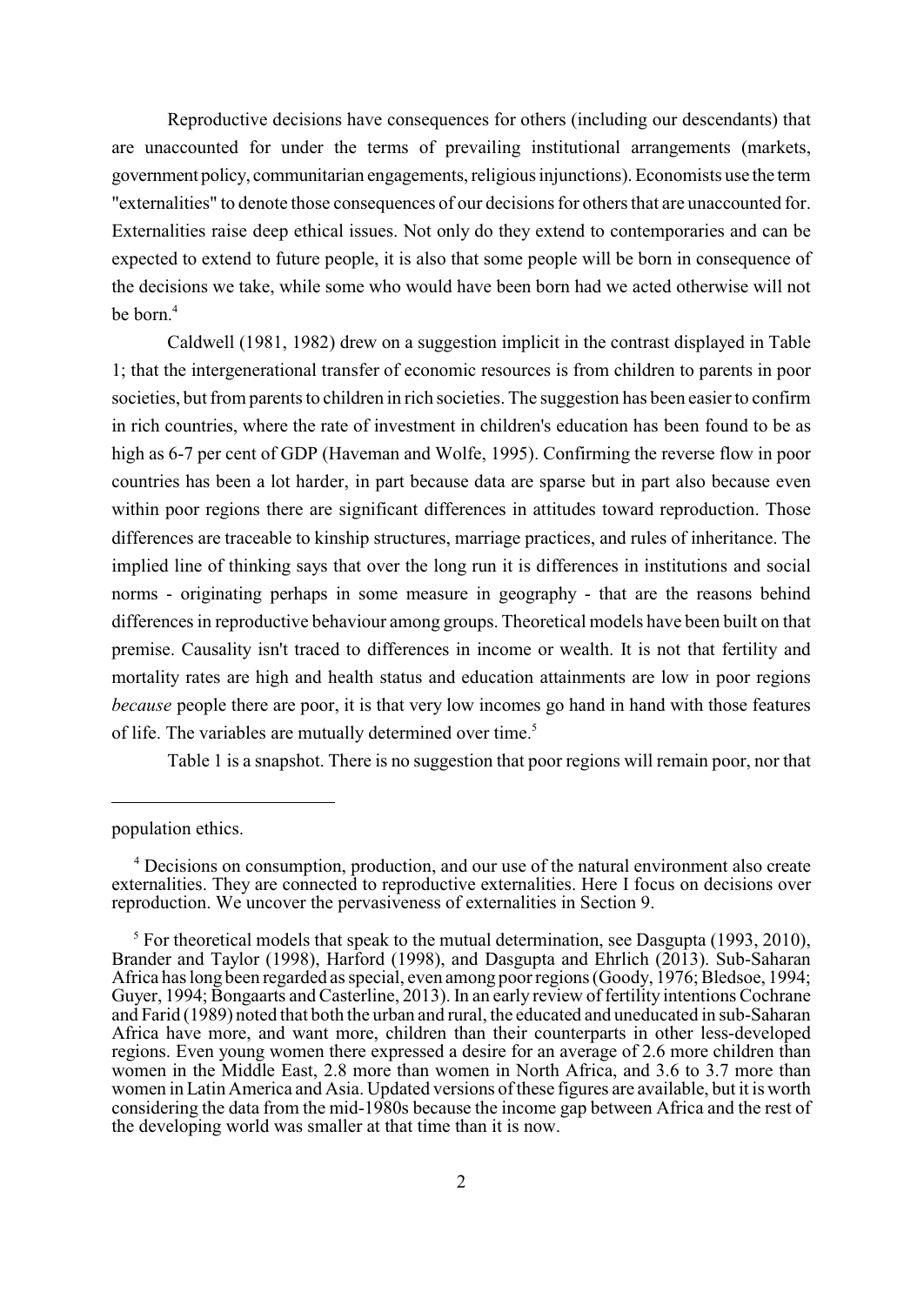rich regions may not find their place reversed in the long run. Regional differences in fertility, education, and output per capita were slight until the start of the EarlyModern era (roughly, 1500 CE). Global aggregates of earlier eras look much the same as their regional aggregates.<sup>6</sup> Although regional aggregates have diverged since then, global aggregates (a weighted average of regional statistics) have shown a steady move toward and beyond the "fertility transition"; that is, the transition from high fertility and mortality rates to low fertility and mortality rates.

Economists have offered a number of explanations for the historical experience.<sup>7</sup> What is common to them is a presumption that parental choices over fertility, consumption, and investment determine long run outcomes. The models trace the relative urgencies of parental needs, desires, and obligations to the constraints on choices facing parents in each generation. Some authors stress economic constraints, others pay attention to social and ecological constraints. Economic demographers have commonly avoided moral theories in their study of reproductive behaviour.<sup>8</sup>

In contrast, philosophical discourses on population have been built exclusively on normative reasoning, directed at (broadly speaking) four questions: (1) What are the nature, ground, and limits of parental responsibility for existing children? (2) Does producing a child violate the rights or interests of children the couple already have? (3) Do individuals have a duty not to have children whose lives may be considered "bad"? Do they have a duty to have children whose lives might be considered "good"? (4) What procedure should be used to determine the relative value of possible populations so as to decide which of those would be "best"? In addressing these questions, however, moral philosophers have avoided offering even a sketch of the constraints under which that reasoning is to be put to work.

One way to contrast these two disciplinary approaches is to say that the economic demographer's task is to explain Table 1 and that the aim in population ethics is to produce a normative theory that one could use to evaluate the behaviour patterns that give rise to Table 1 and then prescribe better ones. That said, no system of ethics should have to yield incontrovertible directives in all conceivable circumstances. In order to arrive at satisfactory demographic policies, a suitable accommodation has to be found for the demographer's evidence, the economist's concerns, the environmental scientist's predilections, and the philosopher's sensibilities. In the remainder of the paper I study population ethics with an eye on ecological constraints. We will find that it is possible to produce sensible answers to problems that arise in

 $6$  The classic on this is Maddison (2001), who provided estimates of expectancy of life at birth, population size, and output from 1 CE until year 1998 in various regions of the world.

<sup>&</sup>lt;sup>7</sup> See the references in footnote 5, and Galor  $(2011)$ .

<sup>&</sup>lt;sup>8</sup> "Parental choices" are only a contemporary way of alluding to choices that are often, perhaps even usually, influenced by the extended family, kinship, and the couple's peer group. On this see Dasgupta (1993, 2010) and Dasgupta and Dasgupta (2010).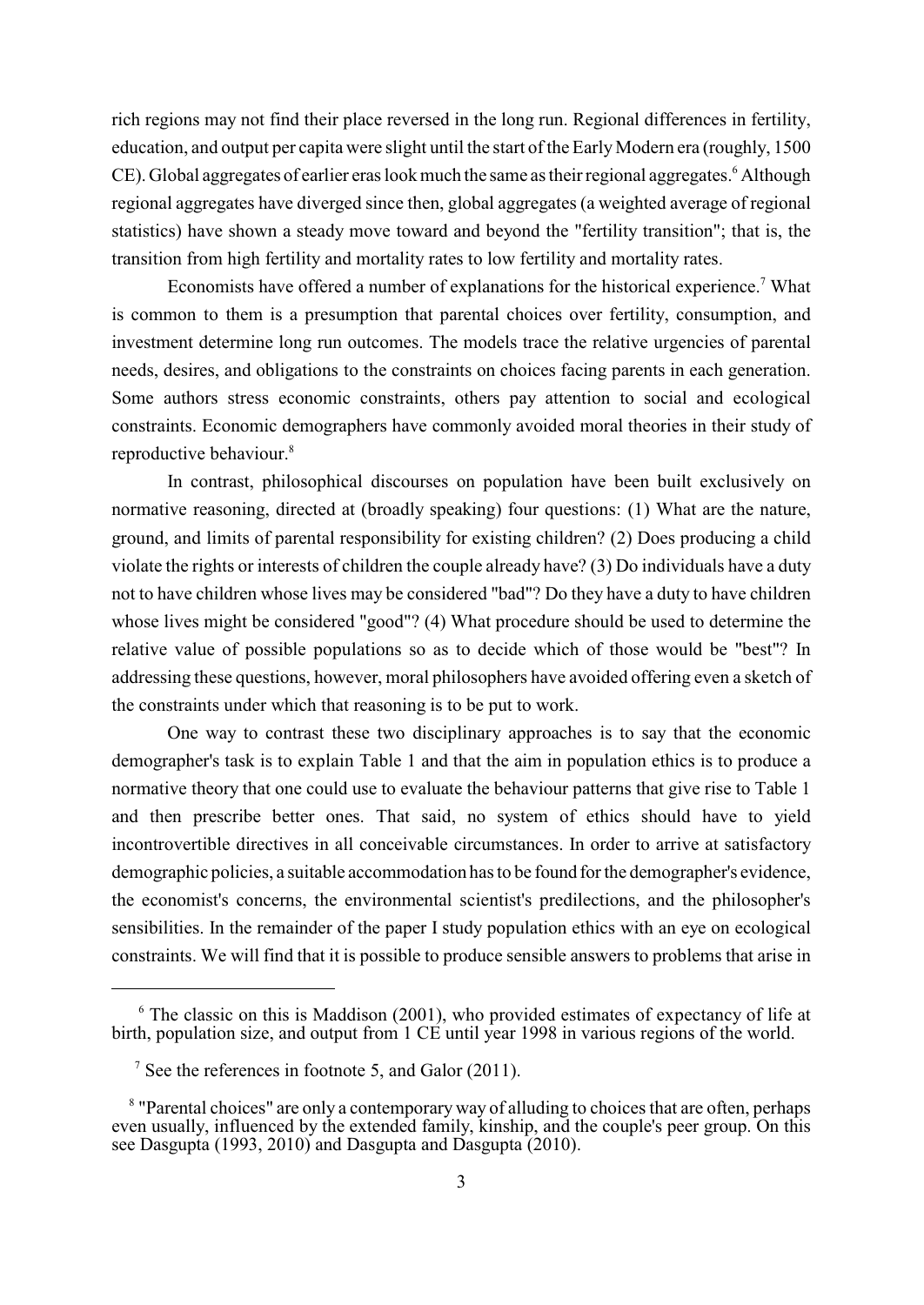the world we have come to know even if we are unable to make progress in answering the kinds of question population ethicists usually ask in the context of extreme cases.

#### **2 Utilitarian Ethics**

In his introduction to Utilitarianism, Sidgwick (1907: 415-416) wrote:

"... if we take Utilitarianism to prescribe, as the ultimate end of action, happiness as a whole, and not any individual's happiness, unless considered as an element of the whole, it would follow that, if the additional population enjoy on the whole positive happiness, we ought to weigh the amount of happiness gained by the extra number against the amount lost by the remainder. So that, strictly conceived, the point up to which, on Utilitarian principles, population ought to be encouraged to increase, is not that at which average happiness is the greatest possible ... but that at which the product formed by multiplying the number of persons living into the amount of average happiness reaches its maximum."

Scholars have found a problem with the opening sentence. Sidgwick starts by noting that the ground of binding reason is total happiness ("happiness as a whole") but goes on to appeal to gains and losses when applying the Utilitarian calculus. That the two aren't equivalent if the timing of conceptions (never mind the number of conceptions) is affected by decisions was noted by Parfit (1976), Schwartz (1978), and Adams (1979) and shown to give rise to what is now known as the Non-Identity Problem.<sup>9</sup> The problem, as Parfit (1982, 1984) posed it, goes like this:

"A woman suffers from a medical condition. There is a large chance that if she were to conceive now, the child would suffer from a disability but would otherwise enjoy a good life. However, a minor medical treatment would cure the woman within a month. Once cured, any child she bears will be free of the disability and enjoy a life of high quality. The woman is somewhat impatient to conceive. Ought she to wait a month, or would it be reasonable of her to conceive now?"

One can argue that it is reasonable she conceives now. After all, or so the argument could go, the woman's feelings matter and the child she conceives now can't complain laterthat she was unfair to him, that she should have waited and undergone the medical treatment, that had she done so he would have had a better life. The reason he would not have grounds for complaint is that had she waited, the child she would have conceived wouldn't have been him. Nor, or so the argument may continue, can some unconceived child complain that the woman prevented him from being born by being hasty. Nonetheless, as Parfit and others observed, there is a strong intuition that the woman should wait. And the intuition is built not only on the thought that good lives are an intrinsic good, but also that better lives are intrinsically even better.

In this intuition the basis for evaluation is not "gains" and "losses", but total utility. And an ethics grounded on the latter reflects the view that lives have an intrinsic value of their own,

<sup>&</sup>lt;sup>9</sup> I have taken the attribution from the essay by Kavka (1982) which, with an accompanying essay by Parfit (1982), explored the complexities of the Non-Identity Problem.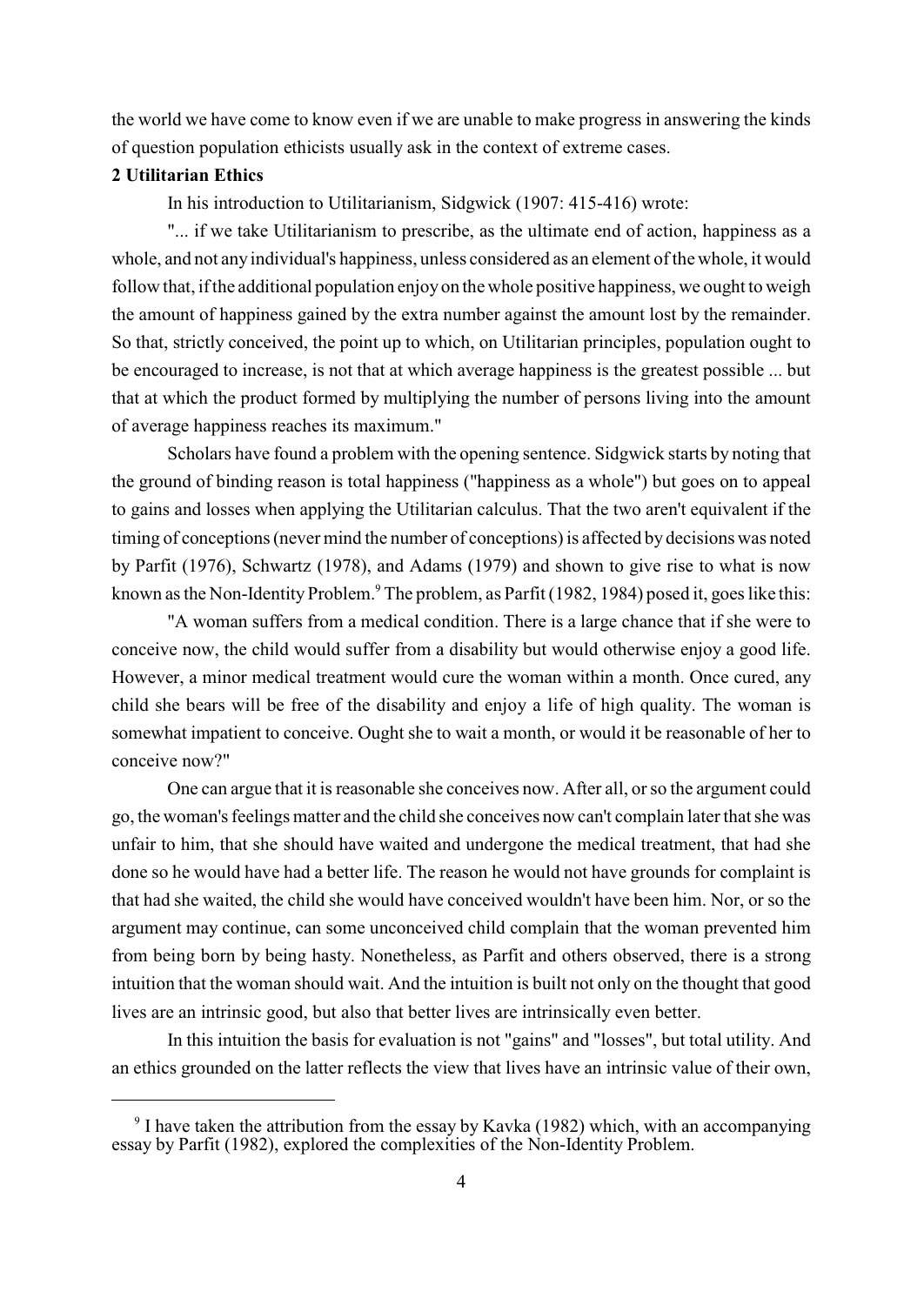supporting Sidgwick's insistence that it is "happiness as a whole" that is the ultimate basis for population ethics. Utility is taken to be a numerical measure of happiness. The Non-Identity Problem doesn't rear its head in the version of Sidgwick's Utilitarianism I work with because it asks us to evaluate alternative states of affairs in terms of the sum of personal utilities. State of affairs *X* is judged to be superior to state of affairs *Y* if total utility in *X* exceeds total utility in *Y*. That comparison can be made without invoking benefits and losses in utilities.<sup>10</sup>

Sidgwick's theory, or what is widely known as Classical Utilitarianism, involves two related notions: a person's happiness (whose numerical measure is her utility) and the way individual utilities are combined to yield a notion of aggregate utility. The aggregate he commended is obtained by summing individual utilities. Subsequently I will depart from Sidgwick on the latter count and propose an alternative that commends itself. Sidgwick (1907: 119-150) contains three chapters on empirical hedonism, where the sense in which "happiness" (or "agreeable consciousness") is used is a lot more considered than is suggested in the frequent criticism that Classical Utilitarianism views humans to be mere pleasure machines. Nevertheless I am reluctant to give the impression that the ethical structure I am led to relies on Sidgwick's notion of the personal good, namely, happiness. So I shall use the term "well-being".<sup>11</sup>

#### **3 Plan of the Paper**

"Well-beingism" reads distinctly odd. So we will call the theory that evaluates states of affair in terms of the sum of individual well-beings, Total Utilitarianism, even though the raw material out of which it is constructed is personal well-being, not personal happiness. Section 4 explores how far that theory is able to guide population ethics before running into trouble. I do that by putting the theory through its paces in a timeless world with finite resources.

My idea here is to construct a framework for population ethics that accommodates contemporary sensibilities over birth and death. In Section 5 I show that Sidgwick erred in his reading of a "neutral life", which is a life that goes neither well nor badly. That error recurs in contemporary writings on population ethics. Criticisms of Total Utilitarianism built on that misreading and the paradoxes the theory is thought to harbour are thus misplaced. In Section 6 an example is constructed to show that problems with Total Utilitarianism lie elsewhere. I explore a way that suggests itself for amending the theory. It involves introducing a notion of person-hood and combining personal well-beings in a different manner from Total Utilitarianism. The amended version evaluates states of affair in terms of a suitably *weighted* sum of individual

 $10$  There has been a revival of interest in the Non-Identity Problem. Boonin (2014) is a booklength treatment and has a comprehensive set of references. I have gained much from reading an unpublished paper on the subject by Christopher Cowie (Cowie,  $\tilde{2015}$ ).

 $<sup>11</sup>$  Griffin (1986) contains a measured, book-length analysis of the concept in its many guises.</sup> To put it in the briefest way, he thinks of personal well-being as the extent to which one's informed desires are realized. Griffin also discusses the problems that arise in measuring the object.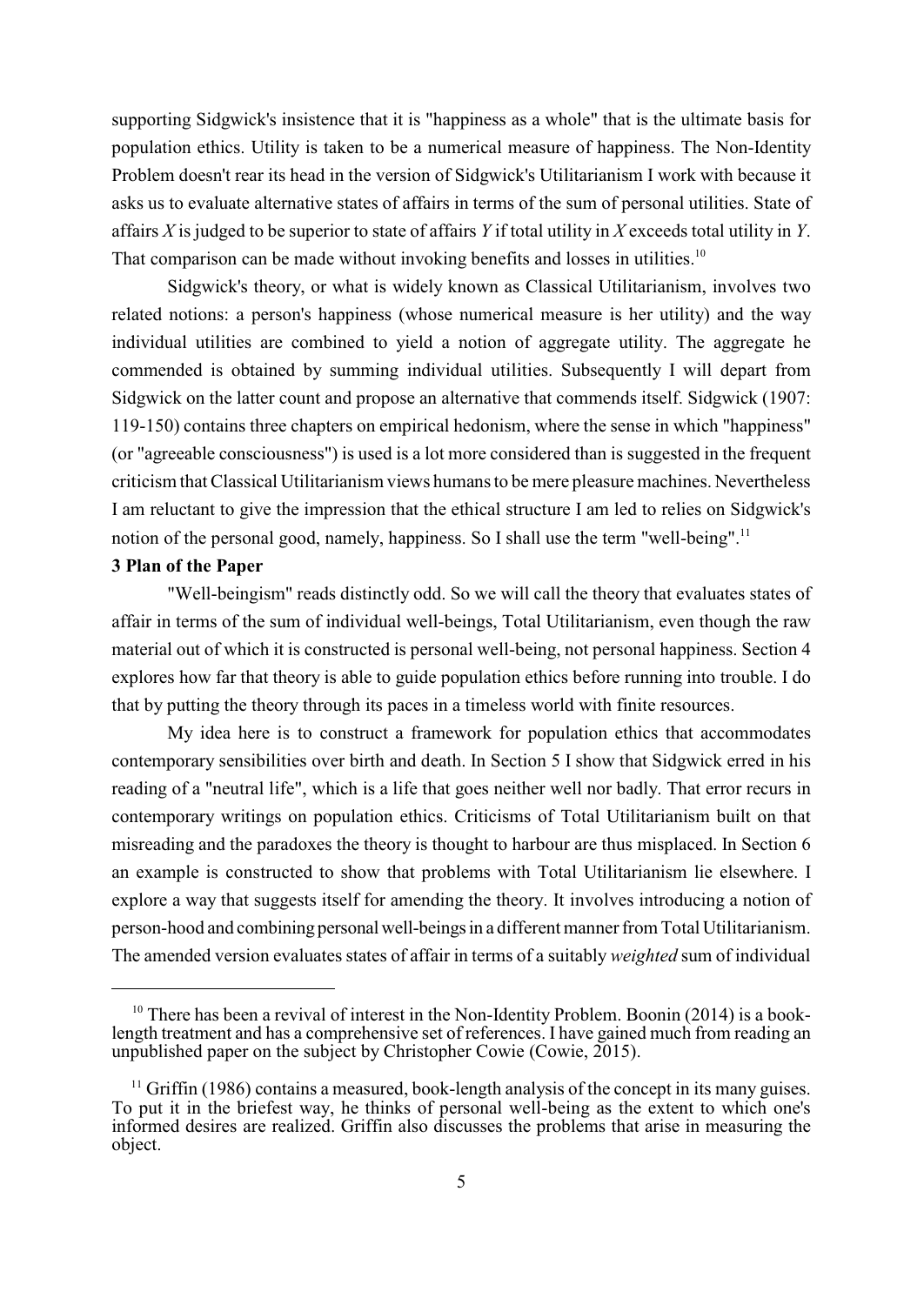well-beings, in which the weight awarded to well-beings of potential people is lower than to the well-beings of present and future people. I call the amended version Generation-Relative Utilitarianism. In Section 7 Generation-Relative Utilitarianism is applied to a simple example in a timeless world. The theory is shown to recommend a smaller population and a higher living standard than Total Utilitarianism. Parfit (1976) and, following him Broome (2004: 157-162), have argued that Generation-Relative ethics is incoherent because it doesn't yield a binary relation between states of affairs. I show that the theory only appears incoherent, and does so because the the theory Parfit appeals to views states of affairs from nowhere. Generation-Relative Utilitarianism instead evaluates states of affair from inside the states of affairs themselves.

In Sections 8-10 the theory is applied to a world that moves through time. So as to allow for easy comparison with the timeless world of Sections 4 and 7, the model I construct does not permit capital accumulation. We assume that nature provides a constant flow of consumption services, like manna from heaven. Assuming that people are identical, consumption at each date is distributed equally among all who are present. The ethical tradeoff is then between population size and the average level of consumption. We find that the ideal, or optimum, policy under Generation-Relative Utilitarianism can only be achieved if there is an implicit understanding among the generations. That understanding sees each generation as a trustee of the basis on which the optimum policy is implemented.

An absence of production in our model will be shown not to mislead.<sup>12</sup> What could mislead however is the presumption that the economy's institutions are so good that we are wholly discouraged from wasting nature's services (in Section 9 I review global statistics that are pertinent to the issue). But it is the natural assumption to make about a world that seeks to identify an ideal population policy.

In Section 10 I work with the model by using the Global Footprint Network's estimates of the magnitude of the ecological services our biosphere offers us. I conduct a sensitivity analysis of Generation-Relative Utilitarianism by varying key ethical parameters. In all cases the theory is found to recommend a smaller population in stationary state than Total Utilitarianism. The standard of living is consequently higher. Because I make use of global estimates, I am able to lay bare the quantitative differences between the two ethical theories.

Like Total Utilitarianism, Generation-Relative Utilitarianism offers a way to get a measure of the loss that is suffered when someone dies. And like Total Utilitarianism, the theory can be used to get a measure of the loss that would be entailed if the human race were to become extinct. Loss in the latter case would be forward looking; it would reflect the value of lives that would be foregone on account of extinction. In a remarkable work the late Jonathan Schell drew our attention away from that line of reasoning and spoke of the loss each of us would suffer if

 $12$  In the Appendix the model is extended to include production.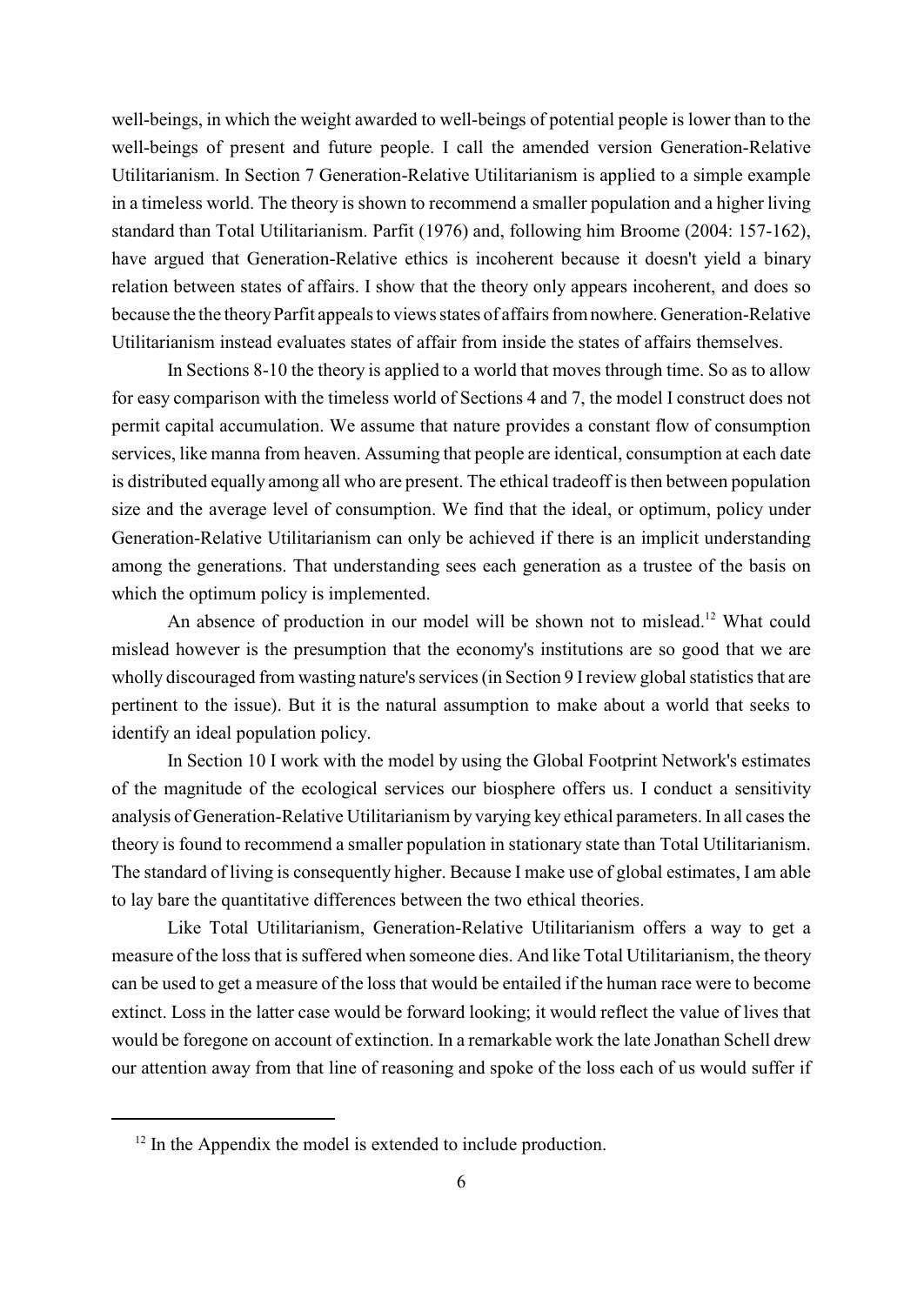we were to learn that no one will follow us. In Section 11 I review Schell's argument and modify it by enlarging the scope of that loss. By extending the sphere of human motivations we avoid a free-rider problem to which Schell's ethics could be vulnerable. The deep human need to live through time rather than in time is then used in Section 11 to arrive at a view of personal - and thereby collective - stewardship of Earth. Acknowledgement of stewardship points also to an implicit understanding among the generations to protect and promote the biosphere's ability to support life. But it arrives at it from a different direction from the one we are led to by Generation-Relative Utilitarianism. The amended account of personal motivation is not meant to be a substitute for Generation-Relative Utilitarianism, it will be found to be a complement to it. Nor is the implicit understanding among generations contrary to Total Utilitarianism's idea of the universal good. Or so I will argue.

#### **4 The Genesis Problem**

Total Utilitarianism, in the form Sidgwick cast it, was applied to a timeless economy by Meade (1955) and extended by Dasgupta (1969) to a world facing an indefinite future. In the latter publication it was shown that the theory encourages large populations. I reproduce that finding by working with a stripped-down version of the model in Dasgupta (1969).

We imagine a timeless world, endowed with a finite stock of resources (Nature) of size *K*. Because I want the model to reflect the constraints our finite Earth imposes on us over the long run in the simplest possible way, I assume in the text that is no production. The resource serves only as a general consumption good (ecological services). As the world is timeless, stocks (Nature) and flows (ecological services) are the same. In footnote 16 and the Appendix I extend the model to include production.

People are identical. If *C* is someone's consumption level (*C* defines her living standard), her personal well-being is *U*(*C*). The well-being function *U* is taken to be increasing and continuous in *C*, and to increase with *C* at a diminishing rate.<sup>13</sup> Positive well-being records life

 $^{13}$  Edgeworth (1881) routinized the assumption of diminishing marginal well-being.

The presumption that the sole factor in well-being is consumption may seem otiose. People have argued that what shapes one's life are personal and social engagements. (There are other factors such as genetic endowment, which at least for now are not subject to choice by the person. We may regard them as parameters of the *U*-function.) But because all engagements require goods and services, we may think of engagements as production activities, in which goods and services are inputs. Partaking in a meal (alone or in the company of others) is an engagement, but food items are the inputs that make the meal possible. Friendship involves investment in time, which is a scarce resource. And so on. Goods and services come with various characteristics, and for each person there is (given the resources at her command) a best way of obtaining the commodities that are best suited for the activities that are from her point of view the best for her to engage in. Of course, the best way of obtaining goods and services with those characteristics involves further engagements (getting a job, making contacts), and so on; but the regress is circular, meaning that it is closed. The economist's presumption that the only things people care about are goods and services should be seen as a filtered expression of their projects and aims. Commodities have instrumental value; they don't necessarily have intrinsic worth. However, irrespective of what a person values, she will be found to value commodities. The *U*-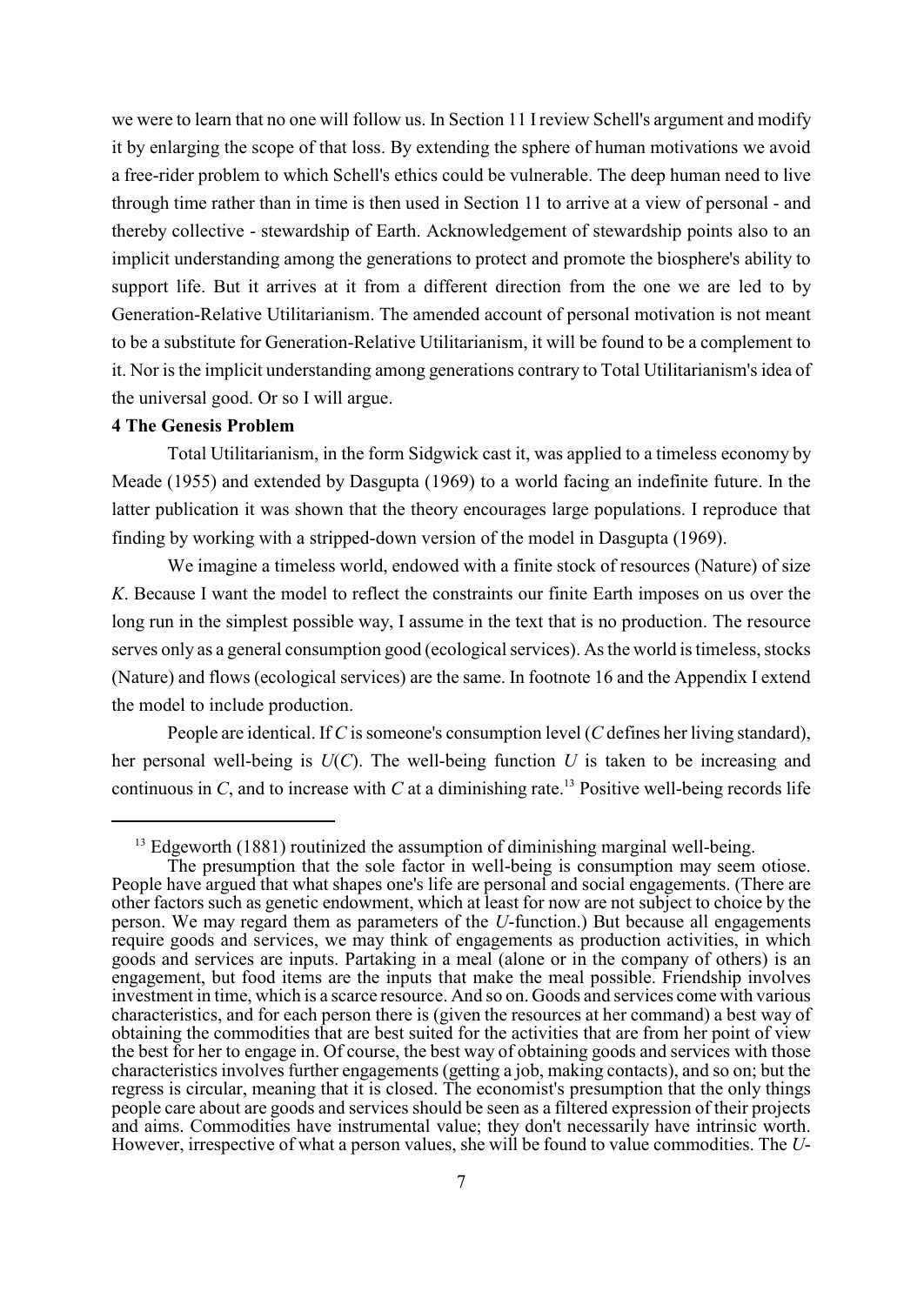as good, negative well-being records life as bad. *U* is positive at large values of *C* but negative at small values of *C*. It follows that there is a unique value of *C* at which *U* is zero. The model being stark, I identify the living standard with consumption and write the standard of living at which  $U = 0$  as  $C^s$ . Thus  $U(C^s) = 0$ . Sidgwick would have called  $C^s$  the living standard at the "hedonistic zero"; Meade (1955) called it "welfare subsistence". Because the notion of personal well-being here differs from the one adopted by Sidgwick and Meade,  $C^{\rm s}$  is more accurately called "well-being subsistence". Figure 1 depicts a well-being function *U*(*C*) with those features.

#### **4.1 Zero Well-Being**

Sidgwick (1907: 124-125) spoke of "neutral feeling" when suggesting ways to identify the hedonistic zero:

"If pleasure ... can be arranged in a scale, as greater or less in some finite degree, we are led to the assumption of a hedonistic zero, or perfectly neutral feeling, as a point from which the positive quantity of pleasures may be measured... For pain must be reckoned as the negative quantity of pleasure, to be balanced against and subtracted from the positive in estimating happiness on the whole; we must therefore conceive, as at least ideally possible, a point of transition in consciousness at which we pass from the positive to the negative. It is not absolutely necessary to assume that this strictly indifferent or neutral feeling ever occurs. Still experience seems to show that a state at any rate very nearly approximating to it is even common: and we certainly experience continual transitions from pleasure to pain and *vice versa*, and thus (unless we conceive all such transitions to be abrupt) we must exist at least momentarily in this neutral state."

Zero well-being is a defining notion in population ethics. Sidgwick's reference to neutral feeling invites usto assess life from the inside. But the idea of neutral feeling also points, at least tangentially, to a comparison of life with non-existence. That latter exercise requires calibrating well-being in terms of something outside our experience. Nagel (1979) famously suggested that death is not an unimaginable condition of the living person, but a mere blank, and that it can have no value whatever, positive or negative. I can't tell whether by that Nagel meant the blank can't be assigned the number zero, as a benchmark against which other states of affairs are compared, but he went on to suggest that one can imagine non-existence by imagining being in a coma for the rest of one's life. For Nagel non-existence is the real blank, being totally unconscious for the rest of one's life is a simulation of that blank. Even that simulated state takes some strain to

function in the text should be interpreted in that light. I make the innocuous further assumption that  $U(C)$  is a differentiable function of C. That enables us to use the calculus for solving for the optimum population size.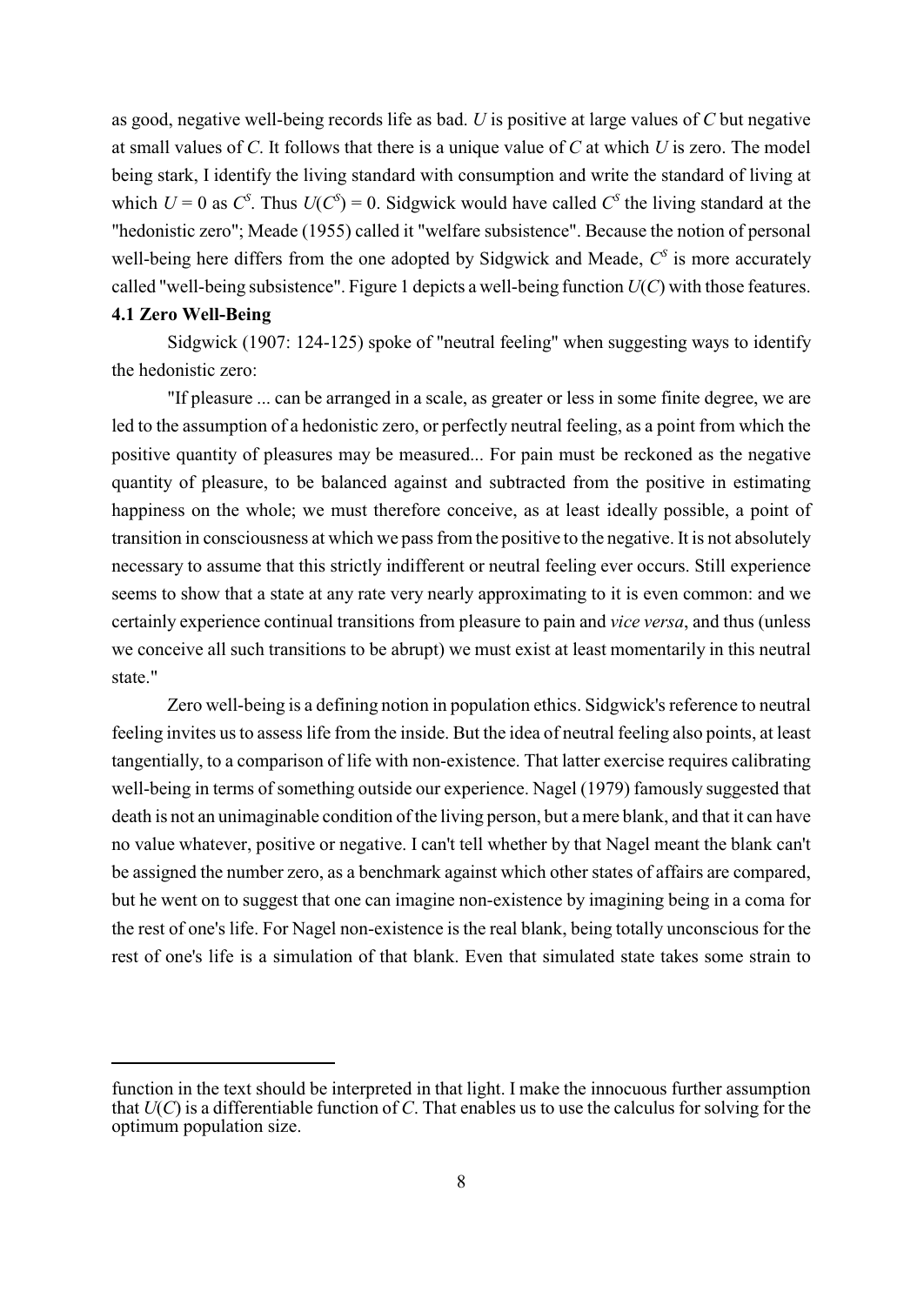imagine, but it isn't absurd to imagine it. $14$ 

We are thinking of someone's life as a whole, not the quality of her life at a moment in time. There are thinkers who believe the whole is the sum of its momentary parts; there are others who believe the whole to be a non-linear functional of those parts. We don't need to adopt a position on that because excepting for the model we analyse in Sections 8 and 10, there will be no occasion to slice someone's life into parts. Lives are judged to be good or bad in comparison to non-existence. That's an essential feature of population ethics, because the grammar we construct has to offer a criterion with which to judge when creating a person is justified. The *U*function here is calibrated by using non-existence as a point of reference. Without loss of generality we attach the number 0 to that point. Zero well-being is therefore the measure of a life that, taken as a whole, goes neither well nor badly. In view of the additive structure that characterises Total Utilitarianism's conception of aggregate utility,  $U=0$  is also the level of wellbeing at which an additional life adds no additional value to the population that contains it.

In conversations I have heard it suggested that  $U = 0$  is the point of indifference between dying and continuing to live, or the point of indifference between life and death. In Section 5 we uncover the reason that interpretation is entirely misconceived. That reason also steers us away from the thought that  $C^s$  is a poverty line, in the sense the notion has been articulated in such figures as the World Bank's "1.25 dollars-a-day", or even the "two-dollars a day" benchmark. Every life of poverty represents a bad state of affairs for that individual and makes the entire population less valuable. C<sup>s</sup> should be sought in a higher range of figures, possibly a lot higher than the World Bank's poverty line.  $C^{\rm S}$  is the living standard at which life is neither good nor bad. No doubt it is difficult to determine it, but the idea underlying well-being subsistence cannot be bypassed in population ethics. Identifying  $C^{\rm s}$  involves a deep and difficult value judgment. **4.2 The Sidgwick-Meade Rule**

In applying Total Utilitarianism's reasoning to population ethics it is simplest to apply it first to the Genesis Problem. Genesis is also the scene where Total Utilitarianism doesn't run into any meaningful trouble. So we imagine Earth to be devoid of people.

Let *N* be the number to be created. Because marginal well-being declines as the living standard increases, an equal distribution of *K* among all who are created is the ideal. If *N* people were created each would receive  $K/N$  units of the consumption good. Thus  $C = K/N$ . Total Utilitarianism tells us to search for the value of *N* at which *NU*(*K/N*) attains its maximum value.

Routine arguments show that if *K* is large (*N* in that case can be regarded as a continuous variable), optimum *N* satisfies the condition,

<sup>&</sup>lt;sup>14</sup> Nagel (1979: 2): "... the value of life and its contents does not attach to mere organic survival: almost everyone would be indifferent (other things equal) between immediate death and immediate coma followed by death twenty years later without reawakening." I develop this point in Section 5, but apply it to a different purpose from Nagel's.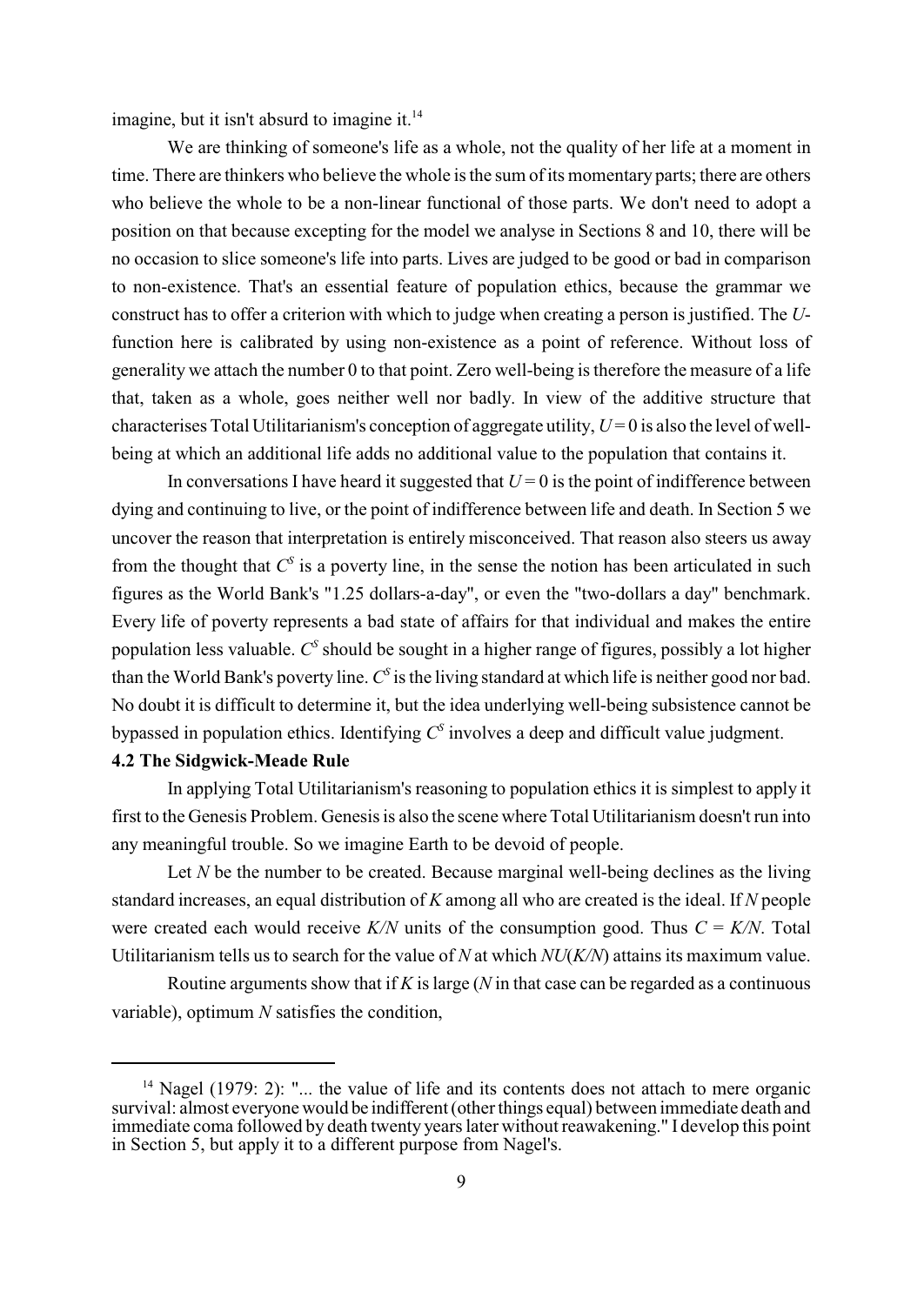#### $dU(C)/dC = U(C)/C$ . (1)

Equation (1) says that the solution of the Genesis Problem is a population size at which marginal well-being equals the ratio of average well-being to average consumption (Figure 1). The equation is fundamental to Total Utilitarianism. We will call it the Sidgwick-Meade Rule.

The intuition behind the Rule is this:

At the Genesis Ideal neither a small hypothetical increase in population nor a small hypothetical decrease would alter total well-being. Suppose now a marginal increase is contemplated. (The argument associated with a marginal decrease is analogous.) The additional person would share *K*equallywith the population that was originally contemplated. The increase in total well-being that would obtain if that additional person was created is her well-being, which is  $U(C)$ . But there would also be a decrease in total well-being, which is that each of the others would have slightly less consumption. That potential loss in well-being is *C*[d*U*(*C*)/d*C*]. At the Genesis Optimum the potential gain and the corresponding potential loss in total wellbeing must be equal. The Sidgwick-Meade Rule asserts this. We denote the solution of equation (1) by  $C^{\circ}$  and the corresponding population size by  $N^{\circ}$ . It follows that  $N^{\circ} = K/C^{\circ}$ .  $N^{\circ}$  is the ideal population size and  $C<sup>o</sup>$  is the ideal living standard.<sup>15</sup>

#### **4.3 Measurability, Comparability, and the Aggregation of Personal Well-Beings**

There is no absolute scale for measuring personal well-being. The theory of choice under uncertainty, for example, yields a measure that is unique up to positive affine transformations. That says if  $U_i$  is a measure of individual *i*'s well-being and if  $\alpha$  is a positive number and  $\beta$  is a number of either sign, then  $\alpha U_i$ + $\beta$  is an equally valid measure of *i*'s well-being. Put another way, the ordering of states of affairs represented by  $U_i$  is the same as the ordering represented by  $\alpha U_i$ + $\beta$ . In the latter scale  $\alpha$  represents the unit and  $\beta$  the level. We say *U<sub>i</sub>* in that case is a "cardinal" measure. Concerned as it is with well-being differences among alternative states of affairs, the theory does not require the notion of zero well-being.<sup>16</sup>

 $15$  Dasgupta (1969) assumed that reproducible capital, a fixed quantity of land, and labour produce an all-purpose good that can be either consumed or accumulated as (reproducible) capital. To see what the Sidgwick-Meade Rule looks like when there are production possibilities, consider a simple version of that model. Suppose output *Y* is a function of the biosphere (*K*) and population (*N*), so that we may write *Y* = *F*(*K*,*N*), where *F* is an increasing function of *K* and *N*. *K* is fixed by assumption. In the timeless economy  $C = F(K,N)/N$ . It is now easy to confirm that the Sidgwick-Meade Rule is

 $\frac{dU(C)}{dC} = U(C)/[C - \frac{\partial F}{\partial N}] > U(C)/C.$  (F1) Compare equation (F1) with equation (1) in the text. The Rule now says that marginal well-being of consumption exceeds average well-being per unit of consumption. Other things equal the Total Utilitarian optimum recommends a larger population and a lower living standard in a world where people are not merely consumers but are producers too, than in a world where they are mere consumers.

<sup>&</sup>lt;sup>16</sup> In his classic work, Harsanyi (1955) built Utilitarianism on the basis of the theory of choice under uncertainty.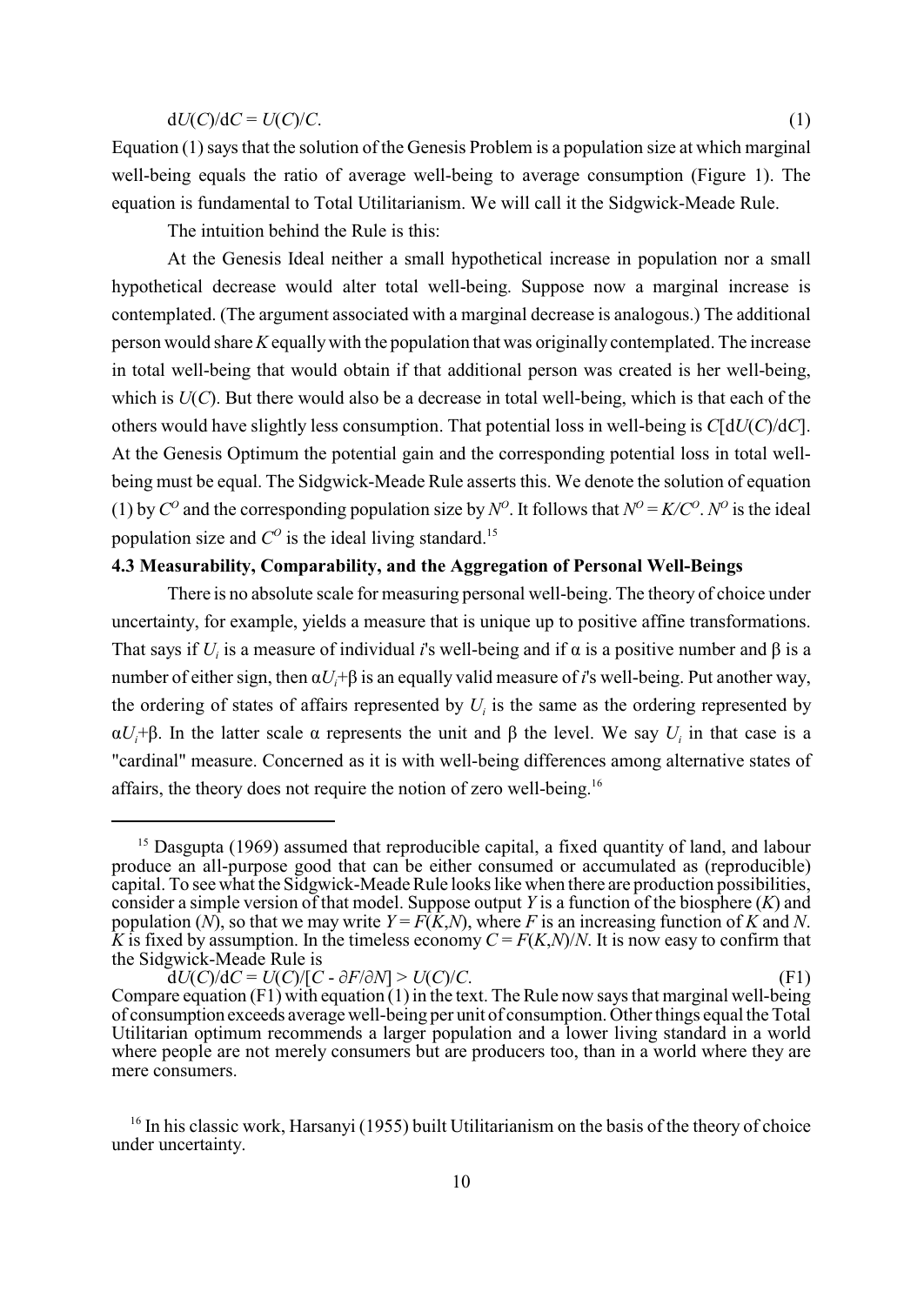Population ethics in contrast requires that lives that go well be distinguished from those that go badly. A life that goes neither well nor badly scores zero (in Sidgwick's system of ethics it is the hedonistic zero). Personal well-being is "strongly cardinal" if its measure is unique up to positive linear transformations (i.e. proportional transformations). That says if  $U_i$  is a measure of *i*'s well-being and if  $\alpha$  is a positive number, then  $\alpha U_i$  is an equally valid measure of *i*'s wellbeing. A population ethic that is derived from Total Utilitarianism requires personal well-being to be strongly cardinal.

When applying Total Utilitarianism to the Genesis Problem we made an implicit assumption, that well-beings are fully comparable across individuals. There was no need to mention it because people were assumed to be identical. In a heterogeneous population the assumption should bemade explicit. Without full comparability of personal well-beings it would not be possible to construct an ethics with which to derive population policies.<sup>17</sup>

The idea of full comparability is familiar from weights and measures. The weights of objects (measured, say, in a vacuum-sealed flask at ground level in a given latitude) are fully comparable. Suppose we find *x* to be a heavier object than *y*. If that isto be a meaningful finding, the units in which they are measured must be the same; it's no good measuring *x* in ounces and *y* in grams. Reference to grams and ounces tells us that we can say a lot more than merely that *x* is heavier than *y*: we can say how much heavier *x* is proportionately than *y*. The reason we can is that if *x* is found to be twice as heavy as *y* using one system of units (ounces), it will be found to be twice as heavy as *y* using any other system of units (grams). And that's because an ounce is proportional to a gram. We can move from one system of units to another with impunity so long as the corresponding transformations (grams to ounces) are applied consistently.

We can say even more. Because physical theories tell us that addition and subtraction are legitimate (even required) operations on weights, each scale in the set of admissible scales is proportional to any other scale in the set, and all scales that are proportional to a scale in the admissible set are also in the admissible set. Non-linear scales don't belong.

We say personal well-beings are fully comparable if multiplying each individual's wellbeing by a constant positive number  $\alpha$  is ethically of no significance. Other things equal the Total Utilitarian would rank the pair of personal well-beings {4,11} above the pair {5,9}, because 15 is bigger than 14. Full comparability says that if we multiply each individual's well-being by a positive number  $\alpha$ , the ranking of the resulting pairs remains the same. They remain the same because  $4\alpha+11\alpha$  (= 15 $\alpha$ ) is bigger than  $5\alpha+9\alpha$  (= 14 $\alpha$ ) for all positive  $\alpha$ . The Total Utilitarian can choose any value of  $\alpha$  she likes without compromising her ethics.

 $17$  Sen (1970) is the classic on the measurability and interpersonal comparability of individual well-beings in fixed populations. By extending his analysis to population ethics, it is easy to show that dropping full comparability would yield only a partial ordering of population policies. Partial orderings may be the best that the ethicist can hope for in practice, but no theory of social ethics should start with partial orderings.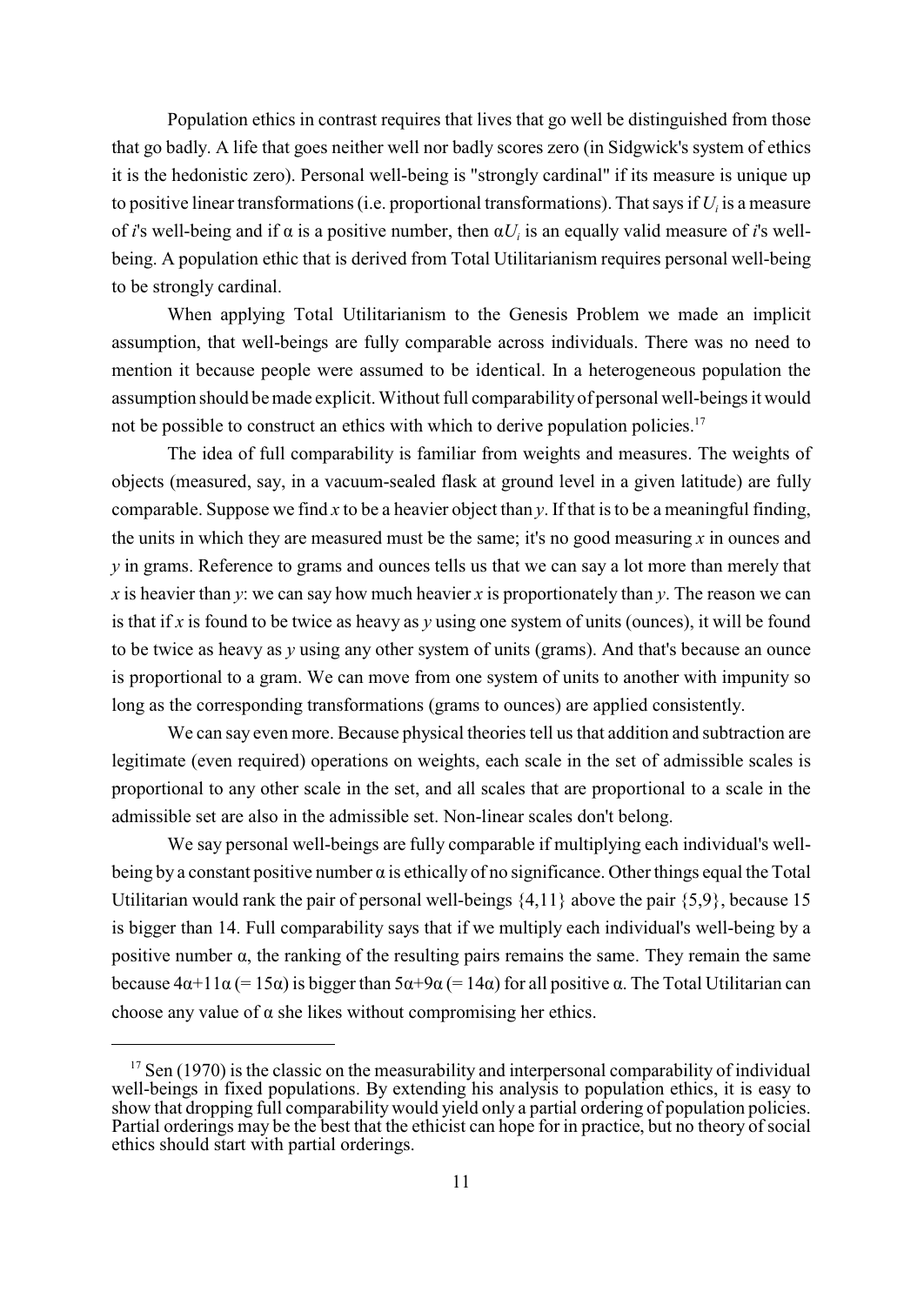Total Utilitarianism aggregates personal well-beings by summing them. The theory requires personal well-beings to be strongly cardinal and interpersonally fully comparable.<sup>18</sup> The reasoning confirms that the Sidgwick-Meade Rule is invariant with respect to  $\alpha$ .<sup>19</sup> Notice moreover that well-being subsistence,  $C<sup>S</sup>$ , remains the same under all proportional transformations of the *U*-function. That's because  $\alpha U(C^s) = 0$  for all positive  $\alpha$ . In the model we used here to study the Genesis Problem,  $\alpha$  was set equal to 1 so as not to add another symbol.

#### **4.4 Large Populations Under Total Utilitarianism**

Aggregate well-being in Total Utilitarianism is the product of population size (*N*) and average well-being (*U*). Rawls (1972: 162-163) noted that, as shown in Figure 2, the tradeoff between *N* and *U* in the product *NU* is such that no matter how small is *U*, so long as it is positive, a sufficiently large *N* can compensate for a reduction in *U* (as long as it remains positive of course). Parfit (1984: 425-441) found that feature of Total Utilitarianism repugnant. So he called it the Repugnant Conclusion (RC). Previously Dasgupta (1969) had noted that Total Utilitarianism commends large populations, in the sense that it advocates population sizes for which the (optimum) standard of living,  $C^{\circ}$ , is only a little above well-being subsistence,  $C^{\circ}$ . The analysis also showed that the larger is the elasticity of marginal well-being with respect to personal consumption, the lower is the optimum living standard, and that the latter tends in the limit to the standard of living at which well-being is zero. To reconstruct the argument in the timeless economy, suppose as in Dasgupta (1969) that

 $U(C) = B - C^{\sigma}$ ,  $B > 0$  and  $\sigma > 0$ . (2)

In equation (2)  $U(C)$  is defined by two parameters, *B* and  $\sigma$ , both of which are positive numbers (Figure 3). *U* is an increasing function of *C* and is bounded above by *B*.  $1+\sigma$  (> 1) is the elasticity of marginal well-being with respect to consumption. Ramsey (1928) named *B*, Bliss.<sup>20</sup>

Routine calculations show that on using equation (2) in the Sidgwick-Meade Rule,

 $C^0/C^S = (1 + \sigma)^{1/\sigma} > 1.$  (3)

 $18$  The reverse, much deeper question - on the limits to the forms of aggregation that are permitted of personal well-beings when the latter are strongly cardinal and are fully comparable was posed and answered in a remarkable work by Blackorby and Donaldson (1982). The showed that summing personal well-beings is certainly an admissible way to aggregate, but that there are other forms of aggregation (e.g., summing weighted well-beings).

<sup>&</sup>lt;sup>19</sup> If  $U(C)$  is replaced by  $\alpha U(C)$  in equation (1) and  $dU(C)/dC$  by  $d[\alpha U(C)]/dC$ ,  $\alpha$  cancels from the two sides.

<sup>&</sup>lt;sup>20</sup> The *U*-function in equation (2) is unbounded below. In applied work that should be an unacceptable feature of the *U*-function because unboundedness is inconsistent with the theory of decision under uncertainty (Arrow, 1965). But here we are engaged in theoretical reasoning. The *U*-function in equation (2) has the virtue of revealing the structure of Total Utilitarianism in a very simple manner.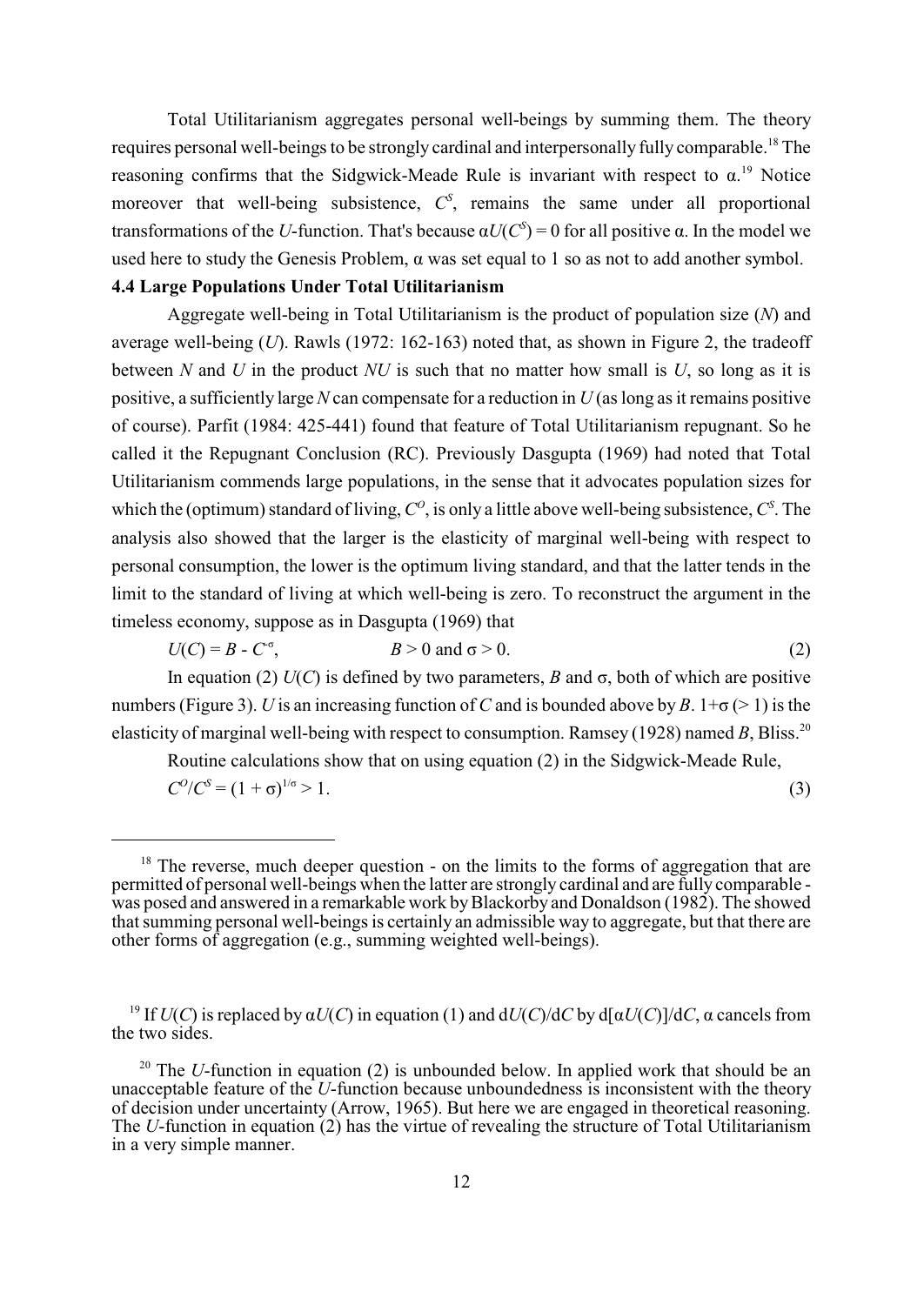Equation (3) is informative because it relates the optimum living standard to well-being subsistence.<sup>21</sup> For population ecologists however, it proves more natural to recast the equation in terms of population size. With that in mind define  $N^S = K/C^S$ . Because I am thinking of the global economy here,  $N^s$  can be interpreted as the biosphere's human *carrying capacity*.<sup>22</sup> Equation (3) can then be re-expressed as

$$
N^{5}/N^{0} = (1 + \sigma)^{1/\sigma} > 1.
$$
\n(4)

Recall now that if  $\sigma$  is positive,  $(1+\sigma)^{1/\sigma}$  is less than *e* (the base of natural logarithms), which in turn is approximately 2.74. It follows from equations (3)-(4) that

$$
C^{0}/C^{S} = N^{S}/N^{0} = (1 + \sigma)^{1/\sigma} < e \approx 2.74. \tag{5}
$$

Equation (5) could be taken to say that Total Utilitarianism favours large populations. No matter how large or small  $\sigma$  happens to be, the optimum living standard is less than 2.74 times well-being subsistence. The equation also says that carrying capacity is less than 2.74 times the optimum population size. To illustrate, suppose  $\sigma = 1$ . Then  $C^O/C^S = N^S/N^O = 2$ , which means the optimum living standard  $(C<sup>o</sup>)$  is twice well-being subsistence, and carrying capacity is twice the optimum population size  $(N^{\circ})$ . If the biosphere's carrying capacity is reckoned to be 10 billion people, the optimum population size would be 5 billion.

To be sure, the idea of Earth's carrying capacity points to a range, not an exact figure. Technological advances and improved efficiency in the way resources are used raise the biosphere's carrying capacity. Moreover, the notion is not independent of ethical values:  $N^s$  is an inverse function of  $C^{\mathcal{S}}$ . The point however is that Earth's life support system is bounded, and  $N^{\mathcal{S}}$ captures that latter fact. That said, whether Total Utilitarianism should be seen to be advocating overly large populations ("pro-natalist", as some would say) remains unclear. Much hangs on the standard of living  $C^{\rm S}$ . Identifying  $C^{\rm S}$  involves a value judgement. Once it has been chosen, the factor that remains to determine  $C^{\circ}$  is  $\sigma$ . That means *K* plays no role in determining the ideal standard of living. If *K* was to be larger, Total Utilitarianism would respond by adjusting the recommended population size  $N^O$ .<sup>23</sup> This could certainly be seen as an expression of pro-natalism;

<sup>&</sup>lt;sup>21</sup> To confirm equation (3), notice first that  $C^S = B^{-1/\sigma}$ . Next, use equation (2) in the Sidgwick-Meade Rule to show that  $C^{0} = B^{-1/\sigma}(1+\sigma)^{1/\sigma}$ . Equation (3) follows immediately.

<sup>&</sup>lt;sup>22</sup> Ehrlich and Holdren (1971) is the classic that introduced the metaphor, I=PAT, to draw attention to the significance of Earth's carrying capacity for population ethics. The authors traced the *i*mpact of human activities on the Earth system to *p*opulation, *a*ffluence (read, the standard of living), and the character of *t*echnology in use (including knowledge, institutions, social capital). Contemporary demographers have in large measure ignored the Ehrlich-Holdren insight that nature doesn't calculate percentages (e.g. declines in the rate of growth of population), she responds to absolute quantities. The notion of Earth's (human) carrying capacity is further developed in Section 9, where I use international statistics to put flesh into population ethics.

 $23$  I owe this observation to Kenneth Arrow.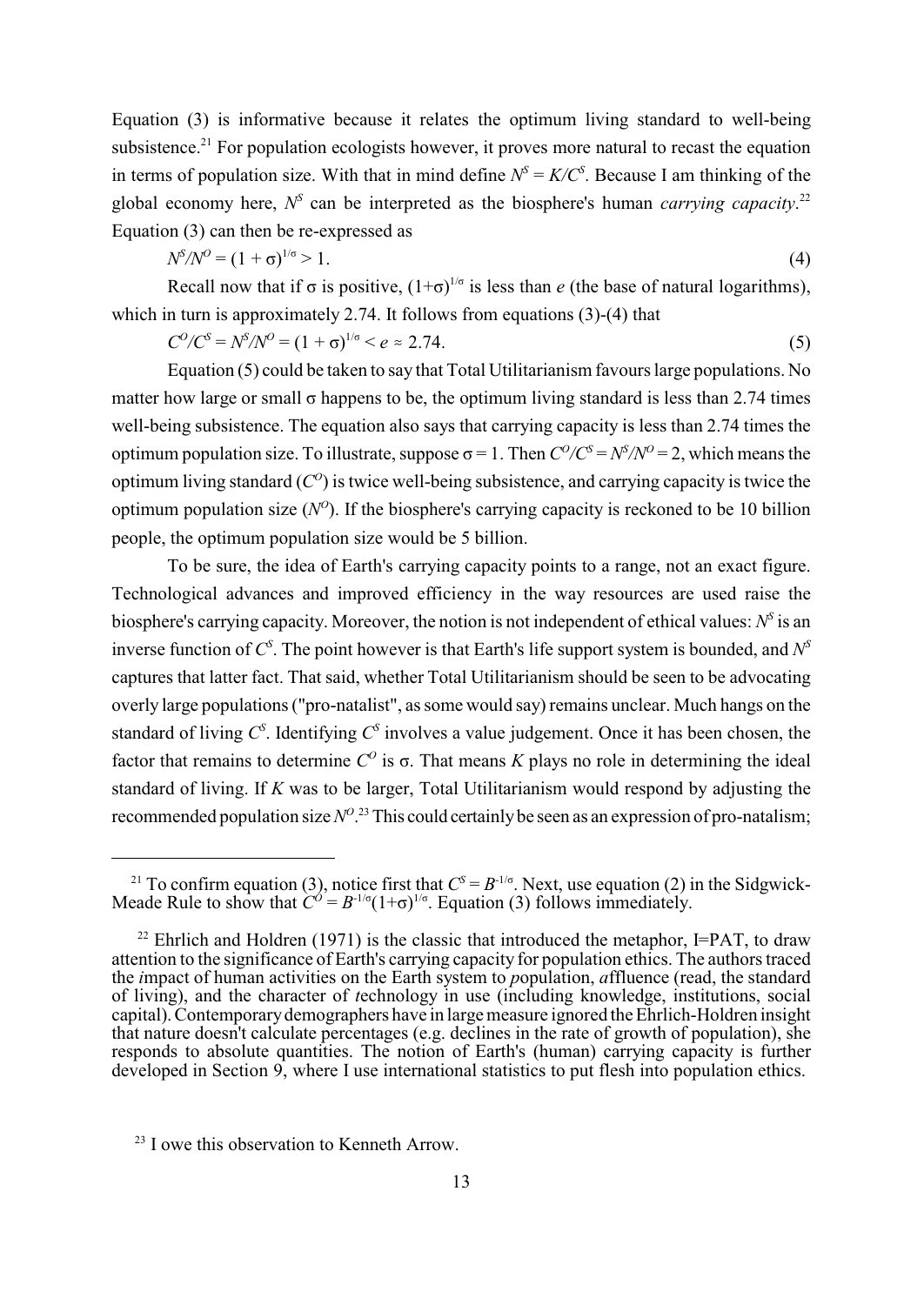but pointing in the opposite direction gives an entirely different impression. Suppose *K* was to be smaller. The same feature of equation (2) now says that the adjustment to the ideal would be made entirely through a reduction in population size; the standard of living would be fully protected. When applying the theory to global economic statistics in Section 10, I return to this feature of the calculus of Total Utilitarianism.

 $1+\sigma$  is the percentage rate at which marginal well-being declines in response to a percentage increase in the living standard. Value pluralists have used  $1+\sigma$  also as a measure of the aversion to inequality in the distribution of living standards. When personal well-being is identified from attitudes to risk in the standard of living,  $1+\sigma$  is also a measure of a person's risk aversion.<sup>24</sup> To obtain a feel for the way  $1+\sigma$  influences the optimum living standard, we subject the Sidgwick-Meade Rule to a full sensitivity analysis. To do that we compute  $C^0/C^s$  in equation (5) using alternative values of  $\sigma$ . It will be noticed that to vary  $\sigma$  is to vary well-being subsistence (equation (2)), but that's an acknowledgement that determining well-being subsistence involves a value judgment.

How does  $C^{\circ}$  vary in relation to  $C^{\circ}$  as  $\sigma$  assumes different values? Equation (5) says that the larger is  $\sigma$ , the closer is  $C^O/C^S = N^S/N^O$  to 1.<sup>25</sup> If carrying capacity is 10 billion people and  $\sigma$  is very large, the optimum population size is close to 10 billion. For the value pluralist, strong social aversion to *consumption* inequality recommends very large populations. I have known this result since my student days but still find it puzzling that inequality aversion (respectively, risk aversion) should play so influential a role in applied population ethics. Admittedly the theory we are invoking here says that all who are born are to be treated equally; even so, it isn't *a priori* obvious why an attitude toward consumption inequality (alternatively, consumption risk) should so influence the ideal size of population. (*Ex post* it is obvious of course.)

I have never understood why the large populations that are advocated by Total Utilitarianism should be found repugnant. So long as well-being is positive, a person's life is good. Life may not be very good, but it is good. The tradeoff between population size and average well-being in Total Utilitarianism may not be to everyone's liking, but it is all too precious to be repelled by it.<sup>26</sup> The issue isn't a matter of semantics, nor does it hang on any

<sup>&</sup>lt;sup>24</sup> Vital contributions to the modern literature on income inequality measures are Kolm (1969) and Atkinson (1970) and to the measurement of risk aversion are Pratt (1964) and Arrow (1965). Dasgupta (2008) offered reasons why the plausible range of values for  $\sigma$  is (0,2]. Empirical studies of choice under uncertainty have usually revealed  $\sigma$  to lie in the range  $(0,1)$ .

<sup>&</sup>lt;sup>25</sup> That's because  $(1+\sigma)^{1/\sigma} \rightarrow 1$  as  $\sigma \rightarrow \infty$ .

<sup>&</sup>lt;sup>26</sup> The Repugnant Conclusion initiated a large literature. See for example McMahan (1981), Sikora (1981), Hurka (1983), Sterba (1987), Temkin (1987), and Cowen (1989). Huemer (2018) contains a similar reaction to the Repugnant Conclusion to mine.

There is an economics literature from the first half of the twentieth century that took J.S. Mill's Average Utilitarianism to be the basis of population ethics (Gottlieb, 1945, is a well-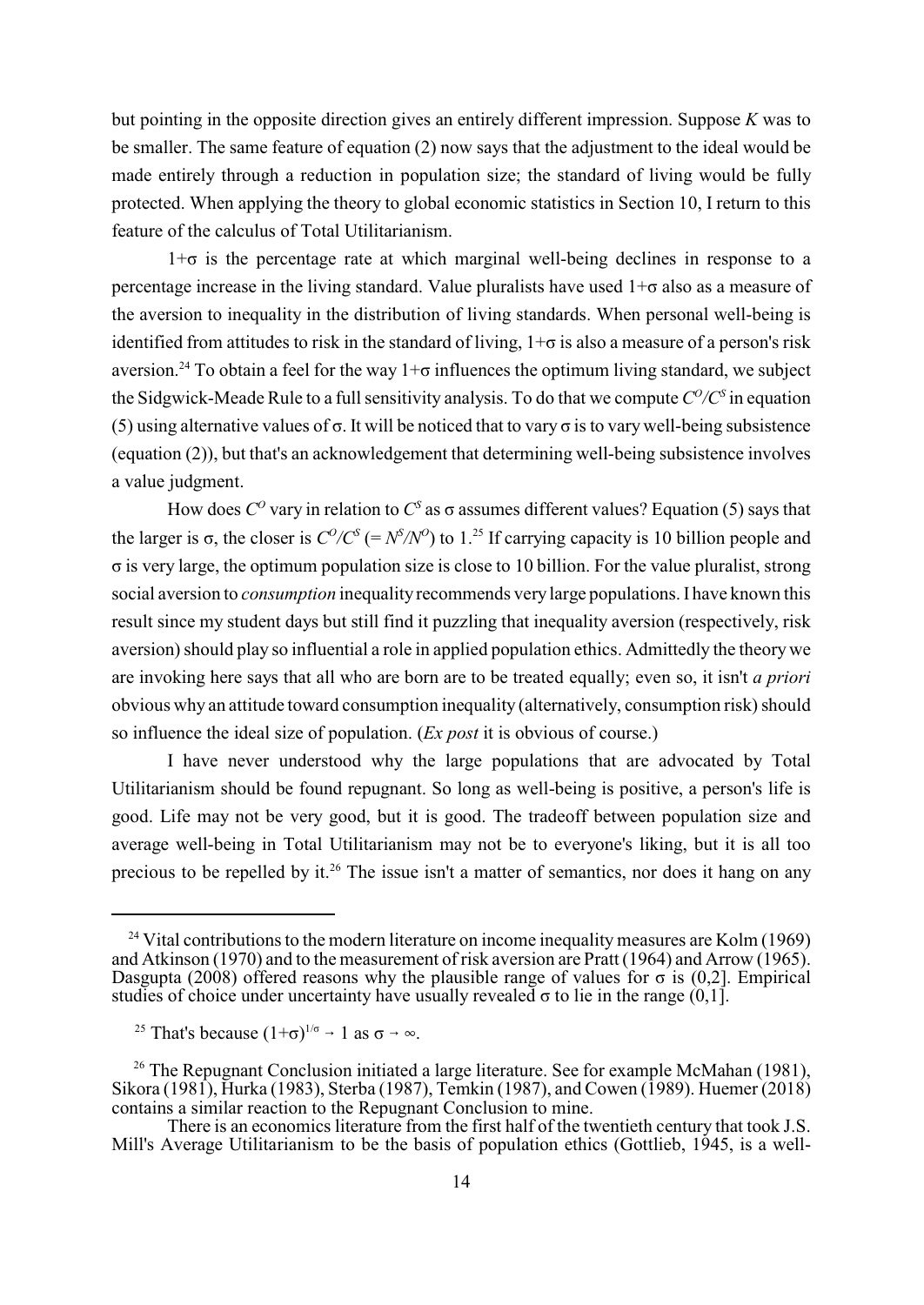particular notion of well-being. Once the ethicist settles on a figure for well-being subsistence, she simply has to acknowledge that life is good at any standard of living that exceeds it (the higher, the better, of course). It is time to retire the Repugnant Conclusion from population ethics<sup>27</sup>

We now study a possible reason Parfit and ethicists following him have found the tradeoff in Sidgwick's Utilitarianism between population size and average well-being to be repugnant. We will confirm that the reason is based on a misreading of zero well-being.

#### **5 Death**

In a moving discourse on the place of autonomy and responsibility in personal well-being, Williams (1993: 50-102) drew attention to an aspect of personal responsibility that starts not from what others may demand of someone, but from what that someone demands of himself. Williams reminded readers that Sophocles had reported that Ajax, being slighted by the award of Achilles' arms to Odysseus, had intended to kill the leaders of the Greek army. To prevent the massacre, Athena made Ajax mad. It is significant that Ajax's condition didn't affect his purposes; rather, it altered his perception. Thinking that he was killing Odysseus and the others, Ajax slaughtered the army's flock of sheep and cattle. In Sophocles' account the despair arising

Blackorby and Donaldson (1984) proposed that other things equal the creation of an additional person should be judged to be good only if her well-being were to exceed a positive. critical level  $U^c$  (> 0). The authors called their theory "Critical-Level Utilitarianism". (See also Blackorby, Bossert, and Donaldson, 1997; and Broome, 2004 (pp. 199-202) for a supportive account of the theory).  $U^c$  is not identified from any moral reasoning; its sole purpose would seem to be to offer an escape from the ubiquitous "Repugnant Conclusion". But there is a basic problem with the theory. Suppose the well-being of each existing person is expected to be  $2U^C/3$ . As this is a positive number, everyone alive expects a good life. Critical-Level Utilitarianism asks us to believe that other things equal creating an additional person whose well-being would be  $2U<sup>c</sup>/3$  is a bad idea. The authors don't explain why it would be a bad idea. I don't see why it wouldn't be a good idea. Ng (1986, 1989) is one of the few writers to have insisted that if  $\hat{U}$  is positive, life is good.

known account of the literature). But Average Utilitarianism faces insuperable difficulties. In place of the Sidgwick-Meade Rule (equation (1)), Average Utilitarianism would recommend a population of size 1 in our model.

Ingmar Schumacher has suggested in correspondence a possible re-interpretation of the Blackorby-Donaldson theory. We are to imagine that the authors re-calibrated the personal wellbeing function *U*, so that their  $U^C$  is the hedonistic zero (i.e. Classical Utilitarianism's  $U = 0$ ). In that interpretation life is bad if *U* lies in the interval  $[0, U^c)$  and  $U = 0$  reflects a condition where a person contemplates putting an end to his life. But if Schumacher is right, Critical-Level Utilitarianism is simply a renumbering of Total Utilitarianism, and that would imply it cannot act as an antidote to the Repugnant Conclusion.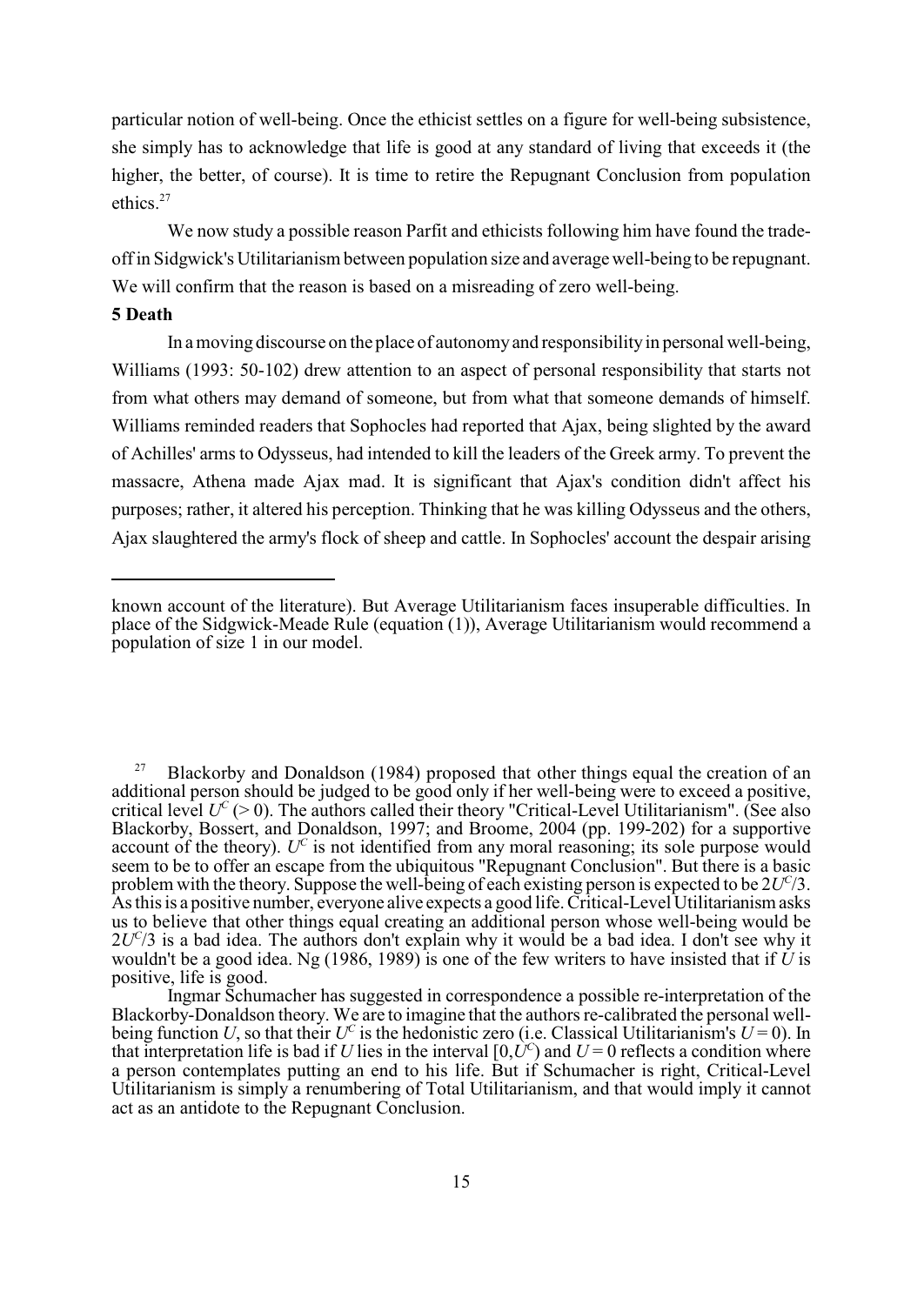from the shame Ajax felt on awakening left no option open to him but to take his own life. And Williams observed (p. 76) that when Ajax says he must go, "... he means that he must go: period."

Modern ethicists in contrast have frequently offered a view of life that is not only at odds with Sophocles' account but also with commonly-held notions of life's quality and of the reasons for the fear and horror that death holds for us. In the chapter that introduces Utilitarianism to his readers, Sidgwick (1907: 414-415) wrote:

"... I shall assume that, for human beings generally, life on the average yields a positive balance of pleasure over pain. This has been denied by thoughtful persons: but the denial seems to me clearly opposed to the common experience of mankind, as expressed in their commonly accepted principles of action. The great majority of men, in the great majority of conditions under which human life is lived, certainly act as if death were one of the worst of evils, for themselves and for those whom they love..."

Nagel (1979) concluded that if death is an evil, it is the loss of life that is objectionable. The conclusion is incontrovertible to the secular mind, but there are at least three circumstances of death that should be distinguished, and they don't point in the same direction. There is death that comes naturally to one in the fullness of time; there is death that comes from natural causes before one's time; and there is death that is brought on one by one's own deliberate action. Nagel contrasted the first two, but didn't speak to the third. And it is the latter that should make us pause before accepting Sidgwick's conclusion that life, all in all, is a positive good for most people.

Religious prohibition, fear of the process of dying (the possibility of suffering pain, the feeling of isolation), the thought that one would be betraying family and friends, and the deep resistance to the idea of taking one's own life that has been built into us through selection pressure would cause someone even in deep misery to balk. It may even be that no matter what life throws at us we adjust to it, if only to make it possible to carry on.<sup>28</sup> But the acid test for the conclusion that life, all in all, is invariably a good is to ask ourselves whether we shouldn't pause before creating a person so as to imagine the kind of life that is likely to be in store for the potential child.<sup>29</sup> The desire to procreate springs from our deep emotional needs, and the direct motivation we have to create children can be traced to a wide variety of reasons (we noted a few in Section 1), but here we are concerned only with the life of the prospective child.

 $28$  Suicide isn't that rare a phenomenon. Annually over 1 million people take their own life worldwide (approximately  $1.\overline{8}$  per cent of deaths are suicides) and  $20-30$  million people attempt suicide.

 $29$  Nagel acknowledges that the loss encountered when someone's life is cut short can't be balanced on a one-to-one basis by replacing that someone with a new birth. In my readings on the subject I have found him (and Narveson, 1967, and Heyd, 1992) to be among the very few who (at least until recently) acknowledged the asymmetry. Below (Section 6) I make use of the asymmetry in developing population ethics.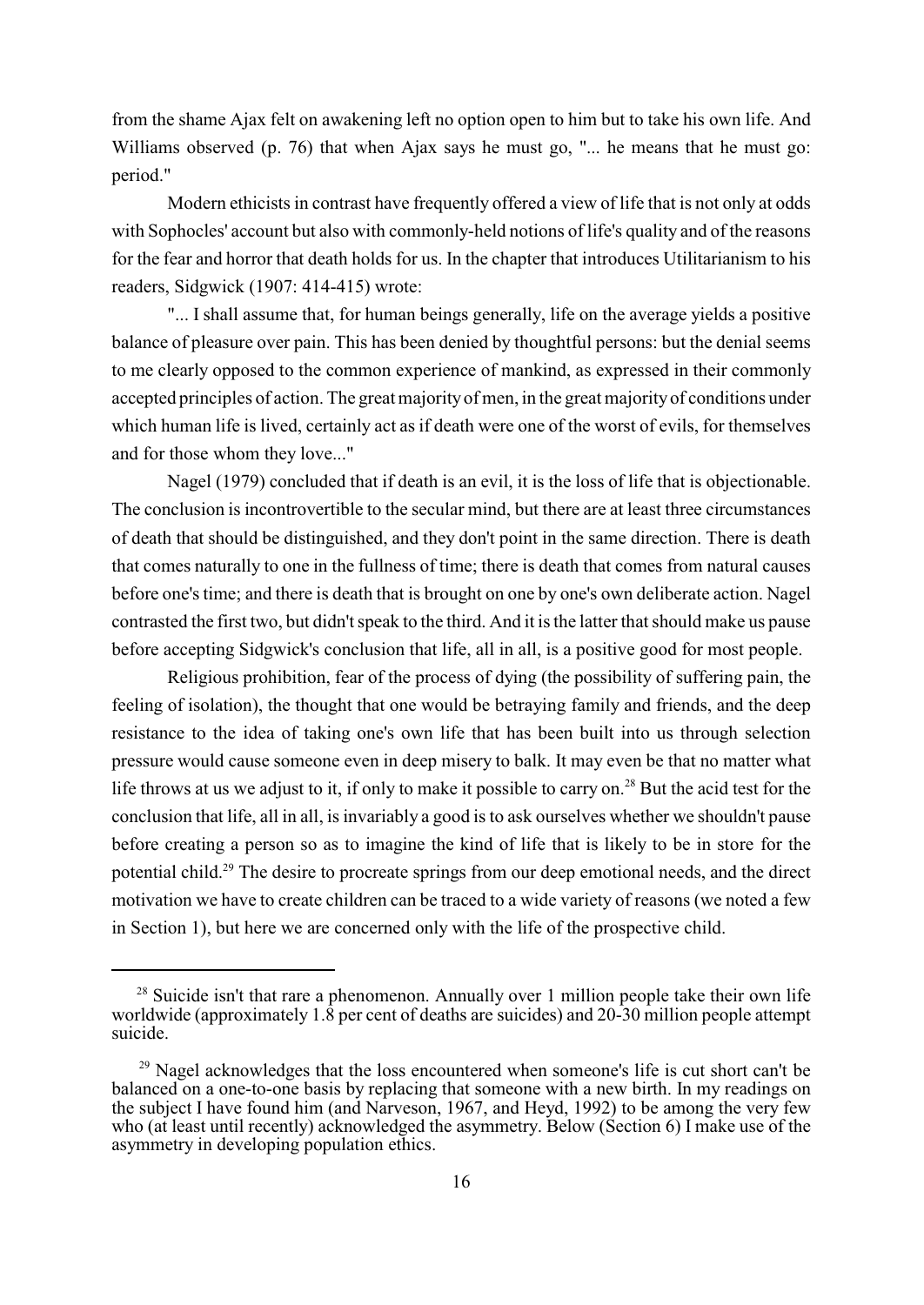The view that life overall is always good have led philosophers to conclusions that should be unacceptable. In the passage in which he presented the Repugnant Conclusion, Parfit (1984: 388) recognized Total Utilitarianism's pro-natalist character, but then interpreted it in the following way:

"For any possible population of at least ten billion people, all with a very high quality of life, there must be some much larger imaginable population whose existence, if other things are equal, would be better, even though its members have lives that are barely worth living."

One wouldn't question that the image is repugnant, but it belongs nowhere, certainly not in Total Utilitarianism. We are asked to consider a figure for world population that will almost certainly be reached in the second half of this century (a figure that is most unlikely to be sustainable at reasonable material comfort - Section 10), and are then made to imagine an Earth where, because of population pressure, people scramble for resources so as to eke out an existence, having *lives that are barely worth living*.

But someone whose life is barely worth living doesn't enjoy a life of positive quality, she suffers from *negative* well-being. In the contemporary world over a half billion people are malnourished and prone regularly to illness and disease, many of whom are also debt ridden, but who survive and tenaciously display that their lives are worth living by the fact that they persist in wishing to live. If you were to say that you would not wish the circumstances they endure on anyone, I wouldn't take you to mean their lives aren't worth living; I would take you to be saying that their circumstances are so bad that you wouldn't wish them on even your worst enemy, that something ought to be done to improve their lives, that if you were to disregard the countervailing needs you and your household may have, you wouldn't want to *create* children facing those circumstances.<sup>30</sup>

Death *relieved* the intolerable pain Ajax experienced on awakening from the madness Athena had inflicted on him. Ajax knew it would, which is why he chose it. It was better for him that he paid the price of death than that he carried on. The inference Sidgwick drew from the fact that death is generally thought to be one of the worst evils is altogether unfounded, and I cannot imagine how so profound and careful a thinker could have made such an elementary arithmetical error. That death is a horror to most people doesn't imply that life is on balance pleasurable. On the contrary, the greater is the horror that taking one's own life poses to someone (betrayal of one's family and friends, revelation of one's misery to others when one wants it to remain undisclosed even after death), the *more* he would be willing to carry on in a state of misery. One way to interpret life in the range between the point at which a person takes his life and well-being

<sup>&</sup>lt;sup>30</sup> Parfit's interpretation of well-being subsistence wouldn't appear to have changed over the years. On the Repugnant Conclusion, he has written recently, "Compared with the existence of many people who would all have some very high quality of life, there is some much larger number of people whose existence would be better, even though these people would all have lives that are barely worth living." Parfit (2016: 110).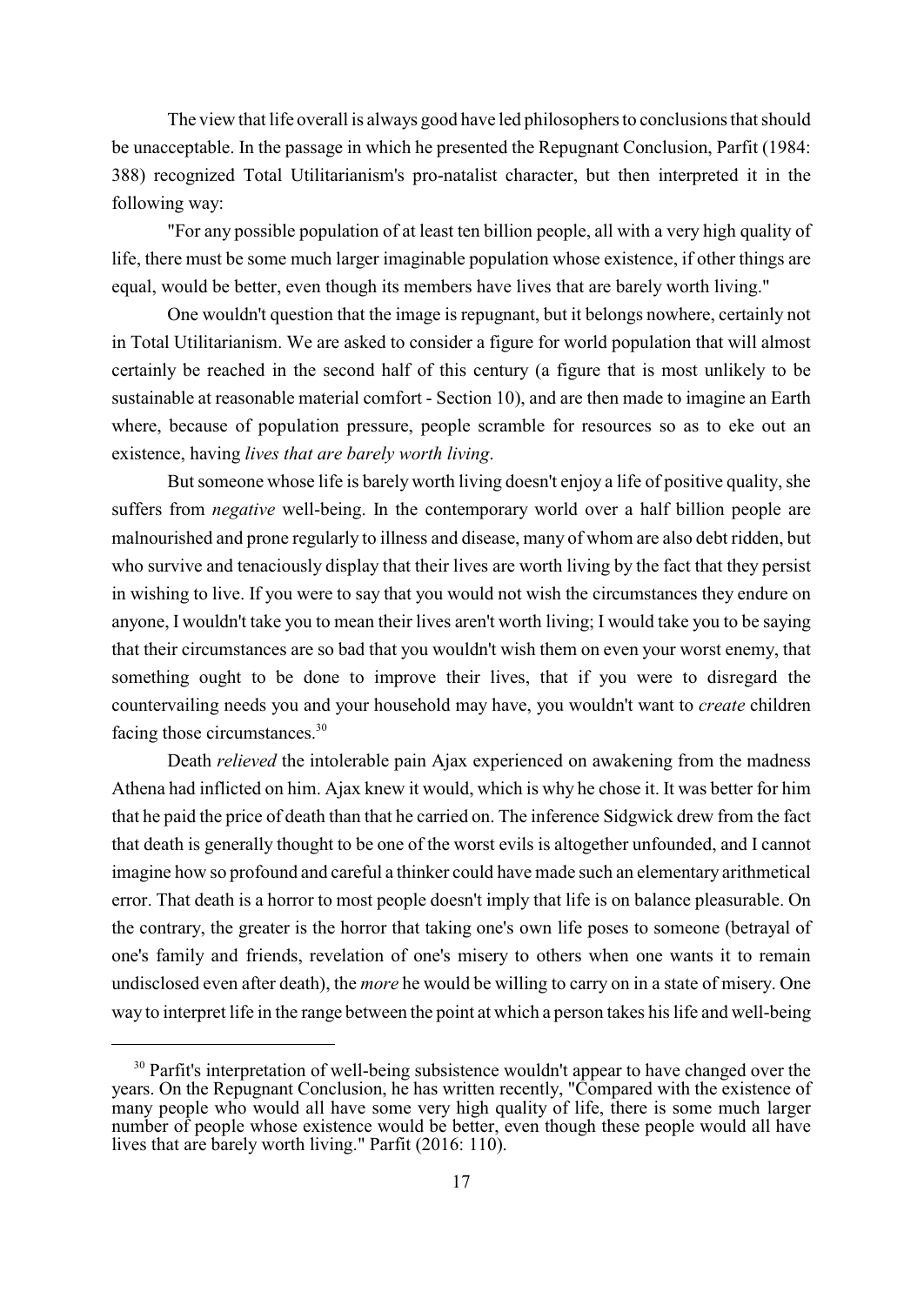subsistence is to view it as bearable but not good. The person would not contemplate suicide, but could entertain the feeling that it would have been better not to have been born. Zero well-being is then the transition point from the bearable to the good.<sup>31</sup> That is why estimating well-being subsistence from people's behaviour or responses to questionnaires would be a mistake.<sup>32</sup>

#### **6 The Problem of Sleeping Beauty**

In the Genesis Problem Earth is devoid of people. The domain of discourse consists only of potential persons. In any Actual Problem Earth is inhabited. The question is whether further people should be created. The two settings are wildly different.

Consider the problem of Sleeping Beauty. She is alive but in a state of total unconsciousness (Sidgwick would regard her state to be the hedonistic zero). What makes her an interesting case for us here is that her life expectation is the prevailing average, in that with a modicum of medical attention she can be expected to complete the natural lifespan in a state of total unconsciousness. A small expenditure can however revive her immediately and fully, in

 $31$  I owe this interpretation to Robert Solow.

As far as I can tell, numerical measures of subjective well-being have also been taken to be non-negative in all the large-scale surveys on happiness and life satisfaction that have been conducted in recent years (see Helliwell, Layard, and Sachs, 2013, for an account of the findings). It would look as though designers of the questionnaires that have shaped the literature on empirical hedonism have also been much influenced by the thought that life satisfaction can never be negative (otherwise why do people continue to want to live?). We do not know whether people would respond differently to questionnaires on life satisfaction if, instead of a scale from, say 0 to 10, respondents were offered a scale from -5 to +5.

At the other extreme from Sidgwick is the Chorus in *Oedipus at Colonus*, who were reported by Sophocles as having observed: "Not to be born is, past all prizing, best; but, when a man hath seen the light, this is next best by far, that with all speed he should go thither, whence he has come." (I am grateful to Kenneth Arrow for this reference. The translation is R.C. Jebb's.)

Daly et al.  $(2011)$  have found in one study that a major determinant of suicide is being at a well-being level significantly lower than others, thus implying that living in a country where well-being is high is a risk factor for committing suicide. This can be explained if the coefficient of variation in incomes in two countries, one rich the other poor, is the same and personal wellbeing accords with Veblen (1924), that, other things equal *U* is a decreasing function of the average living standard relative to a person's own. See Arrow and Dasgupta (2008) for an analysis of the optimum rate of saving in a world where *U* is an increasing function not only of one's own living standard but also her living standard relative to the average living standard of others in her society. Veblen's observation on human psychology found a telling expression in a remark attributed to a Garry Feldman of Stamford, Connecticut, one of the wealthiest towns in the USA: "I might be in the top one per cent, but I feel that I am in the bottom third of the people I know." (*The Guardian*, Saturday 16 February 2013).

 $32$  To illustrate Sidgwick's error, imagine that in the units chosen to measure *U*, the horror of suicide for someone is -300. The person would choose to continue to live so long life offered her a value in excess of -300; and that could be as low as -299.99. The presumption that life on balance is inevitably good ( $U > 0$ ) or that it is invariably bad ( $U < 0$ ) precludes reasoned discussion on population policies. The former commends a large (even infinite) population; the latter commends an Earth devoid of people. That alone shows that unlike decision theory, population ethics requires of us to specify the zero of the *U*-function.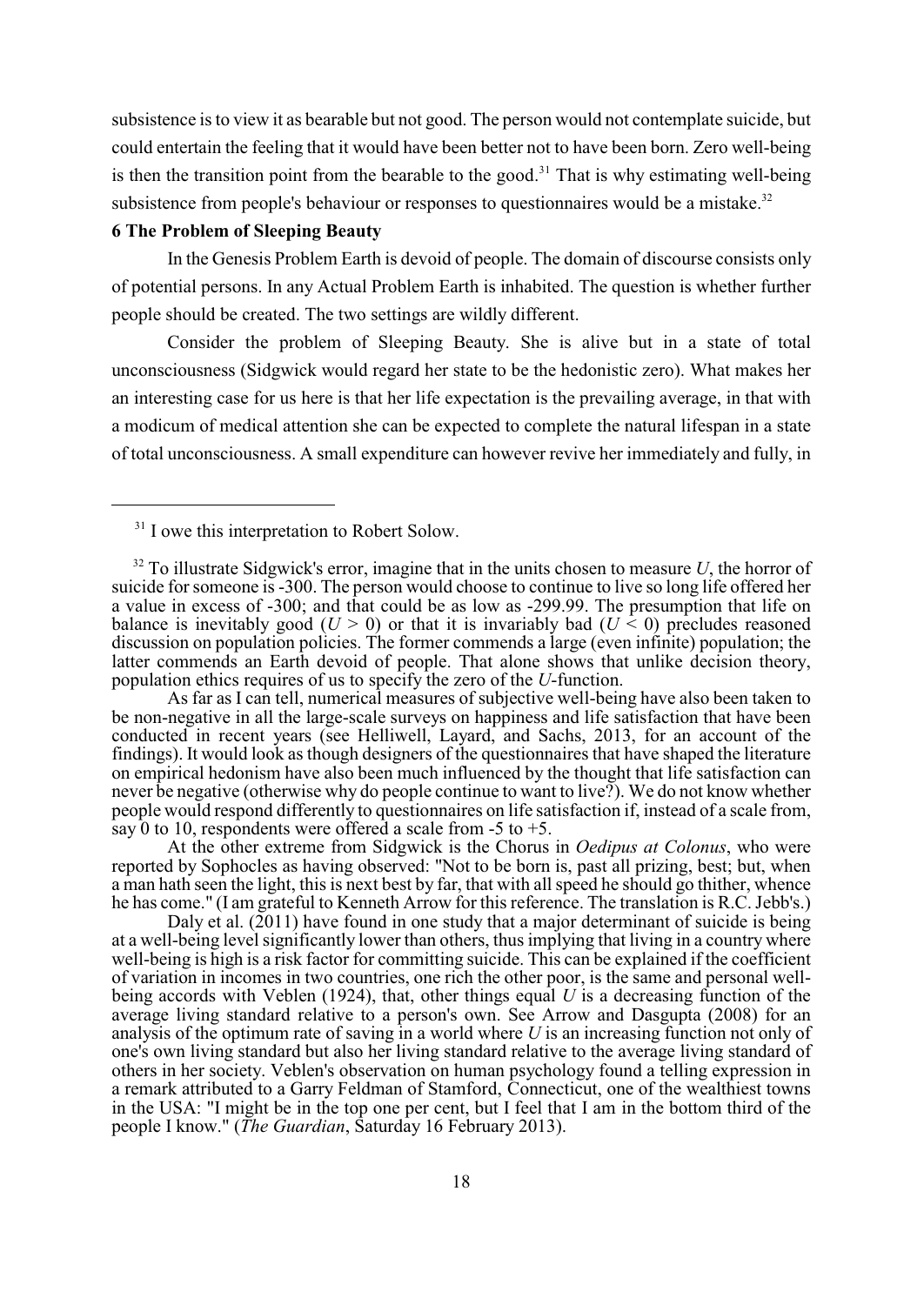which case it is confidently expected her lifetime well-being will be  $U^*$  ( $> 0$ ). That's option *X* for her parents. Option *Y* is for them to conceive another child who would enjoy a lifetime wellbeing equal to  $U^*$ . However, under *Y* Sleeping Beauty will remain unconscious. We suppose that the couple have no special feelings for Sleeping Beauty. She was born unconscious, so they have never got to know her. Assume now that in all other respects *X* and *Y* have the same consequences. What should Sleeping Beauty's parents do?

If, as in a literal interpretation of Sidgwick's Utilitarianism, agreeable consciousness is the sole good and if the fact that something good would be the result of one's action is the basic reason for doing anything (the ground of binding reason) - the two together yield the principle of universalizability in ethical reasoning - the couple in question should be indifferent between *X* and *Y*. But there are a number of reasons *X* should be viewed as the right option. They all involve constraining the consequentialist reasoning I have been following here with deontological directives.

#### **6.1 Imperatives**

I first list three reasons that have been deployed by philosophers studying problems similar to that of Sleeping Beauty. I then work with a fourth reason (Section 7), based on Arrow (1981) and Scheffler (1994). There I borrow the Agent-Based perspective Scheffler constructed and apply it to population ethics.

#### *Parental Obligation to Sleeping Beauty*

*X* is the right option because Sleeping Beauty's parents have an obligation toward her which they don't have toward a potential child. They have an obligation toward Sleeping Beauty because they were responsible for conceiving her. People don't have an obligation to become parents, but they acquire one if they choose to become parents. It has been argued that parents have an obligation toward their offspring that no one else has. Parental obligation provides an argument for choosing *X* over *Y*. 33

#### *Sleeping Beauty's Claim*

Sleeping Beauty has claims over her parents. She is a person, it is *her* well-being that is subject to parental choice. She has a claim to be acknowledged by her parents; she has a claim to be heard by them even though she is unable to speak. The potential child has no comparable claims. 34

 $33$  In his comments on the population problem Seabright (1994) framed parental obligation in terms of the parents' notion of "family". He argued that the family has a special place in ethics.

Simon Beard has pointed out to me that the example can be expanded to encompass a wider range of obligations, for example, if the chooser between *X* and *Y* was Sleeping Beauty's friends (they would have no obligation to make a new friend).

Gosseries (2010) has a good discussion of this. He studies the obligations people have to one another, not simply parents toward their children. I am ignoring the obligation people may have (at least to themselves) to procreate in special cases, such as a population at risk of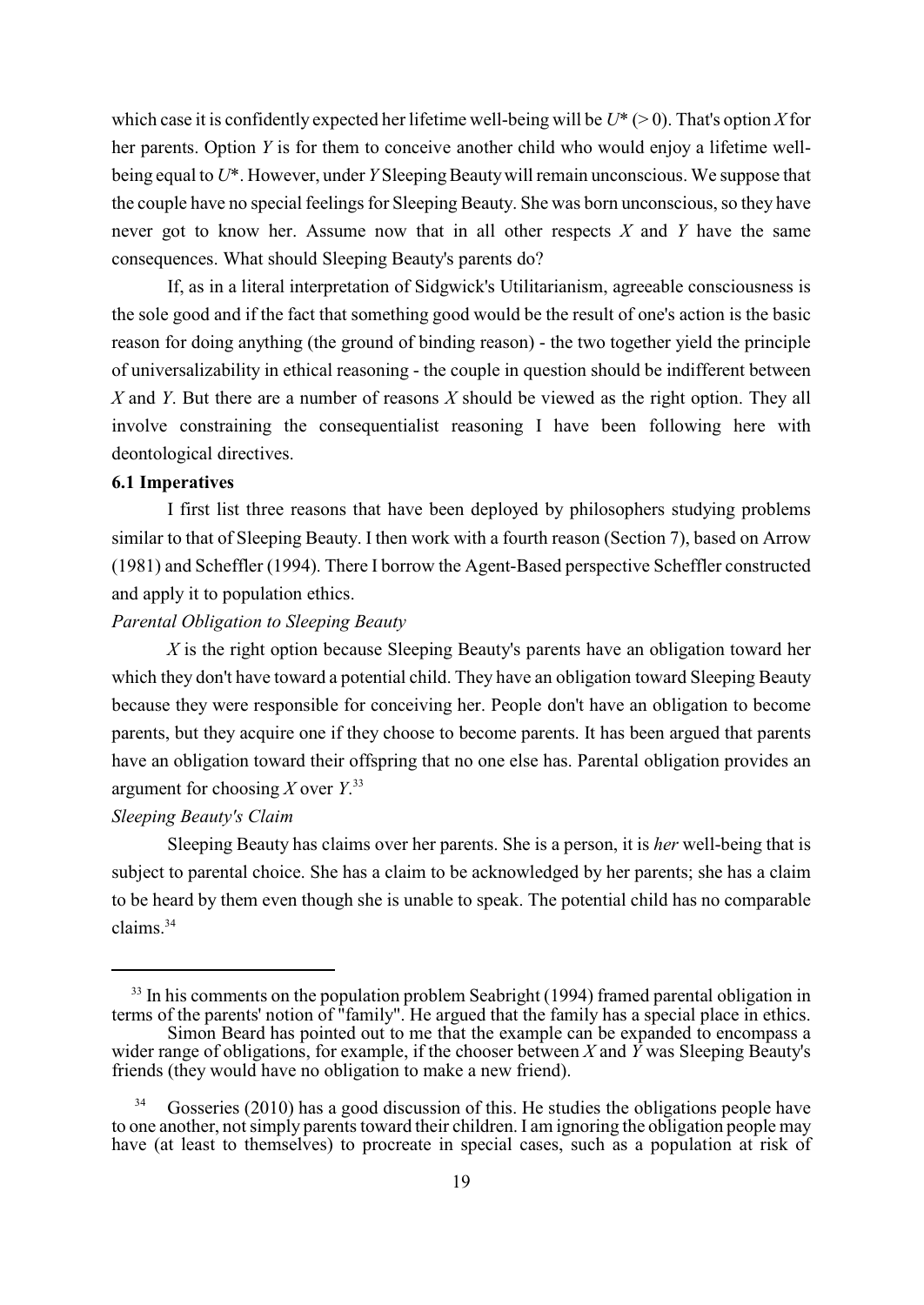#### *The Value of Sleeping Beauty's Life*

Nagel (1979:2) suggested that life has a value to the person living it that is independent of anything she may experience:

"The situation is roughly this: There are elements which, if added to one's experience, make life better; there are other elements which, if added to one's experience, make life worse. But what remains when these are set aside is not merely *neutral*: it is emphatically positive. Therefore life is worth living even when the bad elements of experience are plentyful, and the good ones too meager to outweigh the bad ones on their own. The additional positive weight is supplied by experience itself, rather than by any of its contents."

I am not sure I understand what Nagel meant, but one interpretation is that life has a value independent of whether it goes well or badly (it is "supplied by experience itself, rather than by any of its contents").<sup>35</sup> Call that stand-alone value,  $\Omega$ . It sits outside the calculus of well-being. When we say life is precious, even sacred, we point to  $\Omega$ . That life has a stand-alone value  $\Omega$  is not a reason for creating a person, but is a reason for awakening Sleeping Beauty even if her life were predicted not to be one of positive quality.<sup>36</sup>  $\Omega$  enters the moral calculus only when it is applied to actual persons. Sleeping Beauty is a person, in contrast to an "unborn person", who is no one. Her parents can, as can others such as the doctors caring for her, point to  $\Omega$  and require that she be revived.

#### **6.2 Wider Cases**

The problem of Sleeping Beauty gives rise to a number of variations. Suppose *X* is not an option. Her parents, or for that matter anyone else, could argue that she should be released from the indignity of living in coma for the rest of her natural life. In that case they would give their consent to having her life-support system disconnected.<sup>37</sup>

Consider now a case where *X* is not available, but *X*' is. In *X*' Sleeping Beauty is revived at a small cost, but her life will not be good. Even though she will be able to function, she will suffer from discomfort and pain and will not lead a fulfilling life. All in all it is expected that her lifetime well-being will be *U*\*\*, a not-too-large negative number. It can be argued, and

extinction from non-fecundity. See Section 11, on existential risks.

<sup>&</sup>lt;sup>35</sup> When I first read the passage just quoted, I interpreted it differently. I took Nagel to be saying that (invariant) value is so high that no matter how terrible the person's experiences may be throughout her life, the net value is positive. For the claim to be believable, one must imagine with Nagel (although Nagel left the thought unsaid) that the value of life for a person, qua life, is infinite. To me that read odd. I now believe I have interpreted Nagel correctly and am most grateful to Itai Sher for pointing me in the right direction on this.

<sup>&</sup>lt;sup>36</sup> Provided of course that her life will not be of utter misery.

 $37$  It bears emphasis that removing Sleeping Beauty's life support system is not the same as killing her.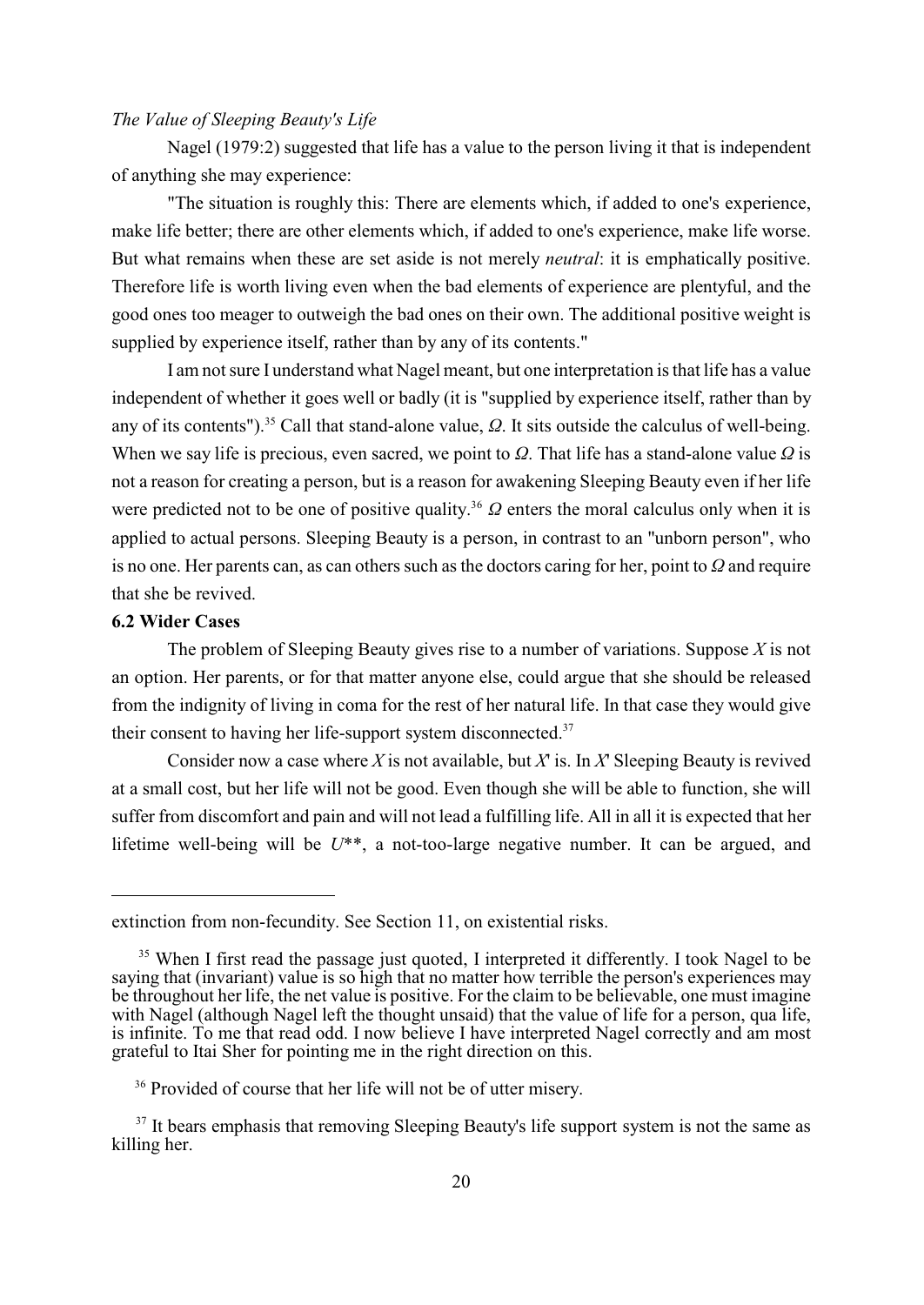contemporary sensibilities would favour the argument, that she be revived, on grounds that Sleeping Beauty should be allowed to exercise her agency, her right to live a life. That's one way to justify *X*'.

Consider yet another variation of the problem of Sleeping Beauty. Option *Y* remains, but in place of *X* we are faced with *X*", which involves reviving Sleeping Beauty with the understanding that her lifetime well-being will be  $U^*$ - $\varepsilon$ , where  $\varepsilon$  is a small positive number. Assuming their ethical ordering over states of affair is continuous, her parents (or society, more generally) would choose  $X''$  if  $\varepsilon$  was sufficiently small. By continuity, there is a value of  $\varepsilon$ , say å\*, such that it is a matter of ethical indifference to them whether *Y* is chosen or whether Sleeping Beauty is revived with the understanding that her lifetime well-being will be  $U^*$ - $\varepsilon^*$ . To acknowledge that  $\varepsilon^*$  is positive is to say that, other things equal, reviving Sleeping Beauty with an expectation of  $U^*$ - $\varepsilon$  (where  $0 \leq \varepsilon \leq \varepsilon^*$ ) would have priority over creating a person with a lifetime well-being of *U*\*.

And so on. None of these cases is straightforward, but that only shows our intuitions over birth and death are unsteady. One point however is incontrovertible: A person could regard her life to be worth living even if she expects it to be one of misery.

#### **6.3 Agent-Centred Restrictions**

Scheffler (1994) uncovered agent-centred restrictions that people can justifiably use when deliberating over courses of action open to them. In a society of *N* persons those restrictions would apply reciprocally, meaning that the state of affairs that would ensue would be the outcome of  $N$  choices, each having been being guided by an agent-relative perspective.<sup>38</sup>

If Sleeping Beauty was a Total Utilitarian and was able to exercise her agency, she would have faced the dilemma of reconciling the place of the universal others with the demands that her self requires her to meet when faced with morally significant choices. But Sleeping Beauty is unable to exercise her agency. So the choice between *X* and *Y* requires of others, not just her parents, to accommodate the agent-centred restrictions that she could justifiably deploy if she were able to choose. In what follows we study how such restrictions modify Total Utilitarianism.

In the models to follow we are to imagine that each generation reasons collectively. The agent in each generation is therefore that "generation", not the set of all generations beginning with that one. Because generations enter sequentially, the agent-centred restrictions we study are unidirectional, not reciprocal. Moreover, the restrictions are only a weak version of Scheffler's agent-relativism; they only involve the place of potential well-beings in present people's moral sensibilities. When applied to Utilitarianism, those restrictions translate to a weighted sum of

 $38$  Arrow (1981) used this reasoning to develop a theory of income distributions arising from voluntary contributions. He (personal communication) was moved to construct Agent-Relative Utilitarianism by the words of the first century sage, Rabbi Hillel: "If I am not for myself, then who is for me? And if I am not for others, then who am I? And if not now, when?"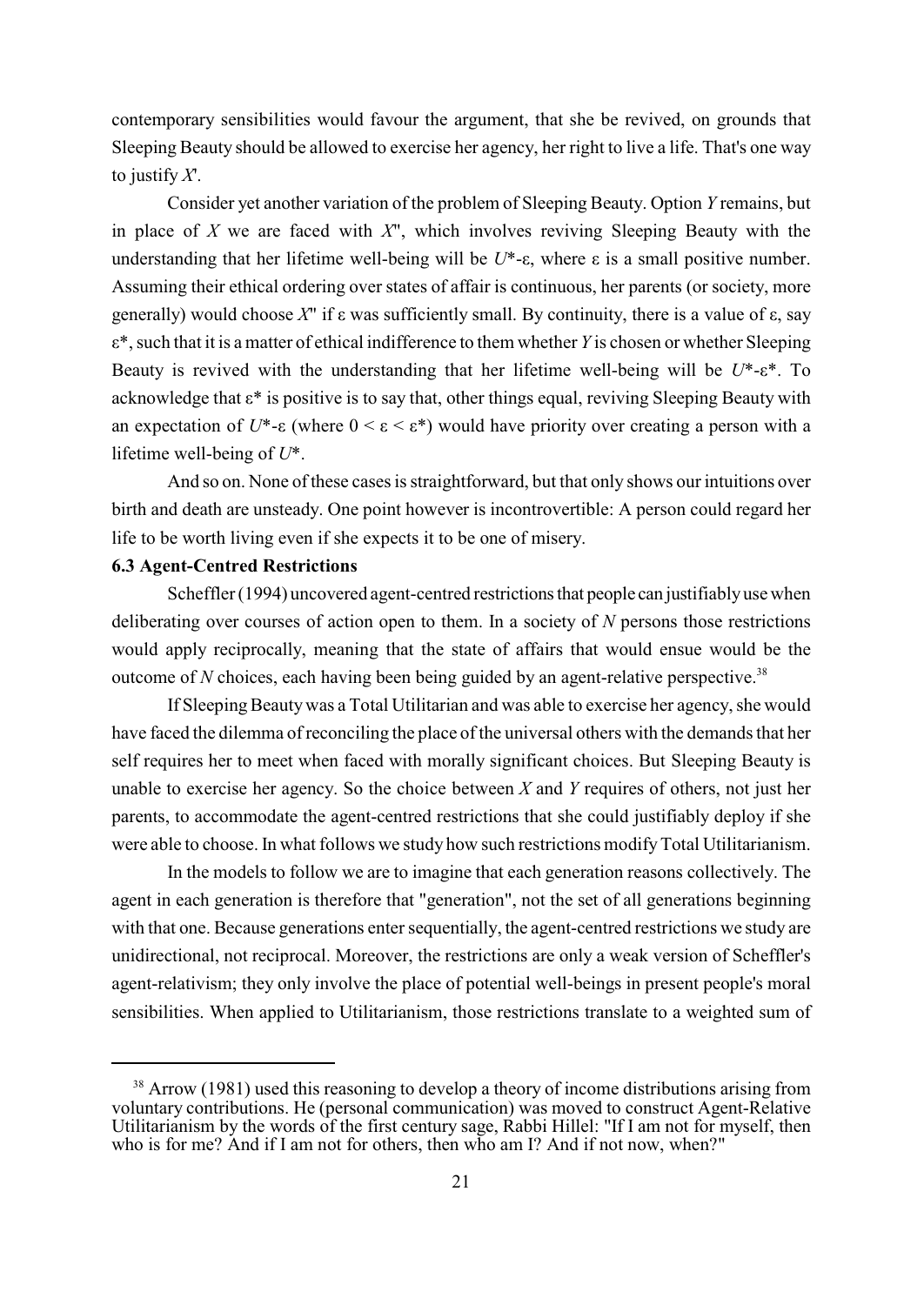personal well-beings: the weight awarded to potential well-beings is lower than that awarded to present and future people. We will call that perspective Generation-Relative Utilitarianism.<sup>39</sup>

#### **7 Actual Problems and Generation-Relative Ethics**

I first put the theory to work on the timeless model of Section 4. I then develop the theory for an economy moving through time.

#### **7.1 Population Ethics in a Timeless World**

The world is inhabited by  $N_0$  identical people. The total quantity of consumption available is *K*. As before, if *C* is someone's living standard, her well-being is *U*(*C*) in the chosen scale. The question is whether creating further people would make a better world. To have an interesting problem, we assume that the world is thinly populated; which is to say,  $K$  is large relative to  $N_0$ . If they were not to create further people, the well-being of each of the  $N_0$  persons would be high.

Suppose an additional  $N_1$  people are considered. Once they are born they assume the status of present people. They would then receive the same consideration as the  $N_0$  existing persons.<sup>40</sup> Straightforward Utilitarian arguments imply that if they were created, the additional  $N_1$  people would share *K* equally with the  $N_0$  people who created them. Each person's living standard would then be  $K/(N_0+N_1)$ . The backward-induction I have just deployed is essential to Generation-Relative Utilitarianism.

We assume that the weight awarded to the well-being of present people is taken to be 1 and the weight awarded to the well-being of potential people is  $\pi$ , where  $\pi$  is a number between 0 and 1. Denote aggregate well-being as judged by the existing  $N_0$  people by *V*. Then

 $V = N_0 U(K/(N_0+N_1)) + \pi N_1 U(K/(N_0+N_1)).$  (6)

What we may call an Actual Problem (as opposed to the Genesis Problem) is to choose  $N_1$  so as to maximize *V* in equation  $(6)$ .<sup>41</sup> Routine calculations show that under Generation-Relative Utilitarianism the reproductive rule that corresponds to the Sidgwick-Meade Rule is

 $39$  The considerations in Sections 6.1-6.2 don't imply Generation-Relative Utilitarianism, but they come close to it. They are also a reminder that the pure consequentialist thinking underlying Total Utilitarianism requires deontological directives if we are to make sense of ethical dilemmas in extreme settings, like birth and death. I am grateful to Itai Sher for correspondence on this.

<sup>&</sup>lt;sup>40</sup> Obviously, if  $K/N_0$  was small, the optimum value of  $N_1$  would be 0.

<sup>&</sup>lt;sup>41</sup>  $\pi$  corresponds to  $\varepsilon^*$  in Section 6.2. Notice that the larger is  $\varepsilon^*$ , the smaller is  $\pi$ .

*V* in equation (6) is a direct extension of Total Utilitarianism and would reduce to it if  $\pi$ were to be set equal to 1. I have arrived at it by applying Scheffler's reasoning to population ethics. Value Pluralism in contrast would require the formula to be derived from ethical axioms on the way individual *U*-functions are combined to yield a social well-being function *V*. Welfare axiomatics does that. Blackorby and Donaldson (1984) applied welfare axiomatics to population ethics. Their techniques can be adapted to yield equation (6).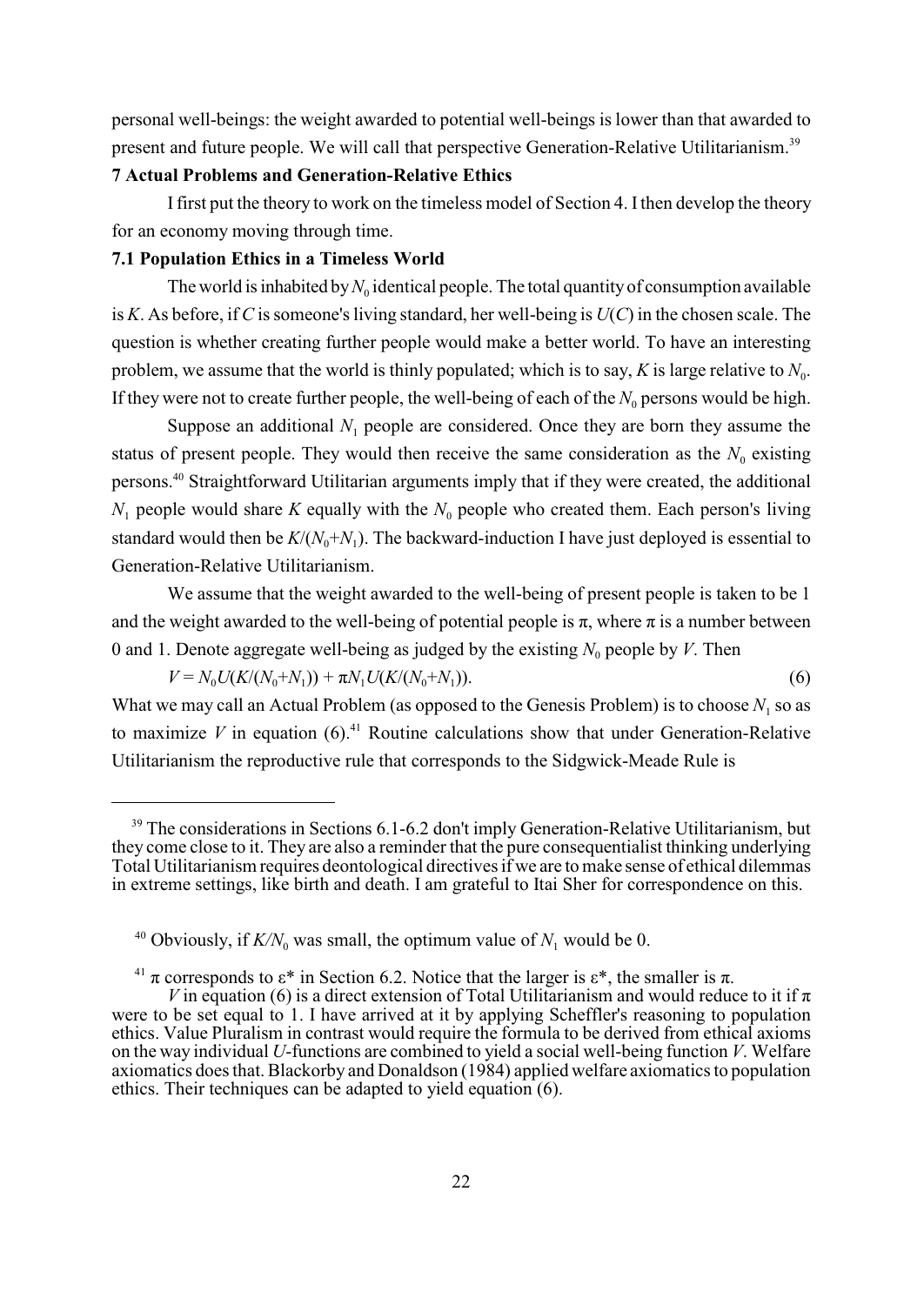$dU(C)/dC = [\pi(N_0+N_1)/(N_0+\pi N_1)][U(C)/C] < U(C)/C.$  (7)

Equations (1) and (7) say that the optimum standard of living in the Actual Problem (label it  $C^{00}$  is larger than in the Genesis Problem  $(C^{0})$ . That is shown in Figure 4. It follows that the optimum population size is smaller in an Actual Problem than in the Genesis Problem. The smaller is  $\pi$ , the fewer are the additional numbers  $(N_1)$  that would be recommended by Generation-Relative Utilitarianism.

We may put the matter in a slightly more technical, way: There exists a function  $N(\pi)$ , which decreases with  $\pi$ , such that if  $N_0 \le N(\pi)$ , equation (7) yields the optimum population size. But if  $N_0 > N(\pi)$ , the optimum policy is to not add to the existing population. Personal well-being in the latter case is  $U(K/N_0)$ . If the existing population were to have the misfortune of being too many  $(N_0 > N^5)$ , the personal well-being of each of the  $N_0$  individuals would be negative. And *that* is over-population.<sup>42</sup>

#### **7.2 Coherence**

A morality that requires people to award the same ethical weight to potential and present people, which is what Total Utilitarianism does, has been questioned by others. Narveson (1967), for example, had noted difficulties in the requirement and had recast Utilitarianism by observing that "we (utilitarians) are for making people happy, not for making happy people" (Narveson, 1973: 73). He called his theory Person-Affecting Utilitarianism.<sup>43</sup>

Parfit (1976) observed that Narveson's theory yields an incoherent notion of goodness. As his critique would apply equally to Generation-Relative Ethics, here is an example of what he, and in endorsing the criticism Broome (2004), meant.

We consider individual A and a potential person B, and apply the *ceteris paribus* clause on all other people. The prevailing state of affair (or "social state", to use the economist's term), *X*, is one where A's well-being is expected to be 11. But A has the option of creating B. Two social states that include B are possible. In one (we label it *Y*) A's and B's well-beings would each be 6. In the other (we label it *Z*) they would be 8 and 4, respectively. *Y* and *Z* differ by way of the extent to which A and B share resources, a feature of those states of affair that are taken into account by A when contemplating whether to create B. We re-label *X*, *Y*, and *Z* as  $\{11\}$ ,  $\{6,6\}$ , and {8,4}. The problem is to rank them in a situation where A exists but B doesn't. We say that

 $42$  We are assuming that killing a fraction of the existing population so as to raise the wellbeing of those that remain to positive levels is forbidden.

<sup>&</sup>lt;sup>43</sup> Narveson argued that we are under no obligation to procreate, even if, other things equal, it was guaranteed that the person born would have an outstandingly good life. Obligation is a strong word. In this paper I am exploring a particular way of evaluating states of affair, in which well-being" serves as the coin with which states of affair are evaluated. Generation-Relative "well-being" serves as the coin with which states of affair are evaluated. Generation-Relative Utilitarianism is a lot closer to Total Utilitarianism than Narveson's theory. I have friends however who regard Generation-Relative Utilitarianism to be infested with ontological elitism. The criticism comes close to regarding potential persons as actual persons, a view that the problem of Sleeping Beauty asks us to reject.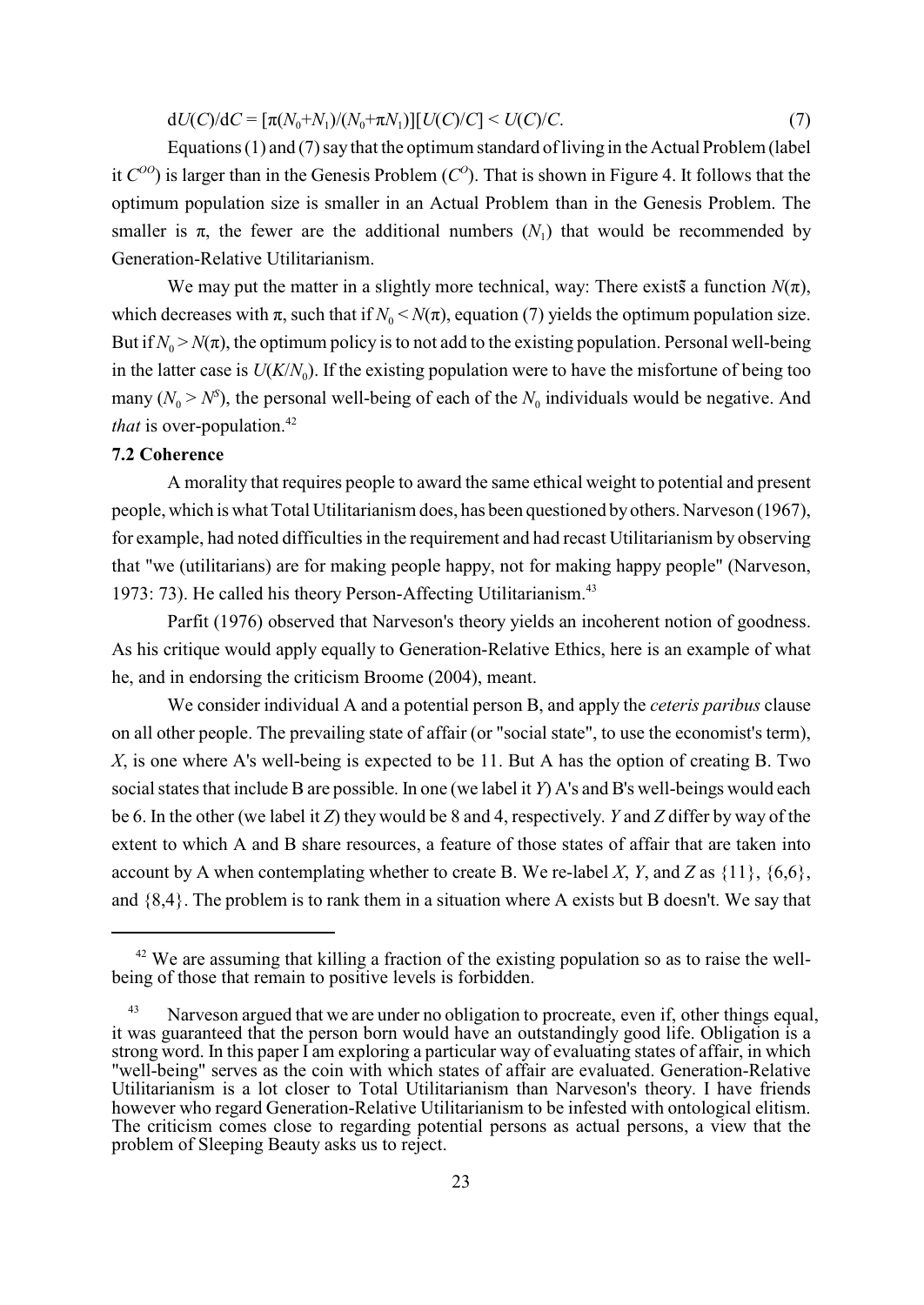B, were he to be created, would be of a different generation from A - hence "Generation-Relative Ethics".

Denote ethical dominance by ">" and ethical equivalence by "=". We imagine A to be a Generation-Relative Utilitarian. Suppose the weight A awards to the well-being of a potential person is half the weight awarded to the well-being of an existing person, the latter being set equal to 1. That means  $\pi = 1/2$ . It also means that so long as B is a potential person,  $X > Z > Y$ . But if B were born, he would be an actual person. The ethical relation between *Y* and *Z*, the only remaining social states, would then be  $Y = Z$ . That's Parfit's criticism.

The trouble with the criticism is that it harks back to the Genesis Problem. As the name suggests, the Genesis Problem is viewed by someone residing nowhere. That is why Total Utilitarianism would say  $Y = Z > X$  before B is conceived. Parfit took exception to Narveson's Person-Affecting Utilitarianism because the binary relation between social states is dependent on whether B is an actual person. Generation-Relative Utilitarianism has that same feature. In the present example it is A who is evaluating social states. She does that from somewhere, she is not nowhere.

It is key to Generation-Relative Ethics that the ranking of the three states of affair *X*, *Y*, and *Z* is a function of the state of affair at which the ranking is arrived at. The perspective is from the current state. For example, the ethical content of the pair {6,6} in a world where B is only a potential person differs from the ethical content of the pair {6,6} in a world where B is an actual person. Denote the ranking of the triplet {*X*,*Y*,*Z*} at *X* (the social state at which only A is present) under Generation-Relative Utilitarianism by the relationships " $>_X$ " and " $=_X$ ", and define (" $>_Y$ ",  $T' = Y$  and  $T' = Z'$ ,  $T' = Z''$ , correspondingly, at *Y* and *Z*.

Because A subscribes to Generation-Relative Utilitarianism, she would choose not to add to the population, because viewed from *X*,

$$
\{11\} >_X \{8,4\} >_X \{6,6\}.
$$
 (8)

If A were to view the triplet from *Y*, however, the ranking would be

 $\{6,6\} = \{8,4\} > \{11\},$  (9)

and from *Z*, it would be

$$
\{6,6\} = \{8,4\} > \{11\}.
$$
 (10)

There is no contradiction here. Once *X* ceases to be an element of the set of possible outcomes (because B has come into existence), the ranking over *Y* and *Z* is reversed.44

<sup>&</sup>lt;sup>44</sup> Total Utilitarianism and General-Relative Utilitarianism are not the same normative theory. The binary relations over social states that are implied by the two are different. We should therefore distinguish them. Under Total Utilitarianism the social state in which the ethics is conducted does not matter. The ranking of  $\{X, Y, Z\}$  is the same  $(Y = Z > X)$  regardless of whether B exists. If a temporal structure were imposed on the example,  $\hat{X}$  would not be reachable if either *Y* or *Z* were realized; nevertheless the thought experiment that would give rise to inequalities (8)-(10) could still be conducted. I am grateful to Simon Beard and Shamik Dasgupta for clarifying the complexities of the example.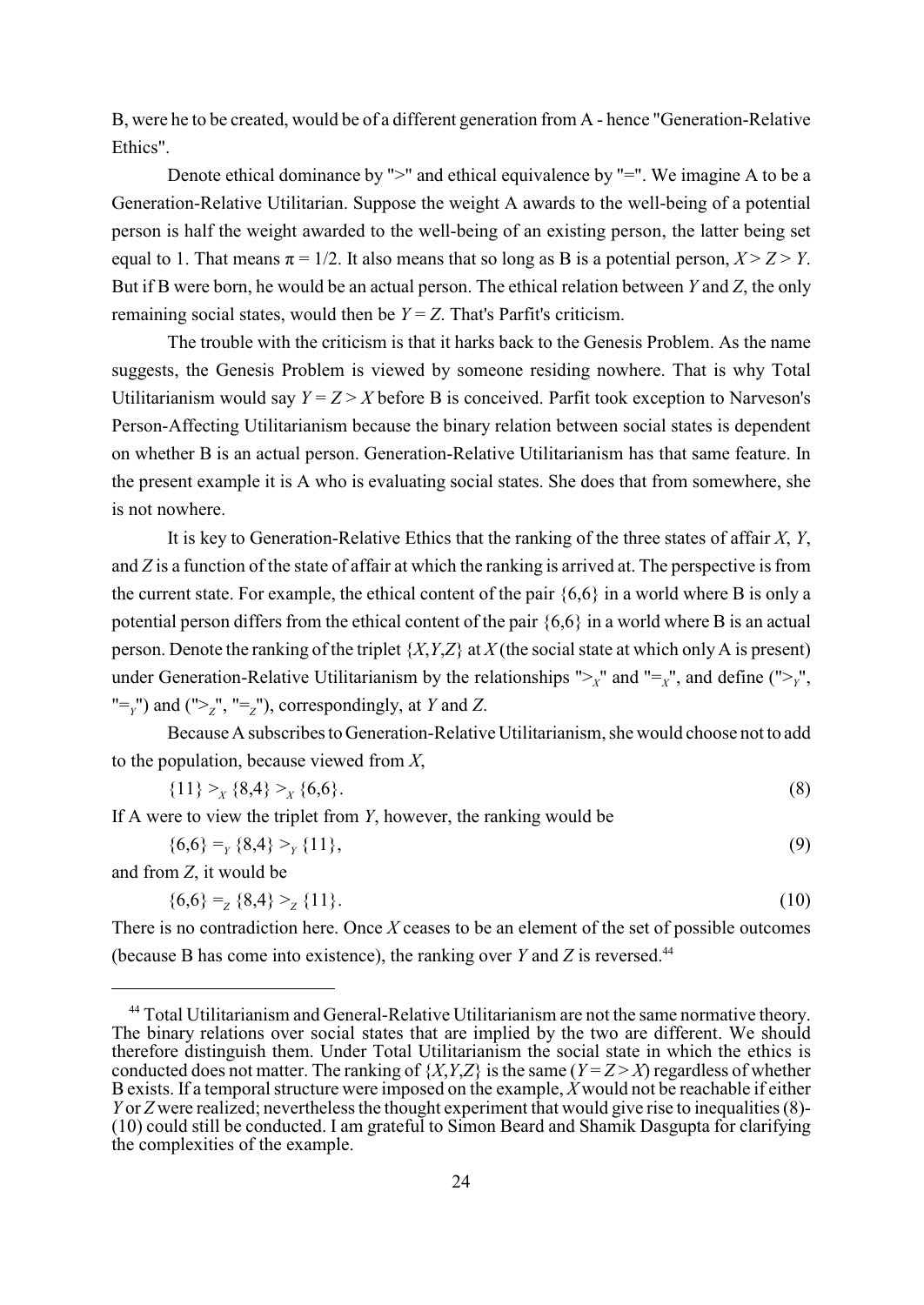#### **8 Population Ethics Across the Generations**

The "preference reversal" displayed in inequalities (8)-(10) translates to "intergenerational inconsistency", in that each generation's ordering over possible future worlds differs from those of future generations over the possible future worlds they in turn face. But as we confirm below, it is possible for the generations to arrive at choices that are consistent with one another's perspective. We now confirm how each generation would be able both to influence and affirm the choices to be made by those that are to follow. We do that by building on the timeless model we have just studied to construct a world moving through time.

#### **8.1 The Model**

Time is divided into periods and is denoted by  $t$  ( $t = 0,1,...$ ). The horizon is indefinite, but there is a positive risk of extinction of the human race at *t*should it have survived until then. That rate is taken to be a constant,  $\delta$  (> 0).  $\delta$  operates like a constant time discount rate. Define  $\theta$  =  $1/(1+\delta)$ .  $\theta$  assumes the role of a "time discount factor". I imagine that other than humanity's survival there is no future uncertainty.<sup>45</sup>

It is imperative to distinguish stocks from flows in economies moving through time. Flows are the rates at which stocks change with time. For starkness we imagine the global economy and regard *K* to denote Nature. *K* is a stock, measured, say in units of biomass. To retain the parsimony of the timeless economy, we are to imagine that people are pure consumers, they themselves do not engage in production activities (but see the Appendix) and have no possibility of investing or dis-investing. Nature is assumed to do all the producing, providing humanity with a flow of a non-storable, all-purpose consumption good, of amount *F*(*K*).

We assume that Nature isn't mishandled, meaning that *K* does not decline. I realize the latter assumption is a stretch, but I am trying to uncover the optimum population and consumption policy for the economy. It would make no sense to imagine that the economy's institutions are in a bad shape. Even otherwise the model is sensible. For example, in not allowing for the possibility of capital accumulation, the model encourages us to focus on the limits set by Nature: *K* captures environmental constraints. Mismanaging Nature would amount to reducing *K*. I elaborate on *F*(*K*) in Section 9-10 when putting the theory to work on data on Nature's capacity to offer humanity with a flow of ecological services.

People live for two periods. In their first period (childhood) they are maintained by their parents. At the beginning of their second period (adulthood) - should humanity survive until then - they choose how many children to have and how to share *F*(*K*) among themselves and their children. The way I have phrased matters could suggest that the society we are studying is

 $45$   $\delta$  describes a Poisson process. We may think of it as reflecting the possibility of a global pandemic, uninfluenced by policy. Rees (2003) offers an assessment of the likelihood of such a global disaster.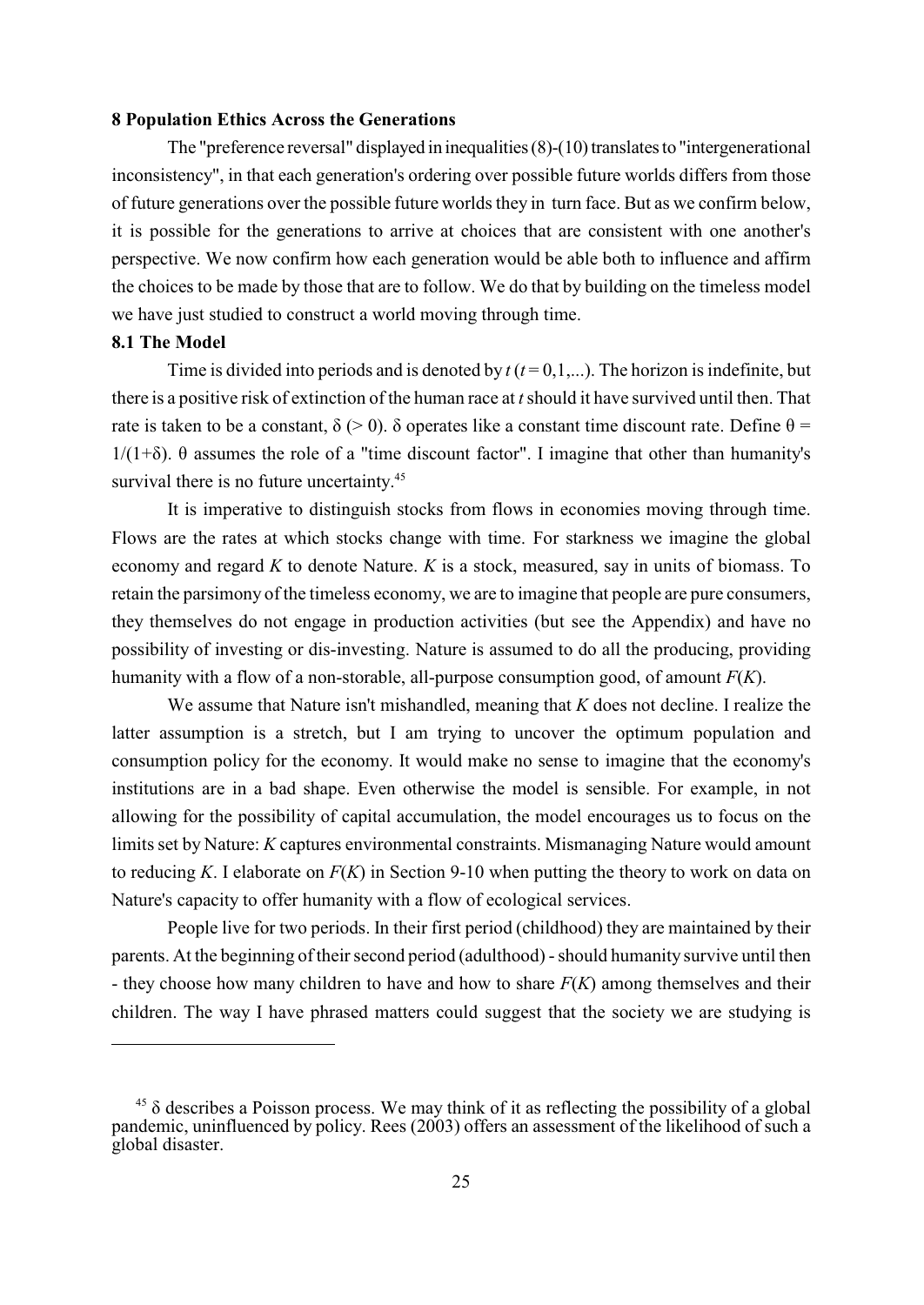authoritarian and centralized. It isn't. Rather, we suppose people of the same generation are identical and that adults in any period have the same ethical motivation. So, even though it is individuals who do the choosing, we may speak as though each generation chooses the size of the next generation. Agent-based restrictions on choice translate here into generation-based restrictions.

People die at the end of their second period. There are thus two generations of people in any period. This is not good demography, but it turns out not to matter. To include realistic demographic features would not add to the substance of population ethics.

Let  $N(t)$  be the number of adults at *t*, should the world survive until then. I will call them "generation-*t*". The number of children they choose to have is  $N(t+1)$ . The two generations at *t* make a total population of  $N(t)+N(t+1)$ , sharing  $F(K)$ . In period  $t+1$ , assuming the world survives, the  $N(t+1)$  children of the previous generation are adults (they constitute generation- $(t+1)$ ); and if they give birth to  $N(t+2)$  children, they share  $F(K)$  with them. And so on.

Personal well-being is a function of her consumption level. Adults and children have the same well-being function, *U*(*C*), and *U* has the same technical properties as in the timeless model we studied previously. It follows that generation-*t* has two choices to make: the size of the next generation  $(N(t+1))$  and the basis on which to share  $F(K)$  with them. In view of the properties of the *U*-function we have assumed, the latter choice is simple enough: parents share their resources equally with their children. Let  $C(t)$  denote an individual's rate of consumption at *t*. Then  $C(t)$  =  $F(K)/(N(t)+N(t+1))$ . That's backward induction, a pre-requisite in Generation-Relative Utilitarianism.

The normative criterion each generation adopts for choosing the size of their family is "intergenerational well-being". How would Total Utilitarianism give expression to the notion? Here is Sidgwick (1907: 414) on the matter:

"It seems ... clear that the time at which a man exists cannot affect the value of his happiness from the universal point of view; and that the interests of posterity must concern a Utilitarian as much as those of his contemporaries, except in so far as the effect of his actions on posterity - *and even the existence of human beings to be affected* - must necessarily be more uncertain." (Italics added)

Let *V*(*t*) denote intergenerational well-being as judged by generation-*t*. Total Utilitarianism regards  $V(t)$  to be the (expected) sum of each person's well-being, from  $t$  into the indefinite future; and that is

 $\sum_{s=t}^{\infty} [N(s)U(F(K)/(N(s)+N(s+1)))\theta^{(s-t)}].$ <sup>46</sup>

<sup>&</sup>lt;sup>46</sup> The discount factor  $\theta$  reflects the risk of extinction in each period. There are other reasons one could offer for intergenerational discounting. The classic on this is Koopmans (1960, 1972). Dasgupta (2004, 2012) and Kelleher (2016) construct the philosophical underpinnings of those other reasons. I am taking a minimalist view here, by regarding the risk of extinction as the sole reason for discounting future well-beings.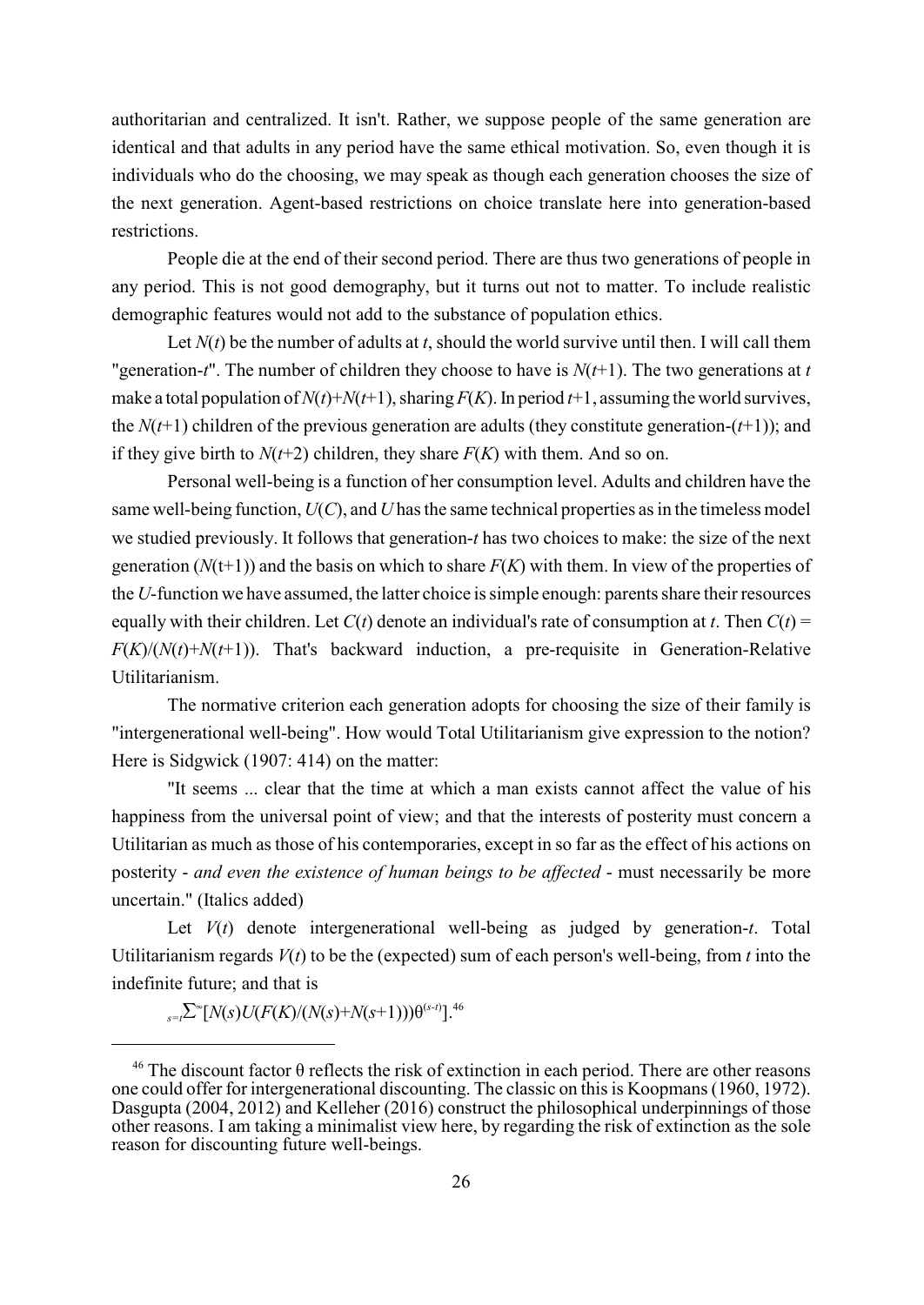Generation-Relative Utilitarianism in contrast judges  $V(t)$  to be a weighted value of the expected sum of personal well-beings. The theory awards a weight  $\pi$  (< 1) to potential wellbeings regardless of the date of arrival of potential people.

Because the economy has a stationary structure, generation-*t* can reason that future generations will have a motivation very much like theirs. It follows that

 $V(t) = N(t)U(F(K)/(N(t)+N(t+1))) + \pi N(t+1)U(F(K)/(N(t)+N(t+1))) + \pi \{_{s=t+1} \sum_{s=t+1}^{\infty} \Gamma(t+1)U(F(K)/(N(t)+N(t+1)))\}$  $N(f|N(s)U(F(K)/N(s)+N(s+1)) + N(s+1)U(F(K)/N(s)+N(s+1))$ 

$$
0 < \pi, \, \theta < 1 \text{ and } t = 0, 1, \dots \tag{11}
$$

The present is taken to be  $t = 0.^{47}$ 

*V*(*t*) guides the choices of generation-*t*, for all  $t \ge 0$ . Generation-0 is  $N(0)$  in number. So *N*(0) is given. If previous generations hadn't been moved by Generation-Relative Utilitarianism, the population size at  $t = 0$  would not have been chosen with that theory as their guide. No doubt generation-0 will want to ask what their ancestors' intentions had been, and feel obliged to choose so as not to be entirely at variance with them; but those considerations would be a distraction here. So I assume that generation-0 regards the past to be past. They are entirely forward looking. Equation (11) binds members of generation-*t* to their descendants. As all generations from  $t =$ 0 onward adhere to Generation-Relative Utilitarianism, equation (11) is taken to bind members of all generations to their descendants.

#### **8.2 Intergenerational Consistency**

The analysis that follows is informal. Beyond supposing that *N*(0) is small relative to *K* (otherwise generation-0 will choose not to reproduce), I avoid technicalities.

Consider an arbitrary  $t$  ( $t \ge 0$ ).  $N(t)$  will have been chosen by the previous generation. That means  $N(t)$  will not be subject to choice at *t*. But  $N(t+1)$  will be subject to choice by generation-*t*, comprising *N*(*t*) people. It could seem that the optimum population numbers - from *t* onward - are those that together maximize  $V(t)$ . But there are two problems with that thought; one practical, the other ethical. The practical problem has to do with implementation. Generation*t* has no means of enforcing its will on future generations. Moreover, later generations will have every incentive not to procreate in accordance with generation-*t*'s bidding. Because  $\pi$  < 1, their grounds of binding reason will differ from that of generation-*t*, and in turn from those of one another. That's intergenerational inconsistency.

Turning to the ethical matter, it can be argued that generation-*t* would have no right to enforce its will on future generations even if a method was found to enforce it. Consider then a future generation, say,  $s$  ( $s > t$ ). Intergenerational well-being as viewed by generation-*s* will be *V*(*s*), and *V*(*s*) is the ground of binding reason for generation-*s*. An ideal population profile under

<sup>&</sup>lt;sup>47</sup> "<sub> $s=t+1$ </sub>  $\sum$ <sup>o</sup>" denotes summation from *t*+1 to infinity. Notice that equation (11) reduces to equation (6) in the timeless model if there is no period following *t*. In that case only the first two terms in the right hand side of equation (11) remain. But that's equation (6).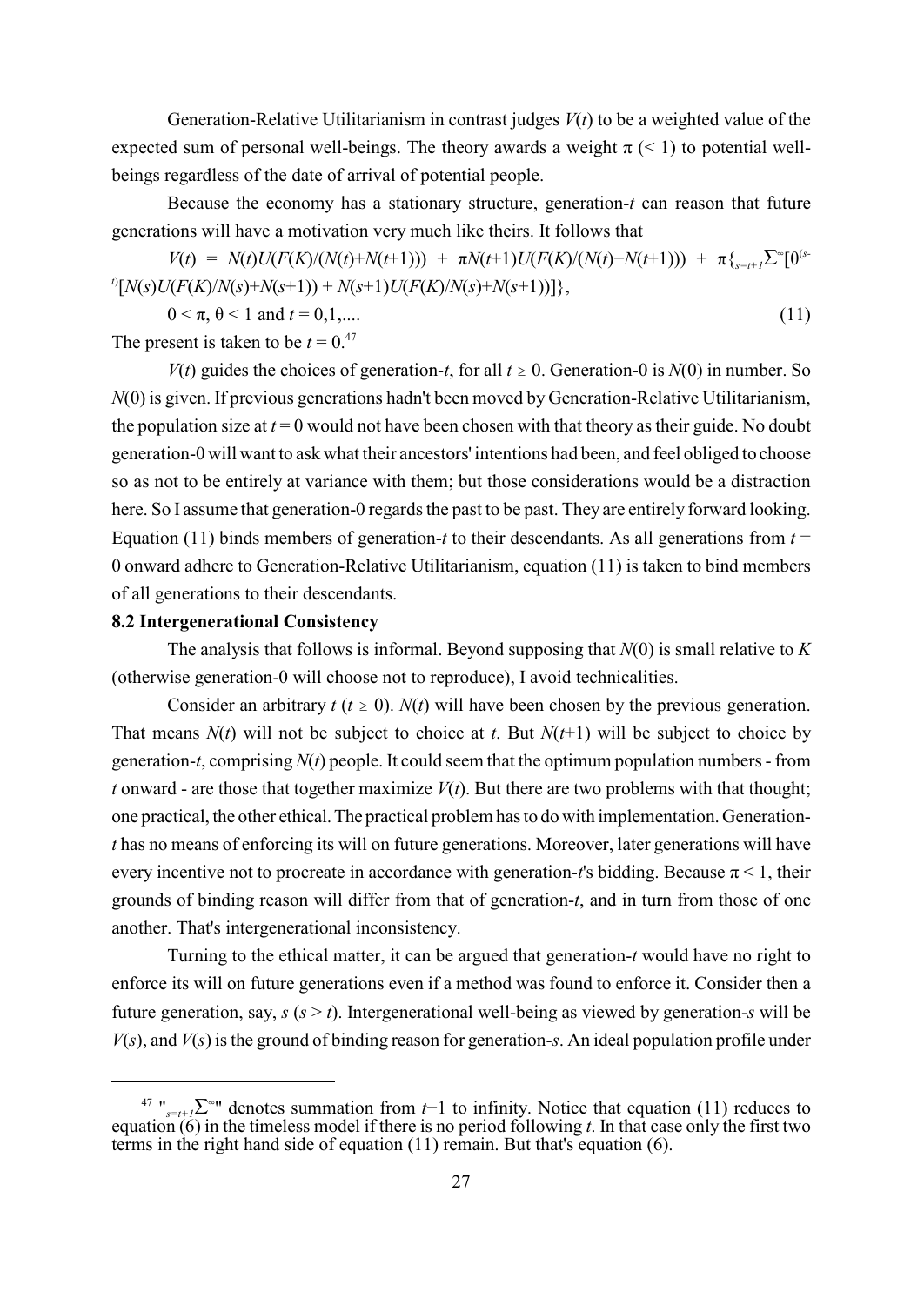Generation-Relative Utilitarianism is therefore a sequence of reproductive choices  ${N^*(1),...,N^*(t), N^*(t+1),...\}$  with the property that  $N^*(t+1)$  maximizes  $V(t)$  on the supposition that all generations following *t* will choose in accordance with that sequence. That common supposition has the status of an implicit understanding among the generations. Because each generation has an understanding of the choices its descendants will face (assuming there will be descendants!), it can anticipate the choices they will make. Its own choice is based on a forecast of its descendants' choices. That said, the exercise isn't exclusively forward looking. Each generation looks back at the choices their ancestors had made, if only to reassure itself of the implicit understanding and confirm that its own choice is guided by it. The population sequence  ${N^*(1),...,N^*(t+1),...\}$  is intergenerationally consistent, even though the ethical motivations of the generations are not consistent with one another. $48$ 

#### **8.3 Extreme Theories**

Total Utilitarianism represents one extreme set of values. At the other extreme is a theory that is easy to describe but is also questionable. It involves the thought that *no* weight should be awarded to potential well-beings. The viewpoint was explored by Enke (1966) in his study of social cost-benefit analysis of family planning programmes in poor countries. Enke sought ways to measure the economic value of prevented births, which he took to be the discounted sum of the differences between an additional person's consumption and the person's output over his lifetime. Children in Enke's theory have value only if they pay their way. In our formal model Enke's theory would amount to setting  $\pi$  equal to zero.

But Enke's is an extreme point of view, as is Total Utilitarianism: one awards no weight to potential well-being; the other awards the same weight to potential well-being as it does to the well-being of present or future people. We have reasons to reject both. Generation-Relative Utilitarianism lies between two extremes and reflects the strength of each without giving in to the weaknesses of either. It prescribes neither a large population nor a small population. Instead, it offers a wide space in between, within which more detailed ethical considerations can be embedded. We should not expect an ethical theory to do more.

#### **8.4 The Stationary Optimum**

Characterizing the implicit understanding among the generations for arbitrary values of *N*(0) is hard work. So we study the understanding that supports a stationary profile. Along a stationary profile (we confirm presently that it is unique) the generations replicate their numbers. Imagine that *N*\* is that common number.

The idea underlying  $\{N^*, N^*, \ldots\}$  can be expressed in the following way: If  $N(0)$  happens to equal *N*\*, replication would be the optimum choice of every generation if theywere to suppose that all subsequent generations will in turn replicate their numbers. *N*\* is then a self-enforcing

<sup>&</sup>lt;sup>48</sup>  $\{N^*(1),...,N^*(t+1),...\}$  is an intergenerational Nash equilibrium.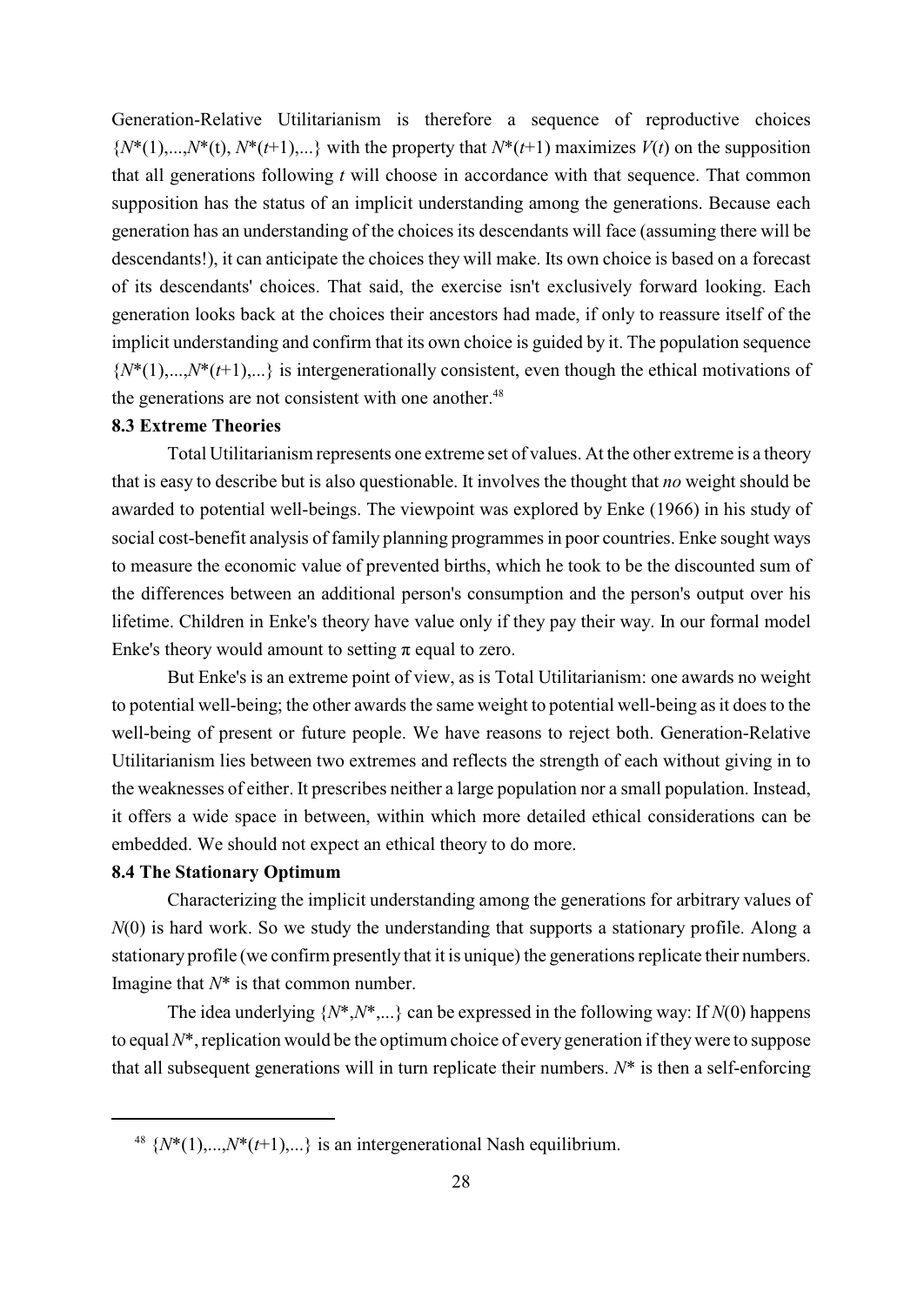reproductive policy for every generation. The understanding that implements the policy in question is only implicit of course. But because *N*\* is a self-enforcing choice for each generation, there is no call for a constitutional directive. We now identify the equation the population sequence  $\{N^*, N^*, \dots\}$  must satisfy.<sup>49</sup>

In each period there are *N*\* adults and *N*\* children, making a total population of 2*N*\*. In each period each person consumes  $F(K)/2N^*$  units of the consumption good. Write  $C^*$  = *F*(*K*)/2*N*<sup>\*</sup>. It is now simple to show that  $C^*$  (correspondingly  $N^*$ ) is the solution of the equation, $50$ 

$$
dU(C)/dC = [2\pi(1+\theta)/(1+\pi+2\pi\theta)]U(C)/C.
$$
\n(12)

Define

$$
P = 2\pi(1+\theta)/(1+\pi+2\pi\theta). \tag{13}
$$

Equation (12) can then be re-written in the compact form

 $U(C)/dC = PU(C)/C$ . (14)

*P* represents the proportionate gap between marginal well-being and the average well-being per unit of consumption. The smaller is *P*, the greater is that gap. It is easy to confirm that  $P \leq 1$ .

Equation (14) is fundamental to our analysis here and extends Generation-Relative Utilitarianism beyond the timeless world (equation  $(7)$ ) to cover one that moves through time.<sup>51</sup>

As previously we suppose that  $N(t+1)$  is a continuous variable. Differentiating  $V(t)$  with respect to  $\dot{N}(t+1)$ , setting the derivative equal to zero, and assuming that  $N(t) = N(t+1) = N$  at all *t* yields equation (12).

 $<sup>51</sup>$  Equation (14) is the stationary equilibrium of a "game" involving the generations that are</sup> born. Each generation chooses the size of the generation that is to follow. Equation (11) summarizes the motivation of generation *t*, and by recursion the motivation of all generations that follow *t*. In more realistic models of individual life cycles parents' ethical motivations will not remain the same as and when they bear children. For example, adults in the world we know live for more than one period and choose the number of children they have sequentially. A simple exercise with Generation-Relative Utilitarianism confirms that a parent's ethical motivation before the birth of the first child differs from the motivation she would have after the birth of the first child. In Section 7.2 it was noted that the theory is constructed out of the view that the ethical ordering of states of affair isn't constructed from nowhere, but can depend on the state of affairs from which the ordering is constructed.

Shifting ethical perspectives were explored by Phelps and Pollak (1968), who studied savings behaviour in a world that is committed to Generation-Relative Utilitarianism but where future population sizes are not a matter choice. One consequence they drew is that the stationary equilibrium of their "savings game", where each generation chooses a saving rate, is intergenerationally inefficient; that is, there exists a feasible saving policy, one for each generation, that would result in an outcome where the level of well-being of every generation would be higher. (The superior saving policy would not be an equilibrium, however.) It would be

<sup>&</sup>lt;sup>49</sup> If *U* satisfies equation (2), the stationary  $N^*$ -profile is locally stable. That's the ultimate justification for studying the stationary profile.

 $50$  To confirm that, we open up equation (11) and write it as

 $V(t) = N(t)U(K/(N(t)+N(t+1))) + \pi N(t+1)U(K/(N(t)+N(t+1))) + \pi \theta U(K/(N(t+1)+N(t+2)))$ <br>K/(N(t+1)+N(t+2)) + ..., 0 <  $\pi$ ,  $\theta$  < 1.  $+\pi\theta U(K)(N(t+1)+N(t+2)) + ...$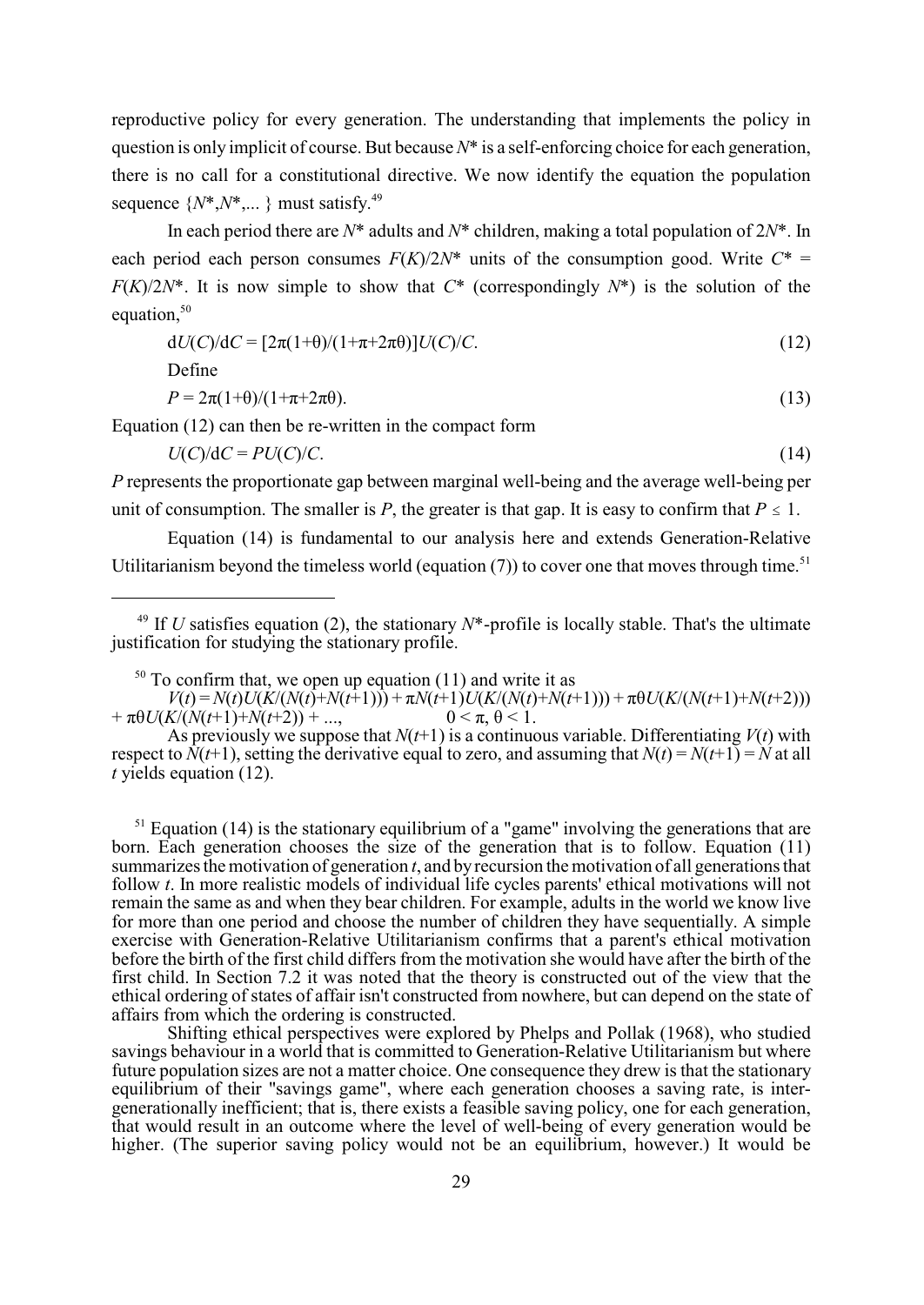#### **9 Earth's Carrying Capacity**

Our intertemporal model has no production, no technological change, more broadly none of the pathways humanity has used to better ourselves over the millennia. That demands justification.

In Dasgupta (1969) Total Utilitarianism was studied in a model economy in which labour, accumulated capital, and a fixed quantity of land (for which read, "biosphere") produces output. But even if discoveries and new ideas were added to the list of factors, substitution possibilities between the produced factors and the biosphere would be increasingly limited if the latter were to dwindle in extent and quality.<sup>52</sup> The model in Dasgupta (1969) assumed considerable substitution possibilities (the elasticity of substitution was assumed to be 1). Nevertheless the finiteness of land was found to be a biting constraint. The average living standard and population size under Total Utilitarianism were shown to tend in the long run to finite levels. The simple consumption model I am using here mimics that feature.

#### **9.1 The Biosphere as a Renewable Natural Resource**

We are to imagine biosphere as a renewable natural resource (*K*), producing a flow of ecological services (*F*(*K*)), measured say in units of biomass. That amounts to a huge aggregation exercise, for Nature is a mosaic of degradable assets. Mismanagement of it amounts to reductions in *K* even when *K* is small relative to human needs. Agricultural land, forests, watersheds, fisheries, fresh water sources, estuaries, wetlands, the atmosphere - more generally, ecosystems are assets that are self-regenerative, but can suffer from deterioration or depletion because of human encroachment. In a fundamental work on the state of the world's ecosystems, MEA (2005a-d) classified them in terms of the services they provide. The publications offered a fourwayclassification of ecosystem services: (i) provisioning services (food, fibre, fuel, fresh water); (ii) regulating services (protection against natural hazards such as storms; the climate system); (iii) supporting services (nutrient cycling, soil production); and (iv) cultural services (recreation, cultural landscapes, aesthetic or spiritual experiences). Notice that cultural services and a variety of regulating services (such as disease regulation) contribute directly to human well-being, whereas others (soil production) contribute indirectly (by providing the means of growing food

reasonable to imagine though that once the generations in the Phelps-Pollak world come to realize that the saving policy they are pursuing is inefficient, they would want to enrich the space of strategies from which they choose. Instead of choosing a saving rate (which is a number), each generation could in principle choose from saving policies (saving rates as functions of inherited wealth). Saving rates in equilibrium would then be the rates that are implied by equilibrium saving policies. Such a move can create equilibria that are efficient (Dasgupta, 1974b). I have not investigated how that move would work in the population problem.

 $52$  Ehrlich and Goulder (2007) has a fine discussion of this.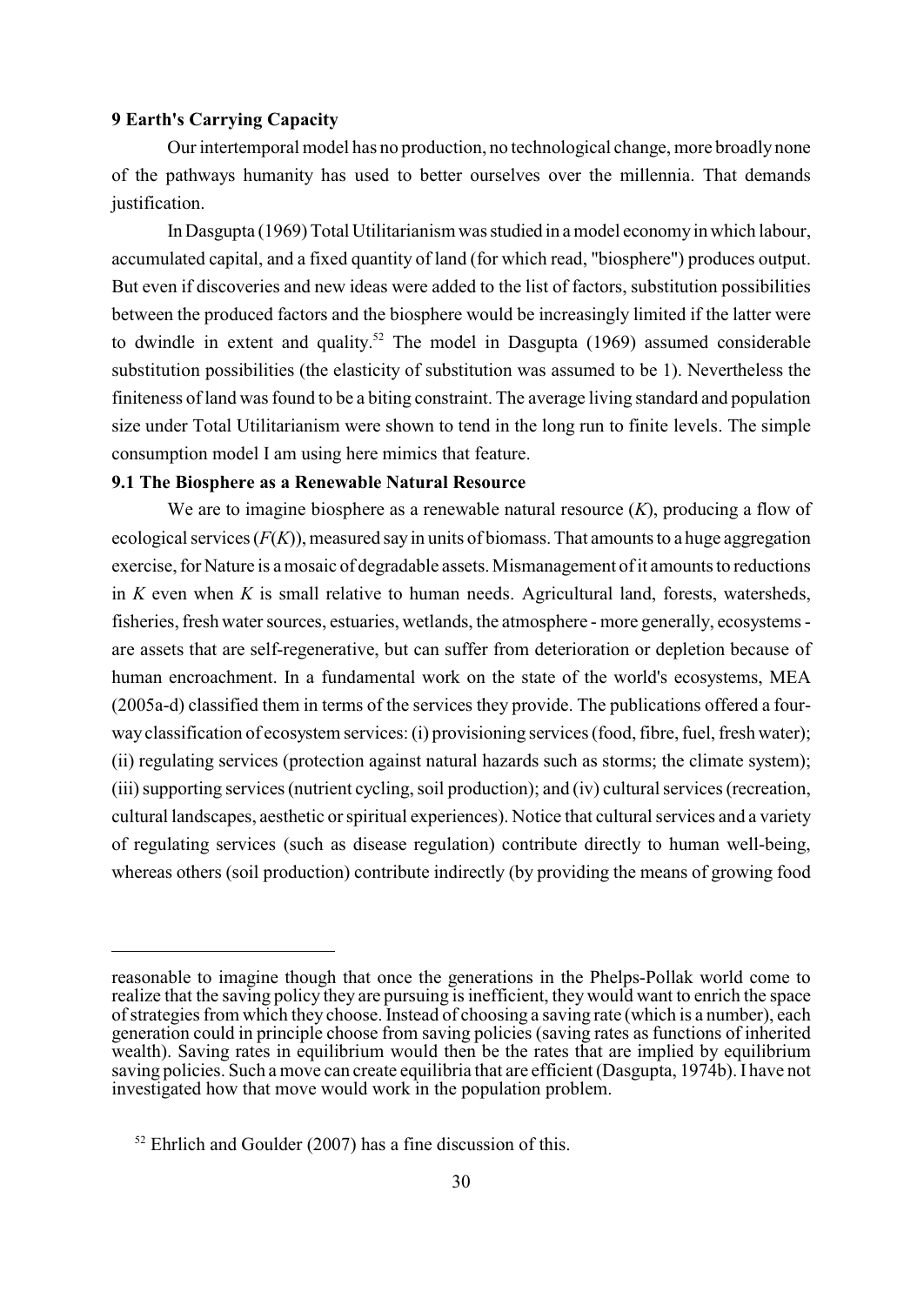crops). 53

To imagine the biosphere as a renewable natural resource requires facing a further problem. Even two thousand years ago, when global population was under 250 million and per capita income a bit over a dollar a day, it would have been a reasonable approximation to treat humanity as a separate entity from the biosphere. Today it is no longer possible to do so. We are much engaged in transforming the biosphere, by both creating biomass and destroying it. So we have to imagine humanity as at once a constituent of the biosphere and an entity separate from it. No doubt that's a stretch, but it is possible to do it without running into contradictions. We avoid contradiction by noting that a portion of  $F(K)$ , say  $\alpha$ , is needed for the maintenance of the biosphere. So, if over a period of time *F*(*K*) was to be usurped entirely by humanity, *K* would shrink and biodiversity would be reduced. If during an interval of time humanity was to consume even more than *F*(*K*), *K* would shrink even more, further drawing down biodiversity. Humanity is doing that now, which is what has led Wilson (2016) to propose that we should leave half the biosphere (designed as a connected region) alone; that is, set  $\alpha$  equal to 0.5. (1- $\alpha$ )*F(K)* should therefore be interpreted as the useable flow of biomass; useable, that is, by humanity.

It could be thought that *F*(*K*) must be an increasing function of *K* for all values of *K*; but that would be to overlook that Earth is finite in extent. *F* should therefore be taken to be an increasing function of *K* for small values of *K*, but a declining function of *K* for large values of *K*. Earth's "carrying capacity" for the prevailing life-forms - a formidable notion in itself, but one that cannot be avoided - is that positive value of  $K$  at which  $F(K)$  is zero.<sup>54</sup>

 $53$  Ecosystems combine the a-biotic environment with communities of plants, animals, fungi, and microorganisms to form functional units. The individual actors in an ecosystem include organisms that pollinate, decompose, filter, transport, re-distribute, scavenge, fix gases, and so on. Their activities enable ecosystems to maintain a genetic library, preserve and regenerate soil, fix nitrogen and carbon, recycle nutrients, control floods, mitigate droughts, filter pollutants, assimilate waste, pollinate crops, operate the hydrological cycle, and maintain the gaseous composition of the atmosphere. Among the visible products of ecosystems are food, fibres, fuel, and fresh water; but many of the products remain hidden from view.

<sup>&</sup>lt;sup>54</sup> A tractable form of  $F(K)$ , in wide use among ecologists for a wide variety of ecosystems, is quadratic:

 $F(K) = rK(1 - K/K^*)$ , where *r* and  $K^*$  are positive constants.

In this equation  $\vec{r}$  is the "intrinsic growth rate" of  $\vec{K}$  (because  $\vec{r}$  at small values of  $\vec{K}$  is the percentage rate of growth of *K*) and  $K^*$  is the system's carrying capacity (because  $F(K^*) = 0$ ).

The view that the biosphere is a renewable natural resource covers pollution as well (e.g. contemporary carbon emissions into the atmosphere). Pollutants are the reverse of natural resources. One way to conceptualize pollution is to view it as the depreciation of capital assets. Acid rains damage forests; carbon emissions into the atmosphere trap heat; industrial seepage and discharge reduce water quality in streams and underground reservoirs; sulfur emissions corrode structures and harm human health; and so on. The damage inflicted on each type of asset (buildings, forests, the atmosphere, fisheries, human health) should be interpreted as depreciation. For natural resources depreciation amounts to the difference between the aggregate rate at which it is harvested and its natural regenerative rate; for pollutants the depreciation they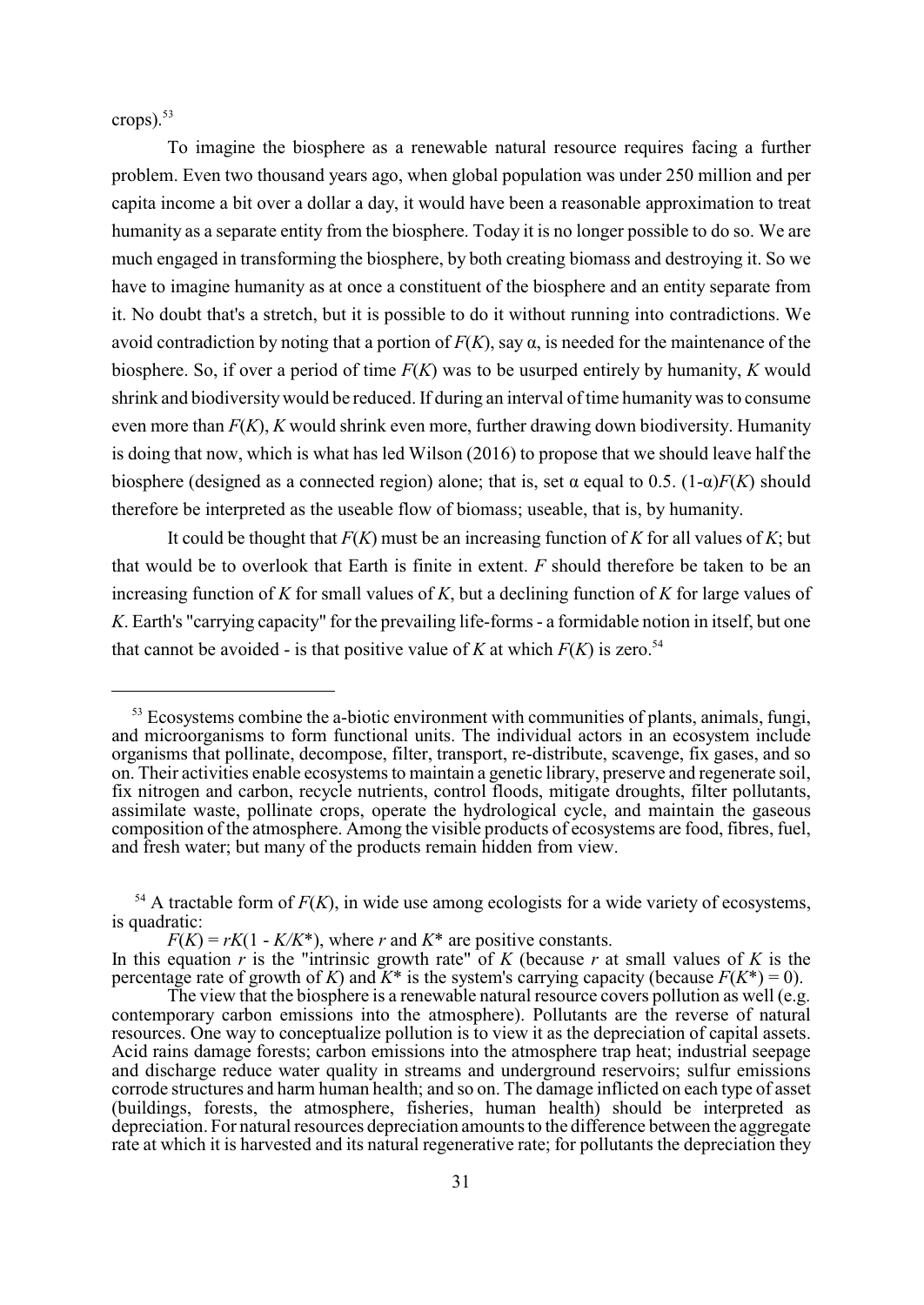Humanity's success in raising the standard of living over the past 250 years has in great measure involved mining and degrading *K*. That has usually gone unrecorded in official economic statistics, but we know now that even while industrial output increased by a multiple of 40 during the 20th century, the use of energy increased by a multiple of 16, methane-producing cattle population grew in pace with human population, fish catch increased by a multiple of 35 and carbon and sulphur dioxide emissions rose by more than 10. The application of nitrogen to the terrestrial environment from the use of fertilizers, fossil fuels, and leguminous crops is now at least as great as that from all natural sources combined. Soil nitrogen and phosphorus inventories have doubled over the past century (nitrate levels in Greenland ice are today higher than at any time in the previous 100,000 years), and 40-45 per cent of the 45-60 billion metric tons of carbon harnessed annually by terrestrial photosynthesis is now appropriated for human use (Vitousek et al., 1986, 1997). Extinction rates of species since the early modern era have been far above background rates and have increased a lot further since the 19th century (RSPB et al., 2013).

Although the rise in the concentration of atmospheric carbon receives much the greater public attention today, the Millennium Ecosystem Assessment (MEA, 2005a-d) reported that 15 of the 24 ecosystems the authors had investigated world-wide are either degraded or are being exploited at unsustainable rates. Population pressure on the land in use and habitat destruction that accompanies human encroachment are the proximate causes. The figures put the scale of humanity's presence on the planet in perspective and record that we are now Earth's dominant species (Ehrlich and Ehrlich, 2008). The statistics also explain why our epoch has now been renamed the Anthropocene.<sup>55</sup> These all point to rates of biomass transformation in excess of the useable flux,  $(1-\alpha)F$ . Consequently, they point to reductions in *K*.

#### **9.2 Ecological Footprint**

Studying biogeochemical signatures of the past 11,000 years, Waters, Zalasiewicz, Summerhayes et al. (2016) have provided a revealing sketch of the Anthropocene. The authors noted that a sharp increase took place in the middle of the 20th century in the rate of deterioration in the workings of Earth's life support system. They proposed that mid-20th Century should be

inflict on natural resources is the difference between the rate at which pollutants are discharged into the resource-base and the rate at which the resource-base is able to neutralize it. The task in either case is to estimate those depreciations. It follows that there is no reason to distinguish the analytical structure of resource management problems from pollution management problems. Roughly speaking, "resources" are "goods", while "pollutants" (the degrader of resources) are "bads". Pollution is the reverse of conservation.

 $55$  The term "Anthropocene" was popularized by Crutzen and Stoermer (2000) to mark a new epoch that began with the Industrial Revolution some 250 years ago. Wilson (1992, 2016) are two authoritative accounts of the value of bio-diversity and its precipitous decline over the past century.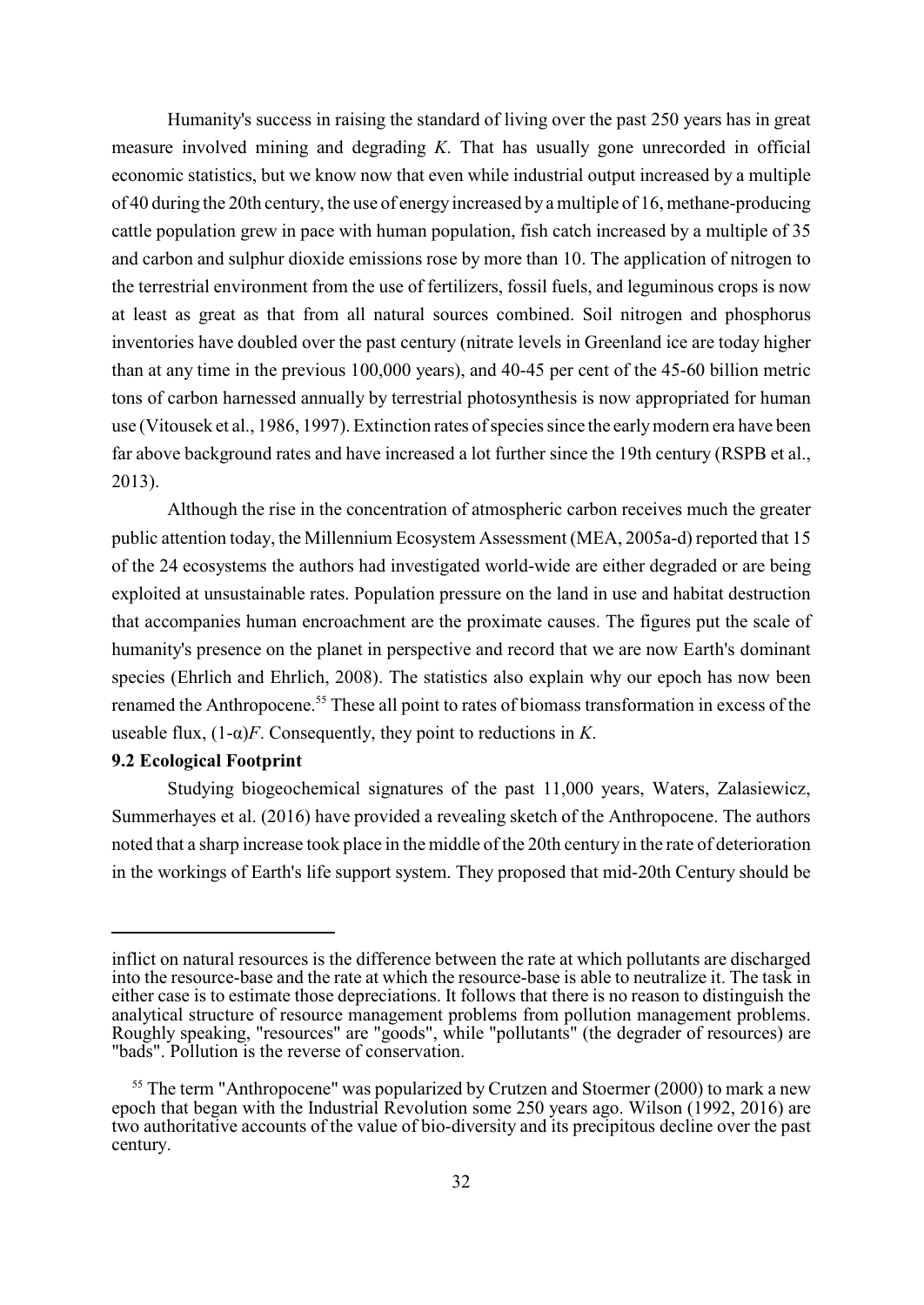regarded as the time we entered the Anthropocene.<sup>56</sup>

Their reading is consistent with macroeconomic statistics. World population in 1950 was 2.5 billion. Global GDP was a bit over 5 trillion dollars (PPP). The average person in the world was poor, with an annual income of a bit over 2,000 dollars (PPP). Since then the world has prospered materially beyond recognition. World income per capita today is 15,000 dollars (PPP) and population has increased to 7.3 billion. World output of final goods and services today is about 108 trillion dollars (PPP), which helps to explain not only the stresses to the Earth system that we have just reviewed, but also hints at the possibility (one that we confirm below using crude data) that humanity's extraction of biomass has for some time exceeded sustainable levels  $((1-\alpha)F)$ .

In a review of the state of the Earth's life support system, WWF (2008) reported that in the early years of this century, humanity's demand for ecological services exceeded by 50 per cent the rate at which the biosphere is able to supply those services to us. The figure is based on the idea of "global ecological footprint", which is the surface area of biologicallyproductive land and sea needed to supply the resources a human population consumes (food, fibres, wood, water) and to assimilate the waste it produces (materials, gases). The Global Footprint Network (GFN) regularly updates their estimates of the global ecological footprint.<sup>57</sup> A footprint in excess of 1 means demand for ecological services exceeds their supply. That means to maintain the world's average living standard (roughly 12,000 international dollars in the early 2000s), we would have needed 1.5 Earths. This is, to be sure, a very, very rough figure; but they are the only estimates we have to date to work with. Ecology continues to be a vastly underfunded discipline.

GFN's most recent estimate is a footprint of a bit over 1.6, which in our terminology means humanity has in recent years been consuming ecological services at the rate  $1.6(1-\alpha)F(K)$ . Humanity's demand for ecological services can exceed supply for a period, but not indefinitely. Our model would interpret a footprint in excess of 1 as a decline in  $K$  (i.e.  $\Delta K \le 0$ ). Sustainable development would require that the footprint over time must on average equal 1. To be sure, *F*(*K*) can be made to increase by measures that reduce the footprint to less than 1. For example, advances in bio-technology are designed to increase  $F(K)$ , but the advances would be successful only if they don't have large, unintended adverse consequences on the biosphere. Moreover, irreversible losses, arising say from biological extinctions, would act as constraints on the biosphere's ability to recover. That said, moves toward consumption and production practices that

<sup>&</sup>lt;sup>56</sup> The Anthropocene Working Group has recently proposed that the immediate post-war years should be regarded as the start of the Anthropocene. See Vosen (2016).

 $57$  For pioneering work on the idea of ecological footprints, see Rees and Wackernagel (1994) and Rees (2001, 2006). See also Kitzes et al. (2008). Wakernagel, who founded the Global Footprint Network (www.footprintnetwork.org/public), was a lead author of WWF (2008).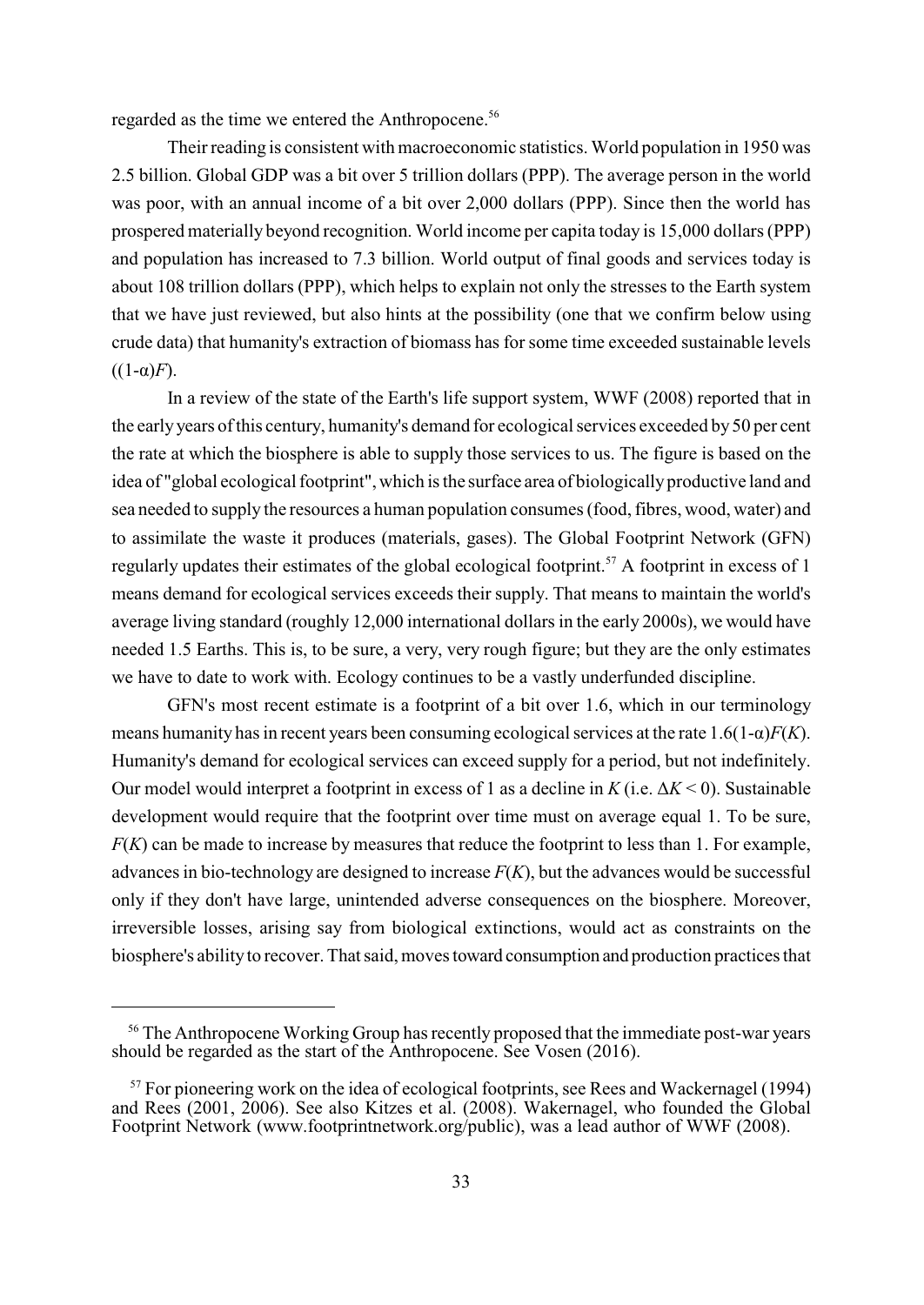make smaller demands on the biosphere would be a more direct approach to reducing our impact on the Earth system.

Our model errs in regarding *F*(*K*) to be constant over time. Because my aim here is to study Generation-Relative Utilitarianism in a world with no institutional imperfections, we are to imagine that human institutions are strong enough to prevent the ecological footprint from exceeding 1. To determine what Generation-Relative Utilitarianism prescribes in a world where the footprint exceeds 1 we would need to reduce *K*, estimate *F*(*K*) at the reduced value of *K*, and re-compute *N*\*, and thereby *C*\*. That's the route I take below and, to reduce notation, assume that  $\alpha = 0$ .

#### **10 Quantitative Estimates of Optimum Population**

Equation (13) says that  $P = 1$  if  $\pi = 1$ . But if  $P = 1$ , equation (14) reduces to the Sidgwick-Meade Rule (equation (1)). That is so no matter what  $\theta$  happens to be. The reason for the latter is simple: Because there is no production in the economy, the optimum policy in each period is independent of the risk of extinction.<sup>58</sup>

Equation (13) also says that  $P < 1$  if  $\pi < 1$ . But  $P < 1$  implies  $dU(C)/dC < U(C)/C$ . Personal well-being is greater under Generation-Relative Utilitarianism than under Classical Utilitarianism. Correspondingly, population is smaller.<sup>59</sup>

By how much? To investigate, we consider once again the *U*-function in equation (2). Well-being subsistence is  $C^S = B^{-1/\sigma}$  and the system's carrying capacity is  $2N^S = F(K)/C^S$ . Equations (13)-(14) say that if  $C^*$  is the optimum stationary living standard, then

$$
C^*/C^S = N^S/2N^* = [(\sigma + P)/P]^{1/\sigma} > 1.
$$
\n(15)

Equation (15) is the basis on which we can test Generation-Relative Utilitarianism.

It is interesting that  $C^*$  does not depend on  $F(K)$ ; it depends only on the (ethical) parameters  $\pi$  and *C*<sup>S</sup>. But  $N^S$  is a function of *C*<sup>S</sup> and *F*(*K*), and equation (15) says that  $N^S/N^*$  is independent of *F*(*K*). That has important consequences for demographic and economic policy. Suppose it is found that  $F(K)$  is lower that what it was previously thought to be. Generation-Relative Utilitarianism says that *C*\* should be fully protected and that the entire adjustment should be borne by the population size. The theory recommends that *N*\* is reduced in proportion to the decline in *F*(*K*).

We now estimate *C*\* and *N*\* by putting equation (15) to work on contemporary global statistics.

#### **10.1 Critical Parameters**

<sup>&</sup>lt;sup>58</sup> The case " $\theta$  = 1" requires comment because *V*(*t*) in that case is unbounded. In a classic paper Koopmans (1965) discovered a way to re-formulate the idea of optimum intergenerational wellbeing so as to overcome the problem (economists call the revised formulation the "overtaking") criterion" of optimality). Koopmans' suggestion works here as well.

<sup>&</sup>lt;sup>59</sup>  $\theta$  is pertinent to the case *P* < 1; it influences *N*<sup>\*</sup>.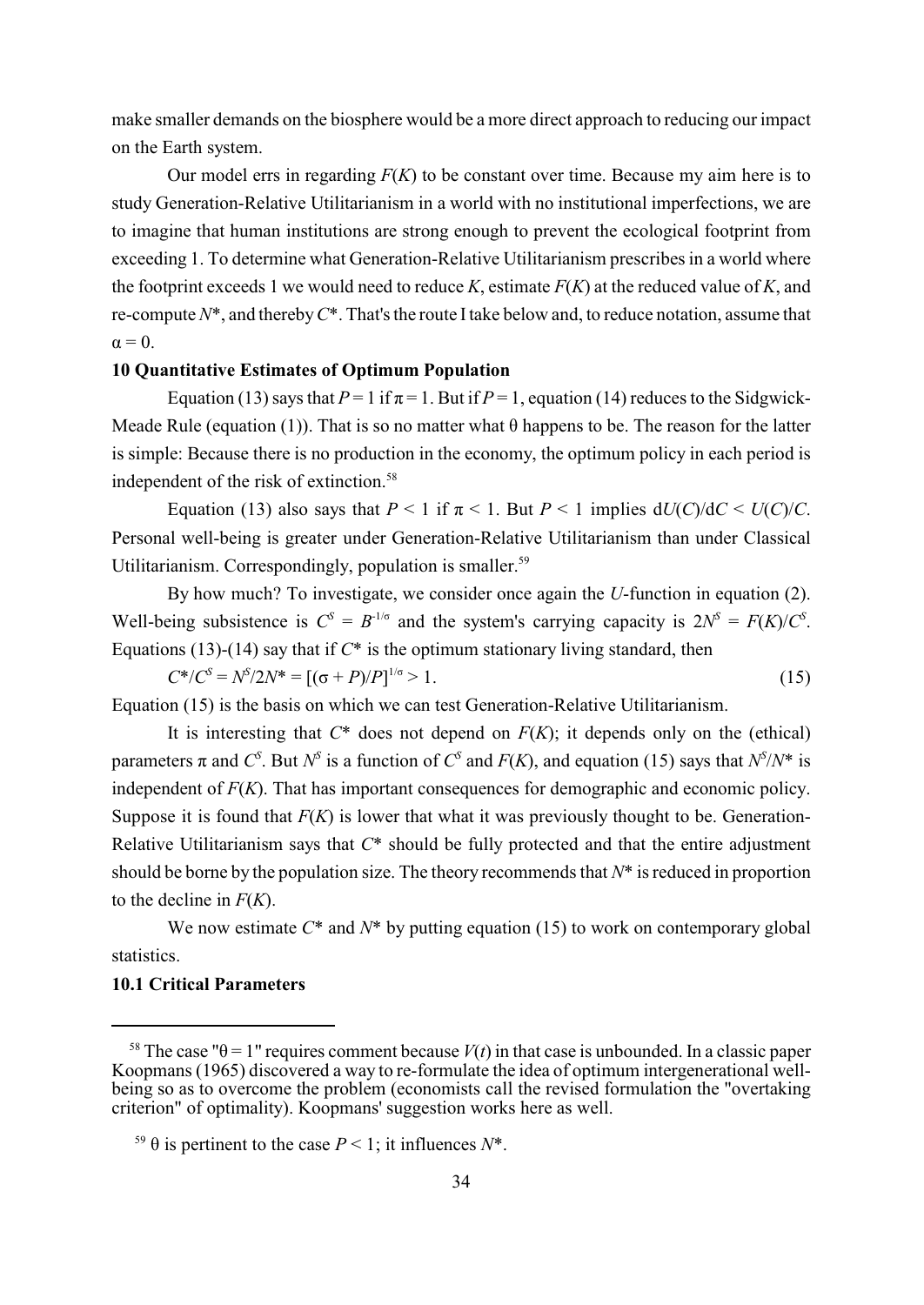The stumbling block proves to be  $C^s$  and  $P^{\text{60}}$  Of the pair, *P* is possibly the less problematic. One can imagine *P* being estimated from surveys on fertility intentions at the level of the household. No doubt household behaviour is not the exclusive source of moral facts (Section 1 drew attention to a number of reasons why), but it would be impudent (not to say authoritarian) to ignore household intentions altogether in reaching ethical directives.

The sticking point will almost certainly be  $C^S$ . Matters aren't helped by the fact that  $C^S$ has been misinterpreted for over a century. Identifying  $C^{\text{s}}$  involves a value judgment, but it is also embedded in cultural presumptions. To make matters even more problematic,  $C^{\rm s}$  is politically sensitive. The latter problem would be eased if we were able to relate  $C^{\rm s}$  to politically acceptable parameters such as absolute poverty lines (e.g. the World Bank's "1.25 dollars-a-day", or the institution's bolder criterion, "2 dollars-a-day"). The analysis of Section 5 showed however that no such relationship exists. A correct reading of  $C^s$  says that it is a lot higher than what people today judge to be an absolute poverty line. An alternative would be to regard relative poverty as a surrogate for  $C^{\mathcal{S}}$ . It could appear odd that well-being subsistence depends on a society's average level of income and is an increasing function of it; but as we noted previously, there is much evidence that personal well-being depends in part on our own standard of living when compared to the living standard of others in our peer group. $61$ 

The sad truth is that population ethics has been so comprehensively neglected in the social sciences that we have developed no informed intuition about either  $C^{\rm s}$  or *P*. Economists and decision theorists have identified reasons for commending that  $\sigma$  should be in the range (0,1], they have devised techniques for estimating income inequality, social discount rates, the cost of carbon in the atmosphere, and identifying both absolute and relative poverty lines; but on ethical parameters that are crucial to population ethics, we have developed little intuition.

#### **10.2 Sensitivity Analysis**

Sensitivity analysis is about the best we can do today. But sensitivity analysis alone is not helpful. It informs but doesn't tell us how to proceed from there. One thought is to iterate: (i) start with an arbitrary pair of figures for  $C^s$  and *P* and derive  $C^*$  and  $N^*$ ; (ii) revise the figures and estimate the corresponding *C*\* and *N*\*; (iii) continue doing so until the evaluator reaches what Rawls would call a "reflective equilibrium" regarding *C*\* and *N*\*. Of course, a pair of figures for *C*\* and *N*\* that "feel" right may still be very wrong; but we would then want to know why they are wrong. That would force us to think on the matter and engage in discussions with others.

For simplicity of calculation, I suppose  $\sigma = \theta = 1$ . To illustrate sensitivity analysis, I consider three sets of figures for  $C^s$  and  $\pi$  (the latter yields *P*) and deduce the  $C^*$  and  $N^*$  that are

<sup>&</sup>lt;sup>60</sup> I have set  $\sigma = 1$  for computational ease.

 $<sup>61</sup>$  I am grateful to Robert Solow for drawing my attention to the significance of relative</sup> consumption for well-being subsistence.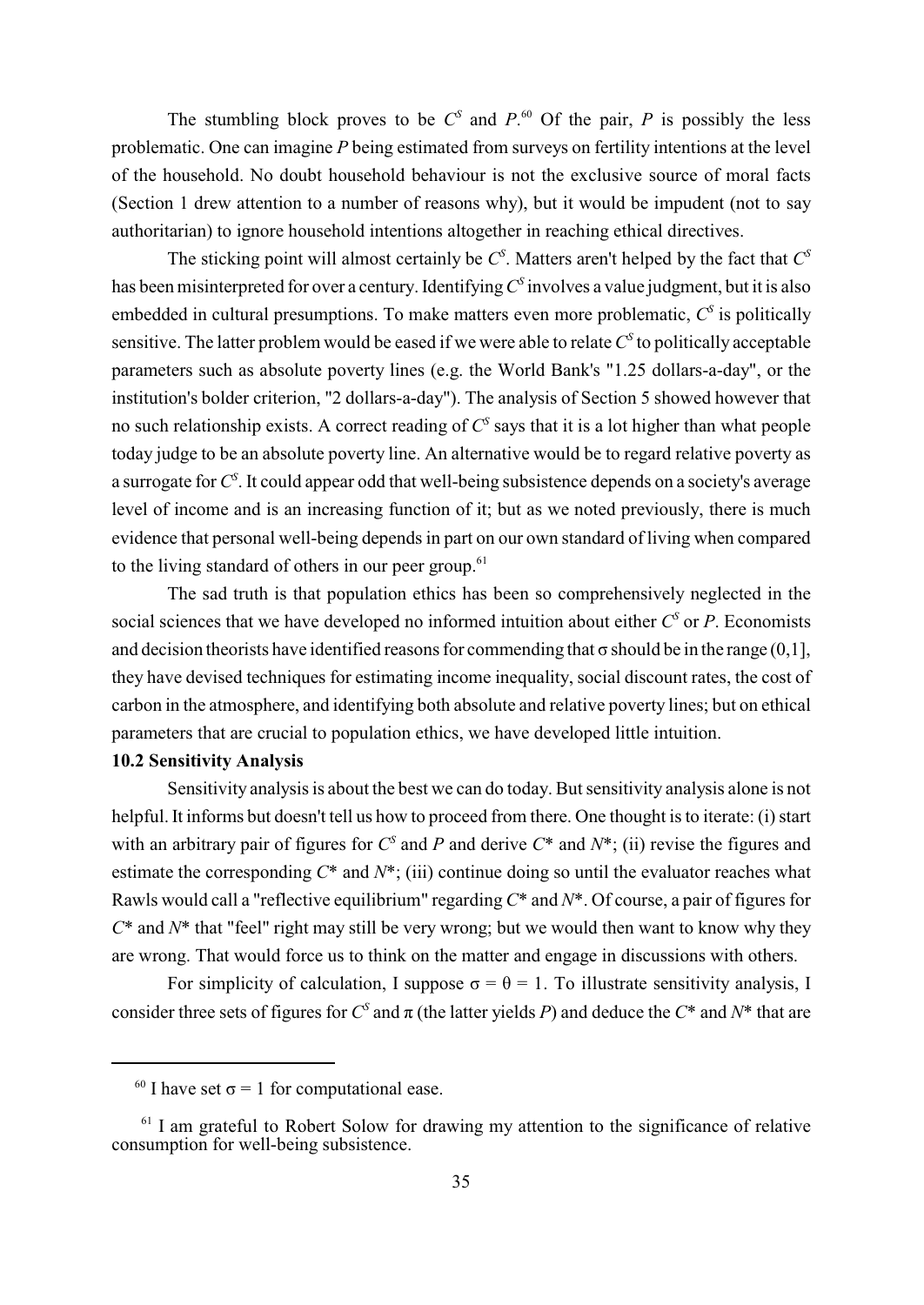implied by each pair. I start with "large" figures for  $C^S$  and  $\pi$  and reduce them in steps.

We first need an estimate for *F*(*K*). Consider the world as a whole. Annual global income today is about 108 trillion international dollars.<sup>62</sup> Even though GFN's most recent estimate of the ecological footprint is 1.6, I use the conservative figure of 1.5. Making the simplifying assumption that GDP draws proportionatelyon ecosystem services at all levels, we conclude that the sustainable level of annual world income is 72 trillion (2x108/3 trillion) dollars. That gives us  $F(K)$ .

We now study three illustrative cases:

(1) Suppose  $\pi$  = 0.1. Then *P*  $\approx$  0.325 and ( $\sigma$ +*P*)/*P*  $\approx$  4. Now suppose *C*<sup> $\sigma$ </sup> = 7,200 dollars, which is approximately Guatemala's per capita GDP. It follows that  $N^s = 10$  billion (72 trillion/7.2 thousand). Now use equation (14) to confirm that  $2N^* = 2.5$  billion and  $C^* = 28,800$ dollars. The latter figure is the per capita GDP of Portugal. Total Utilitarianism ( $\pi$  = 1) in contrast would arrive at a figure that is half as much (14,400 dollars) and a population size that is twice as much (5 billion). For easy comparison, I note that world population today is 7.2 billion and average world income per person is 15,000 dollars.<sup>63</sup>

(2) Suppose  $\pi$  = 0.05. Then *P*  $\approx$  0.18 and ( $\sigma$ +*P*)/*P*  $\approx$  6.5. Now suppose *C*<sup>S</sup> = 6,000 dollars, which is roughly the per capita GDP of the Republic of Congo today. Then  $N^s = 12$  billion (72 trillion/6 thousand). We can now use equation (14) to confirm that  $2N^* = 1.85$  billion and  $C^* =$ 39,000 dollars. The latter figure is the per capita GDP of France. In contrast Classical Utilitarianism would advocate a population of 6 billion, enjoying a living standard of 12,000 dollars.

(3) Suppose  $\pi$  = 0.01. Then *P*  $\approx$  0.04 and ( $\sigma$ +*P*)/*P* = 26. Now suppose *C*<sup>S</sup> = 1,000 dollars, which is just a bit over the per capita GDP of Niger - one of the world's poorest countries. Then  $N^s = 72$  billion (72 trillion/1 thousand); and so  $2N^* = 2.8$  billion and  $C^* = 26,000$  dollars. The latter is a bit above per capita GDP in Greece. In contrast Classical Utilitarianism would advocate a population of 36 billion at a standard of living of 2,000 dollars.

Although three exercises can't reveal much, they reveal that Generation-Relative Utilitarianism is most distinct from Classical Utilitarianism when  $\pi$  is small (and thereby *P* is small) and simultaneously  $C^{\rm s}$  is small. I expected the former but didn't expect it would come tied to the latter.

#### **11 Existential Risks and Rational Ends**

 $^{62}$  International dollars are a fictitious currency that evens out differences in the cost of living across countries. International dollars are often expressed as dollars adjusted for purchasing power parity (PPP). In what follows I drop the qualifier and use the term "dollar".

<sup>&</sup>lt;sup>63</sup> To confirm the latter, set  $\theta = \sigma = \pi = 1$  in equation (14). It could appear odd that Classical Utilitarianism advocates both smaller population and lower living standard than is the case in the contemporaryworld, but recall that our calculations pertain to a sustainable Earth (*K*). At a world GDP of 108 trillion dollars humanity's living standard is not sustainable.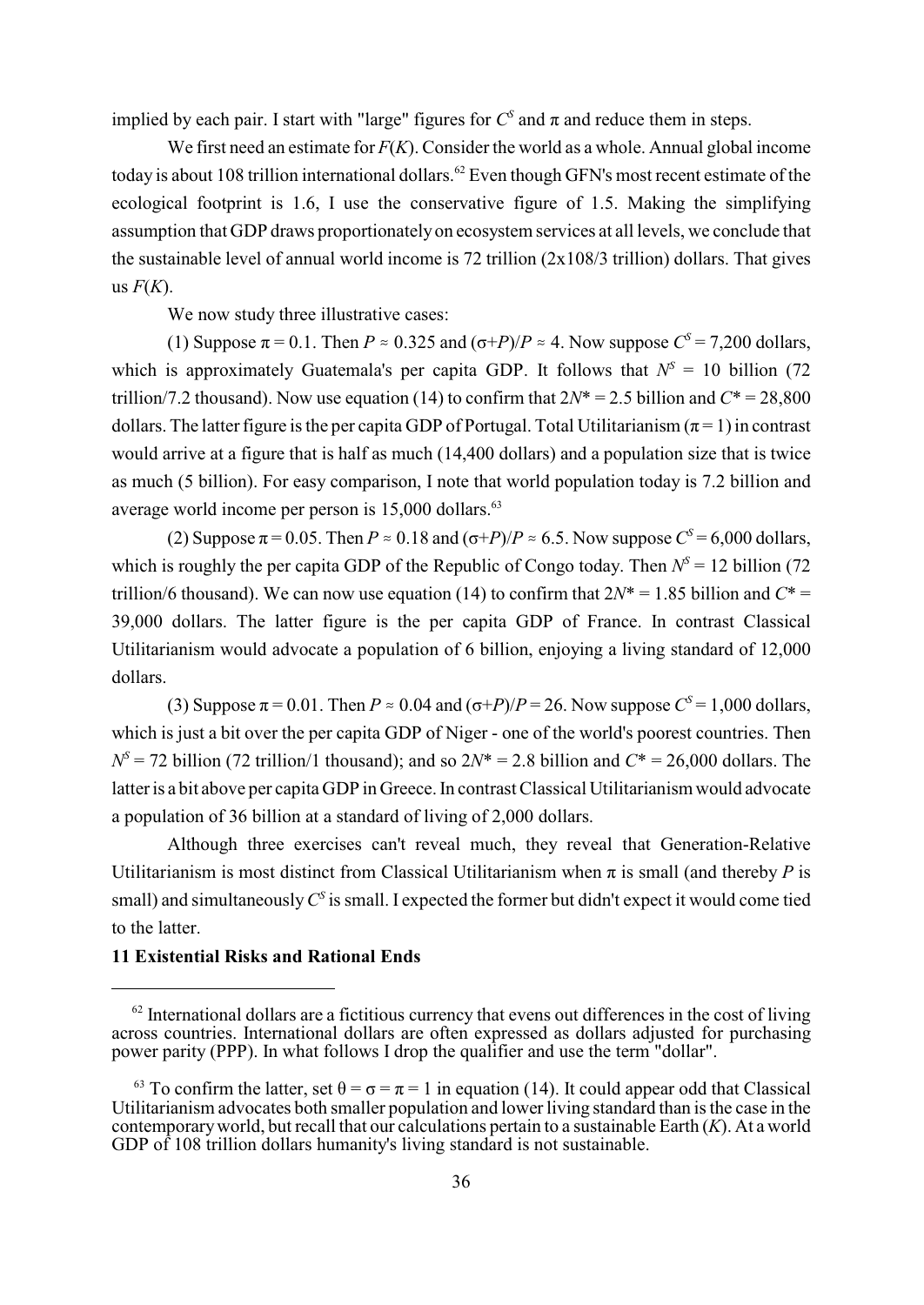In a deep meditation on the significance of a possible nuclear holocaust in which humanity suffers extinction, the late Jonathan Schell distinguished two types of death:

"It is of the essence of the human condition that we are born, live for a while, and then die... But although the untimely death of everyone in the world would in itself be an unimaginably huge loss, it would bring with it a separate, distinct loss that would be in a sense even huger - the cancellation of all future generations of human beings." (Schell, 1982: 114-115)

Schell's book was originally published as a three-part essay in *The New Yorker* in 1981, at a time the Cold War had created an especial chill. Schell was a writer, not a professional philosopher, but he made not one false move in philosophical reasoning in the crucial middle chapter, Second Death. Both Total Utilitarianism and Generation-Relative Utilitarianism measure the loss from the Second Death in terms of the well-being of all who would not exist on account of human extinction. In the previous section we saw how those losses could be estimated.<sup>64</sup> Schell however made a radically different move. He spoke of the loss each of us alive today would suffer if we were to discover that there will be no one after we are gone. He located that loss not to any attachment we may have to humanity writ large, but to a devaluation of our own lives. And he used the artist and his art to make the point:

"There is no doubt that art, which breaks into the crusted and hardened patterns of thought and feeling in the present as though it were the prow of the future, is in radically altered circumstances if the future is placed in doubt. The ground on which the artist stands when he turns to his work has grown unsteady beneath his feet." (Schell,  $1982: 163$ )<sup>65</sup>

Schell spoke of the artist, but he could have made the same case for all who create ideas and objects. Future people add value to the creators' lives bymaking their creations durable. Here the fact of a general assumption that people desire to have children is significant. An artist may regard his work to be far more important than parenting, but he is helped by the presumption that there will be future generations to bestow durability to his work.

The examples Schell pointed to were works of art and discoveries in the sciences. Those creations are public goods, and most people don't have the talent to produce them. Confining attention to public goods is not only limiting, it also raises an ethical dilemma: Suppose we all were indifferent to having children and stared only at the prospective costs of raising them. We would then free-ride, and the artist would be mistaken in his assumption that there will be future people to give durability to his work.

Nevertheless, the direction Schell was pointing to is exactly right. Public goods aren't the

 $64$  Sikora (1978) is an early exploration for a response to the question using Classical Utilitarianism as the guide.

 $<sup>65</sup>$  In a wide-ranging discussion of the ethical implications of global extinction Scheffler</sup> (2013) has also observed that our own lives would be diminished if there were to be no future people.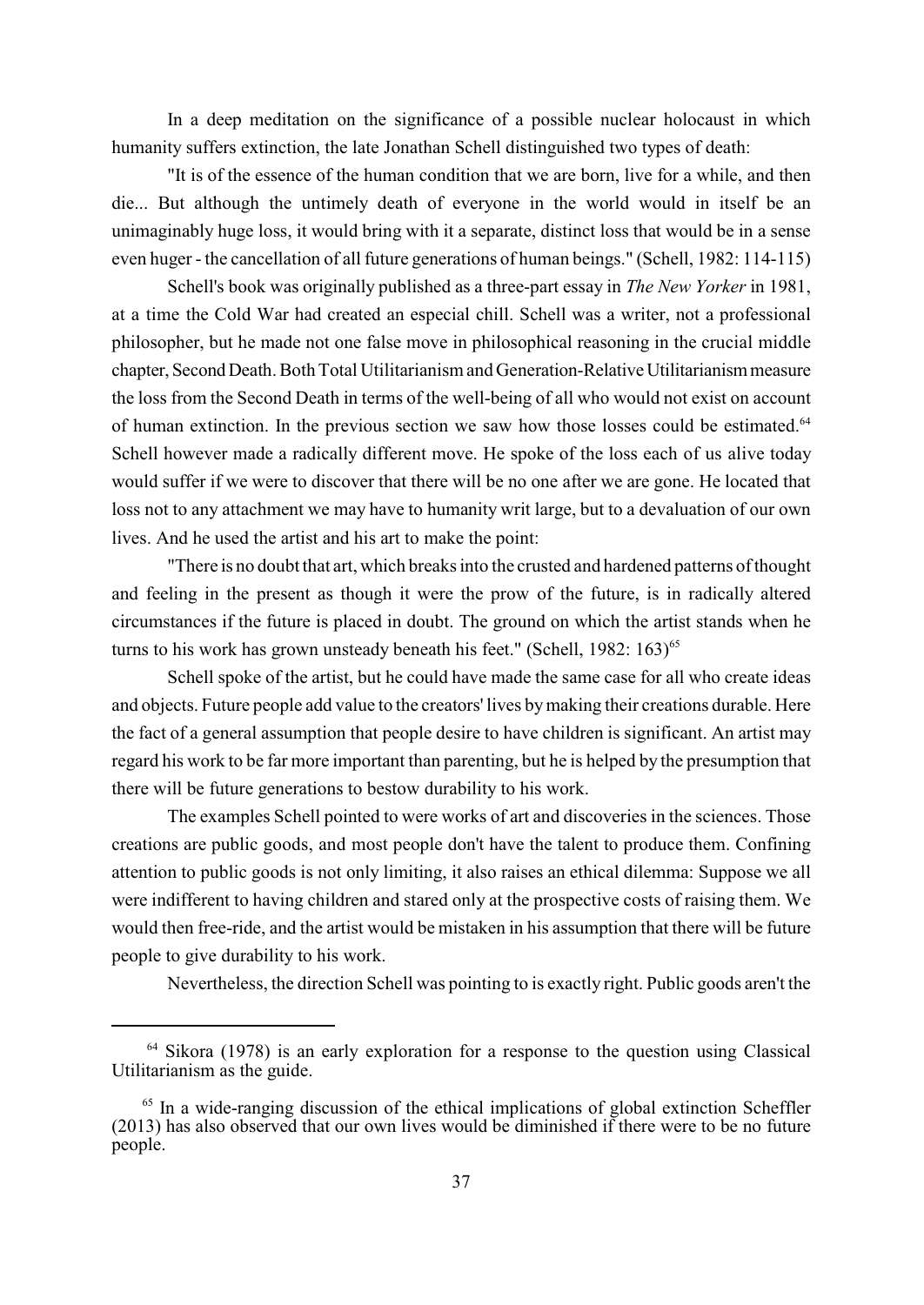only objects of ethical significance. Our values and practices are significant too. Many are private, even confined to the family, and it is important to us that they are passed down the generations. Procreation is a means of making one's values and practices durable. We imbue our children with values we cherish and teach them the practices we believe are right not merely because we think it is good for them, but also because we desire to see our values and practices survive. Those values and practices are not public goods. On the contrary, we cherish them *because* they are intimate. They are stories we tell our children about their grandparents' foibles, of our own joys, sorrows, and discomfiture, and we instruct them on the family rituals we ourselves inherited from our parents. It seems to me our descendants do something supremely important for us: they add value to our lives that our own mortalitywould otherwise deprive them of. That is the reason we would not practise reproductive free-riding even if we found reproduction to be personally costly. The springs that motivate humankind to assume parenthood are deep and abiding. Their genetic basis explains the motivation, but doesn't justify it. Justification is found elsewhere. Our children provide us with a means of self-transcendence, the widest avenue open to us of living through time, not merely in time. Mortality threatens to render the achievements of our life transitory, and this threat is removed by procreation. The ability to leave descendants enables us to invest in projects that will not cease to have value once we are gone, projects that justify life rather than merely serve it. Alexander Herzen's remark, that human development is a kind of chronological unfairness because those who live later profit from the labour of their predecessors without paying the same price; and Kant's view that it is disconcerting that earlier generations should carry their burdens only for the sake of the later ones, that only the last should have the good fortune to dwell in the completed building - or in other words, that we can do something for posterity but it can do nothing for us - are a reflection of an extreme form of alienation.<sup>66</sup>

The motivation transmutes from the individual to the collective. Every generation is a trustee of the wide range of capital stocks (be it cultural or moral, manufactured or natural) it has inherited from the past. Looking backward, it acknowledges an implicit understanding with the previous generation, of receiving the capital in return for its transmission, modified suitably in the light of changing circumstances and increasing knowledge. Looking forward, it offers an implicit proposal to the next generation, of bequeathing its stocks of capital that they in turn may be modified suitably by it and then passed on to the following generation. As was noted in our account of population ethics in a world moving through time, this perspective is not at odds with either Total or Generation-Relative Utilitarianism. Generation-*t* is moved to internalize the potential well-being of their descendants, as expressed in *V*(*t*). Our descendants are not us, but

 $66$  Rawls (1972: 291) has a characteristically profound criticism of Kant's perspective.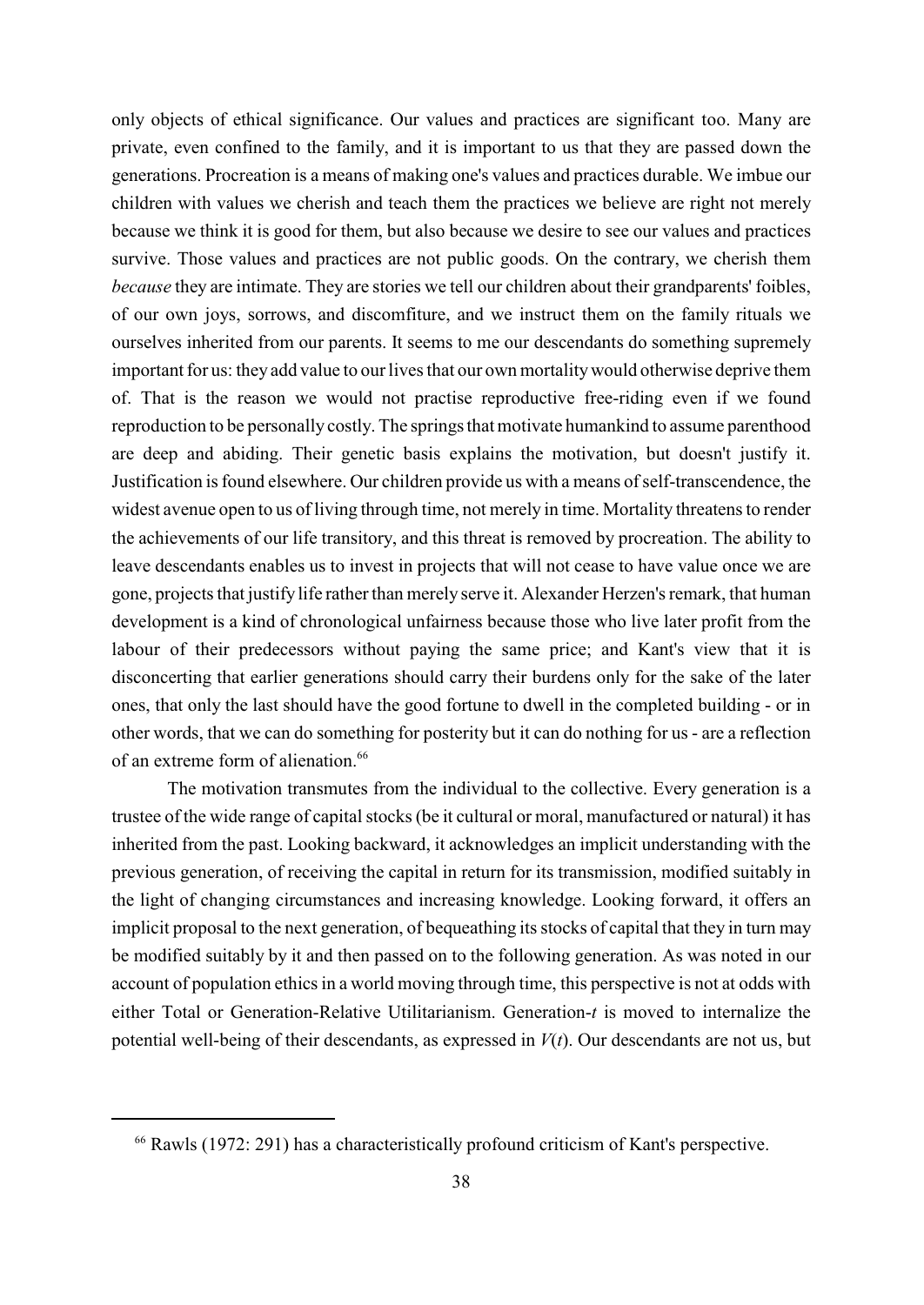they are not outside us either.<sup>67</sup>

Schell's reflections point also to the intrinsic value of Nature. It's a mistake to seek justification for the preservation of ecological diversity, or more narrowly the protection of, say, the giant redwoods, solely on instrumental grounds; that is on grounds that we know they are useful to us or may prove useful to our descendants. Such arguments have a role but they are not sufficient. Nor can the argument rely on the welfare of the members of such species (it does not account for the special role that species preservation plays in the argument), or on the "rights" of animals. A full justification bases itself as well on how we see ourselves, on what our rational desires are. In examining our values and thus our lives, we should ask if the destruction of an entire species-habitat for some immediate gratification is something we can live with comfortably. The idea of intergenerational exchange is embedded in the perspective of eternity, but the intellectual source of such exchange is a far cry from the conception that balked Herzen in his effort to locate mutually beneficial terms of trade. The mistake is to see procreation and ecological preservation as matters of personal and political morality. They are at least as much a matter of personal and political ethics.

 $67$  The idea of stewardship would appear to be common among different cultures. On African conceptions of intergenerational ethics, Behrens (2012: 189) writes: "African thought does not limit moral considerability to only the current generation. It conceives of a web of life that transcends generations, and of the environment as a resource shared by different generations. This entails a direct moral obligation to preserve the environment for future persons, since it is a communal good. Africans also expect that the current generation should develop an attitude of gratitude towards their predecessors for having preserved the environment on their behalf. This virtue of gratefulness ought to be realized by the current generation seeking to reciprocate by preserving the environment for future generations, in turn." I am grateful to Simon Beard for this reference.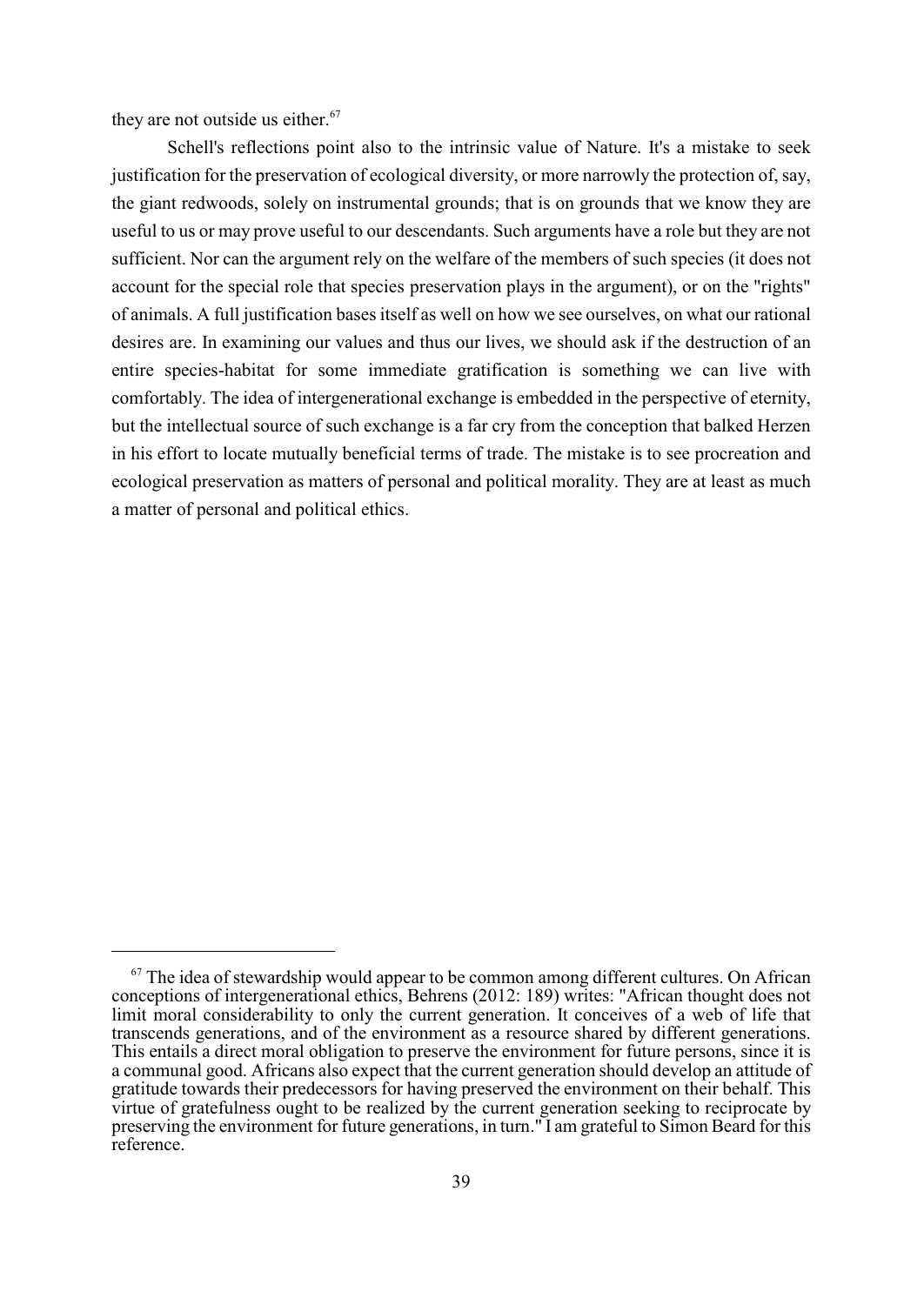#### **Appendix**

#### **Generation-Relative Utilitarianism with Production**

We consider a world where people are both producers and consumers. To do that we extend the model studied in Section 8.1 and reinterpret Nature to be a capital good. Human labour in combination with Nature produces a single consumption good.

Only adults are assumed to be capable of offering labour services. An individual therefore consumes in both periods but produces only when an adult. We assume that if  $N(t)$  is the number of adults at *t*, the output of the consumption good is

$$
Y(t) = K[N(t)]^{\beta} \qquad \qquad 0 < \beta < 1. \tag{A1}
$$

As all output is consumed, consumption per head is obtained from equation (A1) as

$$
C(t) = K[N(t)]^{\beta} / [N(t) + N(t+1)].
$$
\n(A2)

Inserting this consumption structure in the model studied in Section 8.1, it is simple to confirm that the optimum stationary consumption (and the corresponding population) sequence satisfies

$$
dU(C)/dC = P^{**}U(C)/C,
$$
\n(A3)

where

$$
P^{**} = 2\pi(1+\theta)/(1+\pi+2\pi\theta(1-2\beta)).
$$
\n(A4)

Comparing equations (13) and (A4), we note that  $0 < P < P^{**}$ . That means other things equal the proportionate gap between marginal well-being and average well-being per unit of consumption is greater in a world where people are producers and consumers, not simply consumers. Assume again that  $U(C)$  satisfies equation (2). Equation (A3) then reduces to

$$
C/C^{S} = N^{S}/2N = [(\sigma + P^{**})/P^{**}]^{1/\sigma} > 1.
$$
\n(A5)

Let *C*\*\*, and correspondingly *N*\*\*, be the solutions of equation (A5). To obtain a feel for the numbers that are involved, suppose as in the first of our illustrations in the sensitivity analysis of Section 10.2 that  $\pi = 0.1$ ,  $\theta = 1$  and  $\sigma = 1$ . There are any number of estimates in the literature on labour's contribution to output as measured by its elasticity in production. In equation (A1) the elasticity is  $\beta$ .  $P^{**}$  in equation (A4) is a function of  $\beta$ . For illustration we, not unreasonably, assume  $\beta = 0.5$ . It follows that  $P^{**} \approx 0.364$  and  $(\sigma + P^{**})/P^{**} \approx 4$ . To a first approximation production doesn't make much difference if  $\beta$  is in the neighbourhood of 0.5. Suppose, as in the previous illustration, that  $C^s = 7,200$  dollars. Optimum population  $(2N^{**})$  is, as previously, 2.5 billion and optimum consumption per capita (*C*\*\*) is, again as previously, 28,800 dollars (PPP). Both are far from where humanity is today.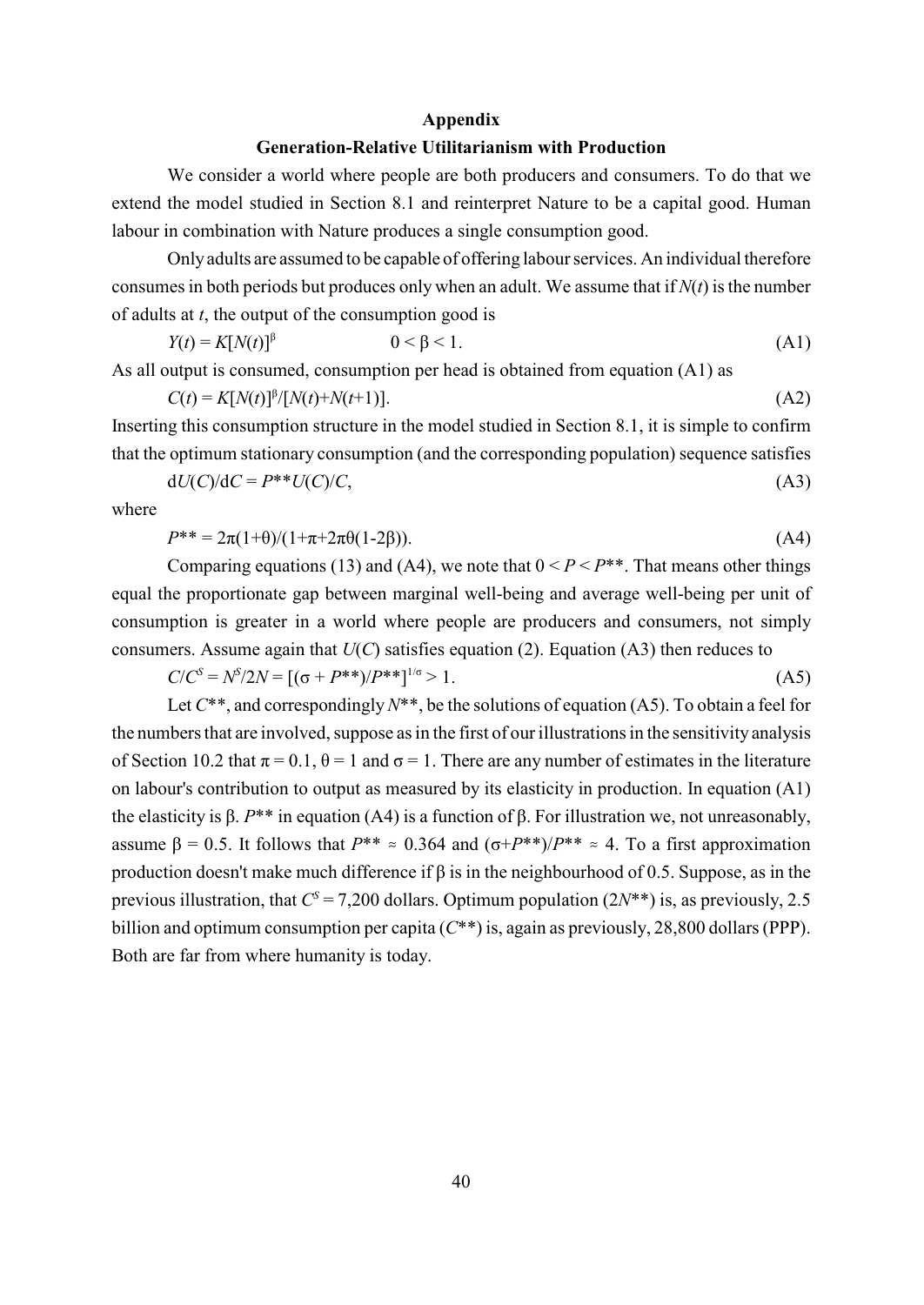#### **References**

Adams, R.M. (1979), "Existence, Self-Interest, and the Problem of Evil," *Nous*, 13(1), 53-65.

Arrow, K.J. (1965), *Aspects of the Theory of Risk-Bearing* (Helsinki: Yrjö Jahnssonin säätiö).

Arrow, K.J. (1981), "Optimal and Voluntary Income Distribution," in S. Rosefielde, ed., *Economic Welfare and the Economics of Soviet Socialism: Essays in Honor of Abram Berson* (Cambridge: Cambridge University Press).

Arrow, K.J. (1999), "Discounting, Morality, and Gaming," in P.R. Portney and J.P. Weyant, eds., *Discounting and Intergenerational Equity* (Washington, DC: Resources for the Future).

Arrow, K.J. and P.S. Dasgupta (2009), "Conspicuous Consumption, Inconspicuous Leisure," *Economic Journal*, 119(541), F497-F516.

Atkinson, A.B. (1970), "On the Measurement of Inequality," *Journal of Economic Theory*, 2(3), 244-263.

Behrens, K.G. (2012), "Moral Obligations Towards Future Generations in African Thought," *Journal of Global Ethics*, 8(2-3), 179-191.

Blackorby, C. and D. Donaldson (1982), "Ratio-Scale and Translation-Scale Full Interpersonal Comparability Without Domain Restrictions: Admissible Social-Evaluation Functions," *International Economic Review*, 23(2), 249- 268.

Blackorby, C. and D. Donaldson (1984), "Social Criteria for Evaluating Population Change," *Journal of Public Economics*, 25(1-2), 13-34.

Blackorby, C., W. Bossert, and D. Donaldson (1997), "Critical-Level Utilitarianism and the Population-Ethics Dilemma," *Economics and Philosophy*, 13(2), 197-230.

Bledsoe, C. (1994), "Children are Like Bamboo Trees: Potentiality and Reproduction in Sub-Saharan Africa," in K. Lindahl-Kiessling and H. Landberg, eds., *Population, Economics Development and the Environment* (Oxford: Oxford University Press).

Bongaarts, J. and J. Casterline (2013), "Fertility Transition: Is Sub-Saharan Africa Different?," *Population an Development Review*, 39(1), 153-168.

Boonin, D. (2014), *The Non-Identity Problem and the Ethics of Future People* (New York: Oxford University Press).

Brander, J.A. and M.S. Taylor (1998), "The Simple Economics of Easter Island: A Ricardo-Malthus Model of Renewable Resource Use," *American Economic Review*, 88(1), 119- 138.

Broome, J. (1996), "The Welfare Economics of Population," *Oxford Economic Papers*, 48(2), 177-93.

Broome, J. (1999), *Ethics Out of Economics* (Cambridge: Cambridge University Press).

Broome, J. (2004), *Weighing Lives* (Oxford: Oxford University Press).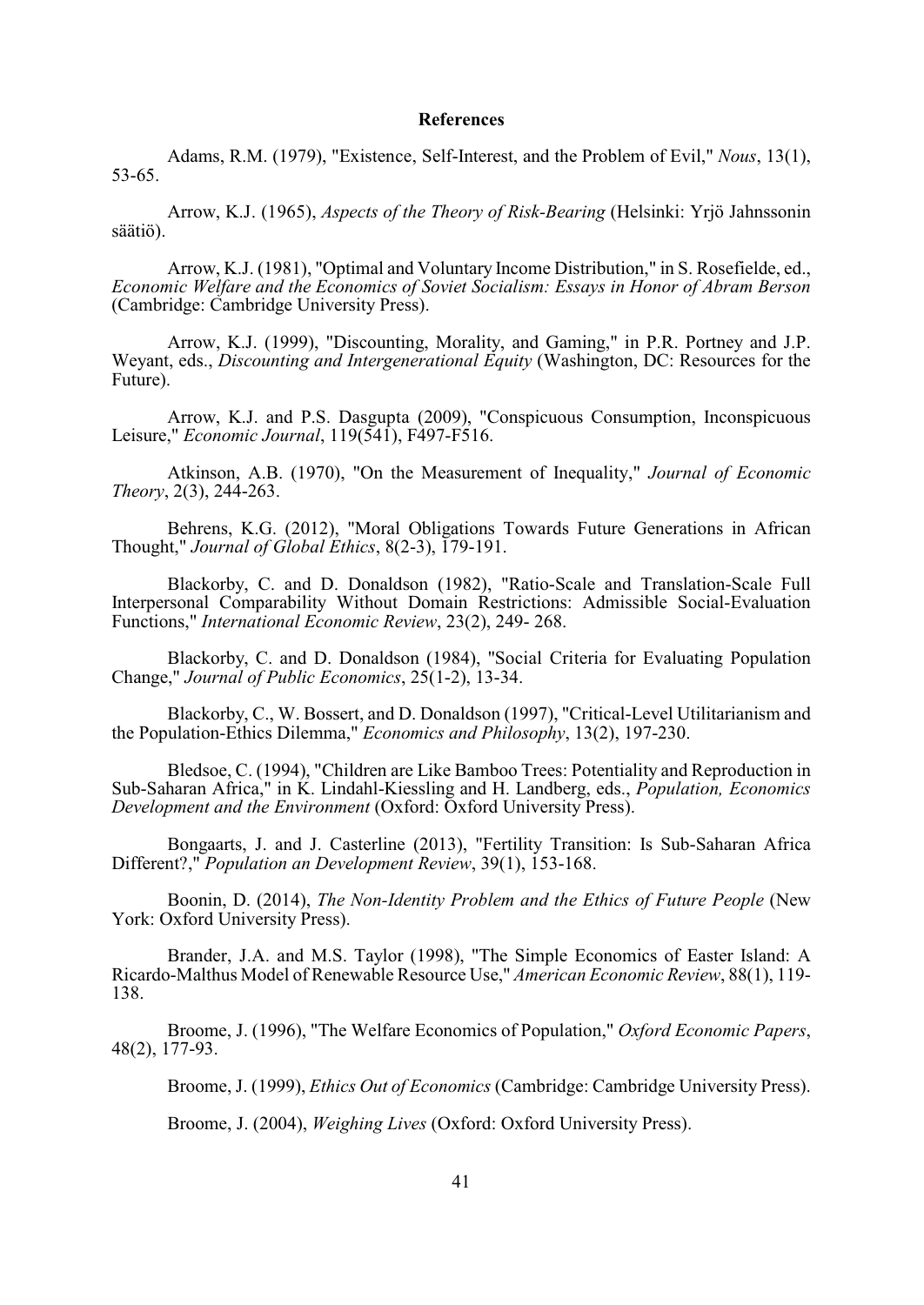Caldwell, J.C. (1981), "The Mechanisms of Demographic Change in Historical Perspective," *Population Studies*, 35(1), 5-27.

Caldwell, J.C. (1982), *The Theory of Fertility Decline* (New York: Academic Press).

Cochrane, S.H. and S.M. Farid (1989), "Fertility in Sub-Saharan Africa: Analysis and Explanation," World Bank Discussion Paper No. 43, World Bank, Washington DC.

Cowen, T. (1989), "Normative Population Theory," *Social Choice and Welfare*, 6(1), 33- 44.

Cowie, C. (2015), "Background Psychology in Non-Identity Cases." Unpublished Notes, Fitzwilliam College, Cambridge.

Crutzen, P.J. and E.F. Stoermer (2000), "The Anthropocene," *Global Change Newsletter*, 41, 17-18.

Daly, M.C., A.J. Oswald, D. Wilson, and S. Wu (2011), "Dark Contrasts: The Paradox of High Rates of Suicide in Happy Places," *Journal of Economic Behaviour & Organization*, 80(3), 435-442.

Dasgupta, A. and P. Dasgupta (2016), "Socially Embedded Preferences, Environmental Externalities, and Reproductive Rights," Under preparation.

Dasgupta, P. (1969), "On the Concept of Optimum Population," *Review of Economic Studies*, 36(3), 295-318.

Dasgupta, P. (1974a), "On Optimum Population Size," in A. Mitra, ed., *Economic Theory and Planning: Essays in Honour of A.K. Dasgupta* (Delhi: Oxford University Press).

Dasgupta, P. (1974b), "On Some Alternative Criteria for Justice Between Generations," *Journal of Public Economics*, 3(4), 405-423.

Dasgupta, P. (1989), "Population Size and the Quality of Life," *Proceedings of the Aristotelian Society*, Supp. Vol. LXIII, 23-40.

Dasgupta, P. (1993), *An Inquiry into Well-Being and Destitution* (Oxford: Clarendon Press).

Dasgupta, P. (1994), "Savings and Fertility: Ethical Issues," *Philosophy & Public Affairs*, (Spring), 99-127.

Dasgupta, P.(2005), "Regarding Optimum Population," *Journal of Political Philosophy*, 13(4), 414-442. Reprinted in J. Fishkin and R. Goodin, eds., *Population and Political Theory* - *Philosophy, Politics and Society, 8* (Chichester: Wiley-Blackwell), 2010.

Dasgupta, P. (2005), "Three Conceptions of Intergenerational Justice," in H. Lillehammer and D.H. Mellor, eds., *Ramsey's Legacy* (Oxford: Clarendon Press), pp. 149-169.

Dasgupta, P. (2008), "Discounting Climate Change," *Journal of Risk and Uncertainty*,  $37(2-3)$ ,  $14\overline{1}\cdot\overline{1}69$ .

Dasgupta, P. (2012), "The Ethics of Intertemporal Distribution in a Warming Planet: Reply and Response to John E. Roemer," *Environmental & Resource Economics*, 50(4), 475-493. Dasgupta, P. (2010), "The Place of Nature in Economic Development," in D. Rodrik and

M. Rosenzweig, eds, *Handbook of Development Economics, Vol. V* (Amsterdam: North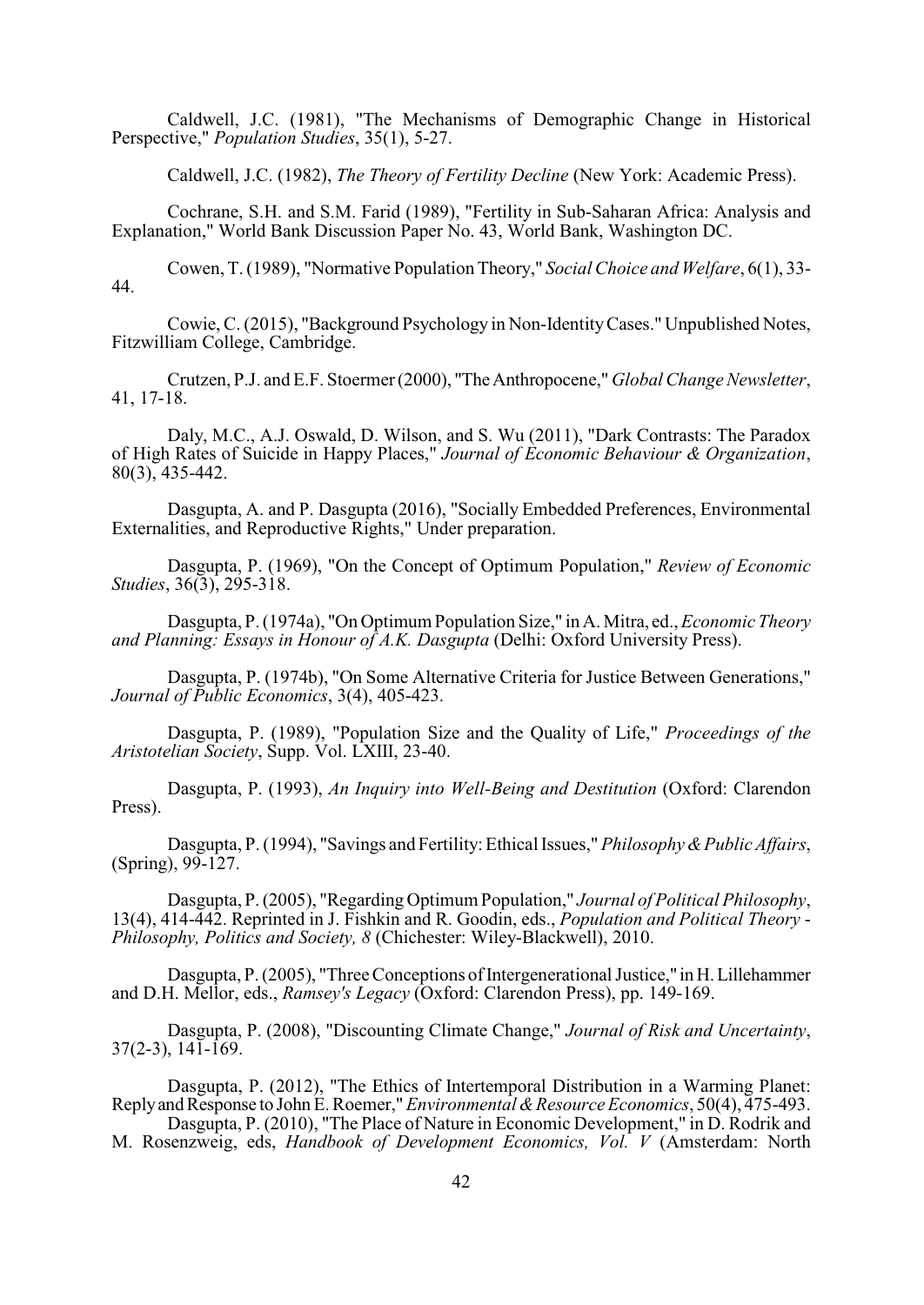Holland).

Dasgupta, P. and P. Ehrlich (2013), "Pervasive Externalities at the Population, Consumption, and Environment Nexus," *Science*, 340 (April 19), 324-328.

Edgeworth, F.Y. (1881), *Mathematical Psychics: An Essay on the Application of Mathematics to the Moral Sciences* (London: Kegan Paul).

Ehrlich, P.R. and A.H. Ehrlich (2008), *The Dominant Animal: Human Evolution and the Environment* (Washington DC: Island Press).

Ehrlich, P.R. and L.H. Goulder (2007), "Is Current Consumption Excessive? A General Framework and Some Indications for the United States," *Conservation Biology*, 21(5), 1145- 1154.

Ehrlich, P.R. and J.P. Holdren (1971), "Impact of Population Growth," *Science*, 171 (3977), 1212-1217.

Enke, S. (1966), "The Economic Aspects of Slowing Population Growth," *Economic Journal*, 76(1), 44-56.

Fortes, M. (1978), "Parenthood, Marriage and Fertility in West Africa," *Journal of Development Studies*, 14 (Special Issue on Population and Development), 121-149.

Galor, O. (2011), *Unified Growth Theory* (Princeton, NJ: Princeton University Press).

Goody, J. (1976), *Production and Reproduction* (Cambridge: Cambridge University Press).

Gosseries, A. (2010), "On Future Generations' Future Rights," in J. Fishkin and R. Goodin, eds., *Population and Political Theory* - *Philosophy, Politics and Society, 8* (Chichester: Wiley-Blackwell).

Gottlieb, M. (1945), "The Theory of Optimum Population for a Closed Economy", *Journal of Political Economy*, 53(3), 289-316.

Griffin, J. (1986), *Well-Being: Its meaning, measurement, and moral importance* (Oxford: Oxford University Press).

Guyer, J.L. (1994), "Lineal Identities and Lateral Networks: the Logic of Polyandrous Motherhood," in C. Bledoe and G. Pison, eds., *Nupitality in Sub-Saharan frica: Contemporary Anthropological and Demographic Perspectives* (Oxford: Clarendon Press).

Harford, J.D. (1998), "The Ultimate Externality," *American Economic Review*, 88(1), 260-265.

Harsanyi, J. (1955), "Cardinal Welfare, Individualistic Ethics, and Interpersonal Comparisons of Welfare," *Journal of Political Economy*, 63(4), 309-321.

Haveman, R. and B. Wolf (1995), "The Determinants of Children's Attainments: A Review of Methods and Findings," *Journal of Economic Literature*, 33(4), 1829-1878.

Helliwell, J.F., R. Layard, and J.D. Sachs, eds. (2013), *World Happiness Report 2013* (New York: Earth Institute).

Heyd, D. (1992), *Genethics: The Morality of Procreation* (Berkeley, CA: University of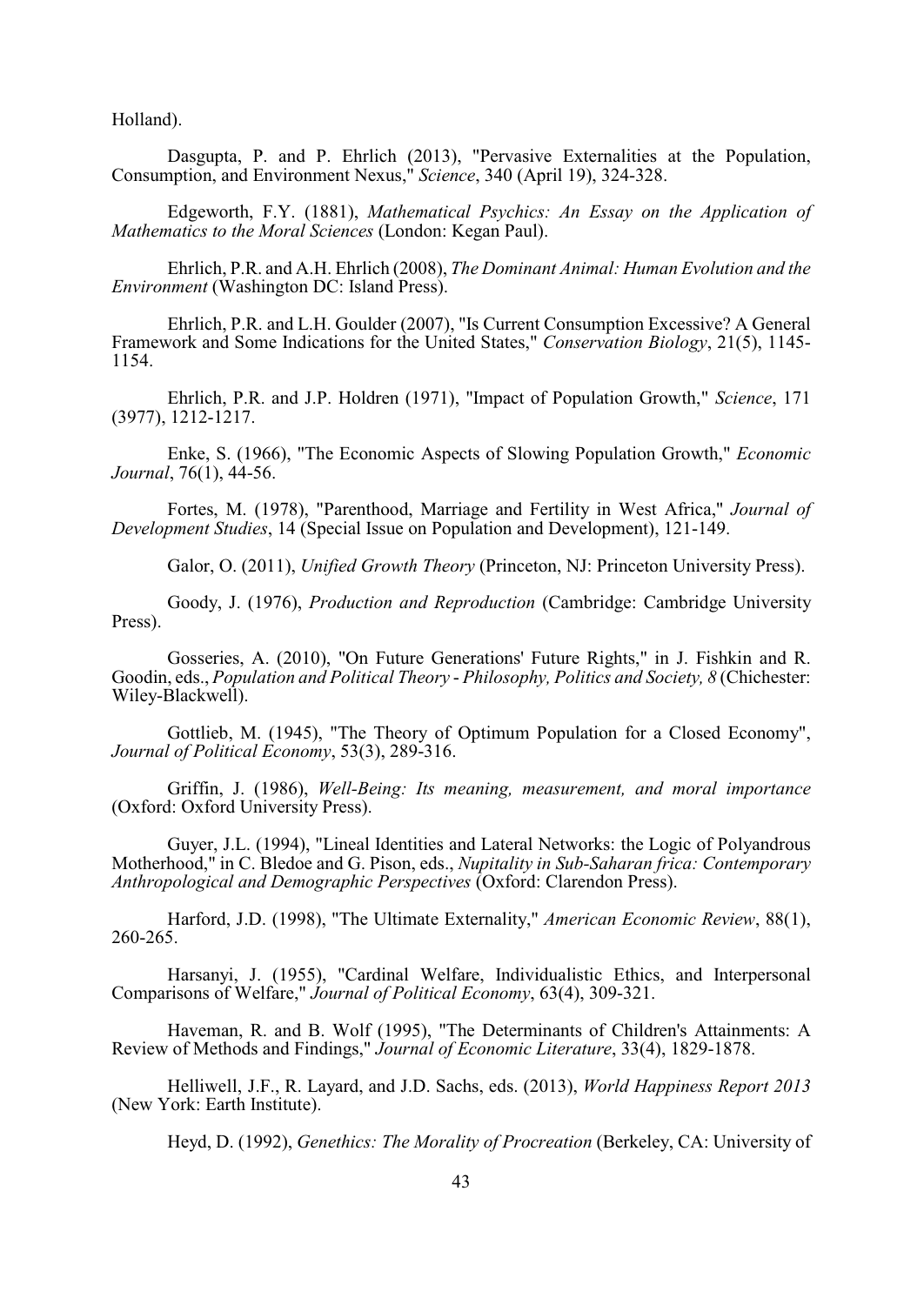Calfornia Press).

Huemer, M. (2008), "In Defense of Repugnance," *Mind*, 117(468), 899-933.

Hurka, T. (1983), "Value and Population Size," *Ethics*, 93(4), 497-507.

Jamison, D.T., L.H. Summers et al. (2013), "Global Health 2035: a world converging within a generation," *Lancet*, 382 (December 7), 1898-1955.

Kavka, G.S. (1982), "The Paradox of Future Generations," *Philosophy & Public Affairs*, 11(2), 93-112.

Keheller, J. Paul (2016), "Pure Discounting in Climate Change Economics," *Economics and Philosophy*, forthcoming.

Kitzes, J., M. Wakernagel, J. Loh, A Peller, S. Goldfinger, D. Cheung, and K. Tea (2008), "Shrink and Share: Humanity's Present and Future Ecological Footprint," *Philosophical Transactions of the Royal Society, B*, 363(25 July), 467-475.

Kolm, S.-Ch. (1969), "The Optimal Production of Social Justice," in J. Margolis and H. Guitton, eds., *Public Economics* (London: Macmillan).

Koopmans, T.C. (1960), "Stationary Ordinal Utility and Impatience", *Econometrica*, 28(2), 287-309.

Koopmans, T.C. (1965), "On the Concept of Optimal Economic Growth," *Pontificiae Academiae Scientiarum Scripta Varia, 28*. Reprinted in T.C. Koopmans, *The Econometric Approach to Development Planning* (Amsterdam: North Holland), 1966.

Koopmans, T.C. (1972), "Representation of Preference Orderings over Time", in C.B. McGuire and R. Radner, eds., *Decision and Organization* (Amsterdam: North Holland).

Maddison, A. (2001), *The World Economy: A Millennial Perspective* (Paris: OECD).

McMahan, J.A. (1981), "Problems of Population Theory," *Ethics*, 92(1), 96-127.

MEA - Millennium Ecosystem Assessment - eds., R. Hassan, R. Scholes, and N. Ash - (2005a), *Ecosystems and Human Well-Being, I: Current State and Trends* (Washington, DC: Island Press).

MEA - Millennium Ecosystem Assessment - eds., S.R. Carpenter, P.L. Pingali, E.M. Bennet, and M.B. Zurek (2005b), *Ecosystems and Human Well-Being, II: Scenarios* (Washington, DC: Island Press).

MEA - Millennium Ecosystem Assessment - eds., K. Chopra, R. Leemans, P. Kumar, and H. Simmons - (2005c), *Ecosystems and Human Well-Being, III: Policy Responses* (Washington, DC: Island Press).

MEA - Millennium Ecosystem Assessment - eds., D. Capistrano, C. Samper K., M.J. Lee, and C. Randsepp-Hearne - (2005d), *Ecosystems and Human Well-Being, IV: Multiscale Assessments* (Washington, DC: Island Press).

Meade, J.E. (1955), *Trade and Welfare* (Oxford: Oxford University Press).

Nagel, T. (1979), "Death," in *Mortal Questions* (Cambridge: Cambridge University Press). Originally published in *Nous*, IV(1), February 1970.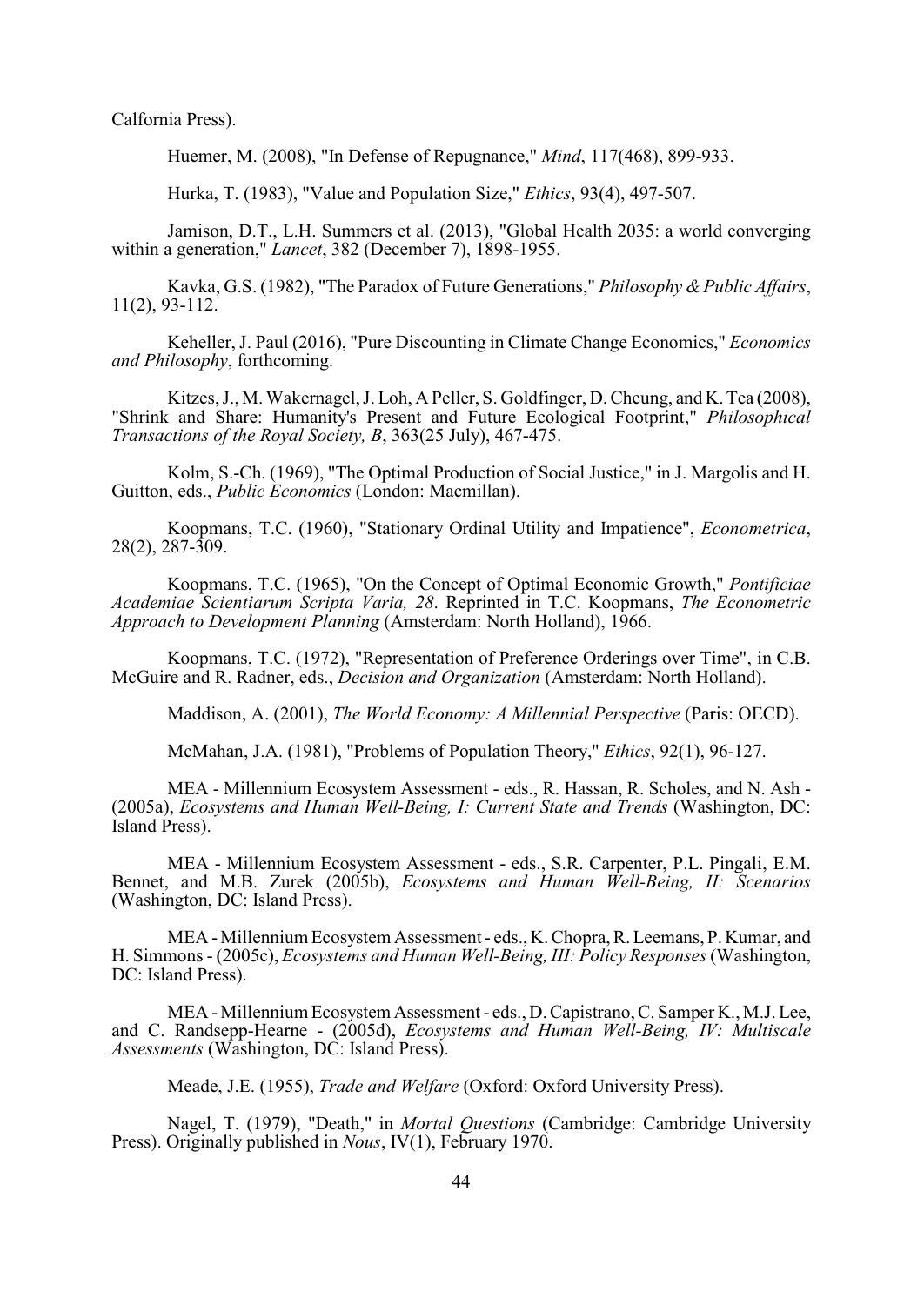Narveson, J. (1967), "Utilitarianism and New Generations," *Mind*, 76(1), 62-72.

Narveson, J. (1973), "Moral Problems of Population," *Monist*, 57(1), 62-86.

Ng, Y-K. (1986), "Social Criteria for Evaluating Population Change: An Alternative to the Blackorby-Donaldson Criterion," *Journal of Public Economics*, 29(3), 375-381.

Ng, Y.-K. (1989), "What Should We Do About Future Generations? Impossibility of Parfit's Theory X," *Economics and Philosophy*, 5(4), 235-253.

Parfit, D. (1976), "On Doing the Best for Our Children," in M. Bayles, ed., *Ethics and Population* (Cambridge, MA: Schenkman). Reprinted in J.S. Fishkin and R.E. Goodin, eds., *Population and Political Theory*, Philosophy, Politics and Society 8 (Chichester: Wiley-Blackwell), 2010.

Parfit, D. (1982), "Future Generations: Further Problems," *Philosophy & Public Affairs*, 11(2), 113-172.

Parfit, D. (1984), *Reasons and Persons* (Oxford: Oxford University Press).

Parfit, D. (2016), "Can We Avoid the Repugnant Conclusion?" *Theoria*, 82(2).

Phelps, E.S. and R. Pollak (1968), "Second-Best National Savings and Game Equilibrium Growth," *Review of Economic Studies*, 35(2), 185-199.

Pratt, J.A. (1964), "Risk Aversion in the Small and in the Large," *Econometrica*, 32(1-2), 122-136.

Ramsey, F.P. (1928), "A Mathematical Theory of Saving," *Economic Journal*, 38(4), 543- 559.

Rawls, J. (1972), *A Theory of Justice* (Oxford: Oxford University Press).

Rees, M.J. (2003), *Our Final Century* (London: Random House).

Rees, W.E. (2001), "Ecological Footprint, Concept of," in S.A. Levin, ed., *Encyclopedia of Biodiversity, Vol. 2* (New York: Academic Press).

Rees, W.E. (2006), "Ecological Footprints and Biocapacity: Essential Elements in Sustainability Assessment," in J. Dewulf and H.V. Langenhove, eds., *Renewable-Based Technology: Sustainability Assessment* (Chchester, UK: John Wiley & Sons).

Rees, W.A. and M. Wackernagel (1994), "Ecological Footprints and Appropriated Carrying Capacity: Measuring the Natural Capital Requirements of the Human Economy," in A.M. Jansson *et al*., *Investing in Natural Capital: The Ecological Economics Appropriate for Sustainability* (Washington, DC: Island Press).

RSPB et al. (2013), *State of Nature 2013* - Report issued jointly by the Royal Society for the Protection of Birds and 19 other UK conservation and research associations - (London: RSPB).

Scheffler, S. (1994), *The Rejection of Consequentialism: A Philosophical Investigation of the Consideration Underlying Rival Moral Conceptions* (Oxford: Clarendon Paperback).

Scheffler, S. (2013), *Death & the Afterlife* (Oxford: Oxford University Press).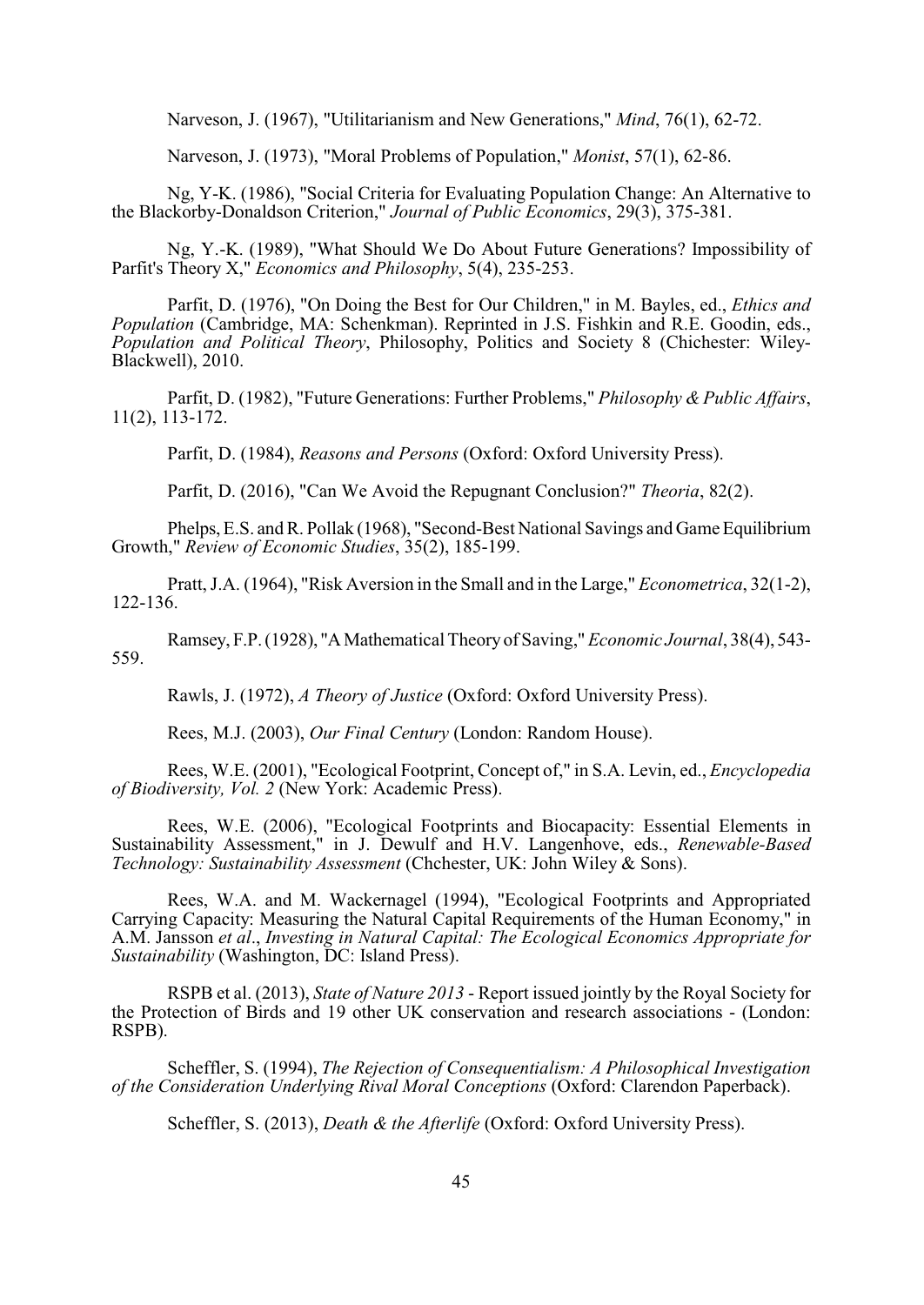Schell, J. (1982), *The Fate of the Earth* (New York: Avon).

Schwartz, T. (1978), "Obligations to Posterity," in R. Sikora and B. Barry, eds., *Obligations to Future Generations* (Philadelphia: Temple University Press).

Seabright, P. (1989), "Population Size and the Quality of Life, II: Creating Persons," *Proceedings of the Aristotalian Society*, Supp. Vol. LXIII, 41-54.

Sen, A. (1970), *Collective Choice and Social Welfare* (San Francisco: Holden Day).

Sidgwick, H. (1907), *The Methods of Ethics* (London: MacMillan), 7th Edition.

Sikora, R.I. (1978), "Is It Wrong to Prevent the Existence of Future Generations?" in R.I. Sikora and B. Barry, eds., *Obligations to Future Generations* (Philadelphia: Temple University Press).

Sikora, R.I. (1981), "Classical Utilitarianism and Parfit's Repugnant Conclusion: A Reply to McMahan," *Ethics*, 92(1), 128-133.

Sterba, J.P. (1987), "Explaining Asymmetry: A Problem for Parfit," *Philosophy and Public Affairs*, 16(2), 188-192.

Temkin, L.S. (1987), "Intransitivity and the Mere Addition Paradox," *Philosophy and Public Affairs*, 16(2), 138-187.

Veblen, T. (1925, [1899]). *The Theory of the Leisure Class: An Economic Study of Institutions*. Originally published in 1899. Reprinted (London: George Allen & Unwin), 1925.

Vitousek, P.M., P.R. Ehrlich, A.H. Ehrlich, and P. Matson (1986), "Human Appropriation of the Product of Photosynthensis," *BioScience*, 36, 368-373.

Vitousek, P.M., H.A. Mooney, J. Lubchenco, and J.M. Melillo (1997), "Human Domination of Earth's Ecosystem," *Science*, 277, 494-499.

Vosen, P. (2016), "Anthropocene Pinned Down to Post War Period," *Science*, 353(6302), 852-853.

Waters, C.N., J. Zalasiewicz, C. Summerhayes, *et al*. (2016), "The Anthropocene is Functionally and Stratigraphically Distinct from the Holecene," *Science*, 351(6269), aad2622-(1- 10).

Williams, B. (1993), *Shame and Necessity* (Berkeley, CA: University of California Press).

Wilson, E.O. (1992), *The Diversity of Life* (Cambridge, MA: Harvard University Press).

Wilson, E.O. (2016), *Half-Earth: Our Planet's Fight for Life* (New York: Liveright Publishing Corporation).

World Bank (2012), *World Development Indicators* (Washington DC: World Bank).

WWF - World Wildlife Fund - (2008), *Living Planet Report 2008* (Gland: WWF International).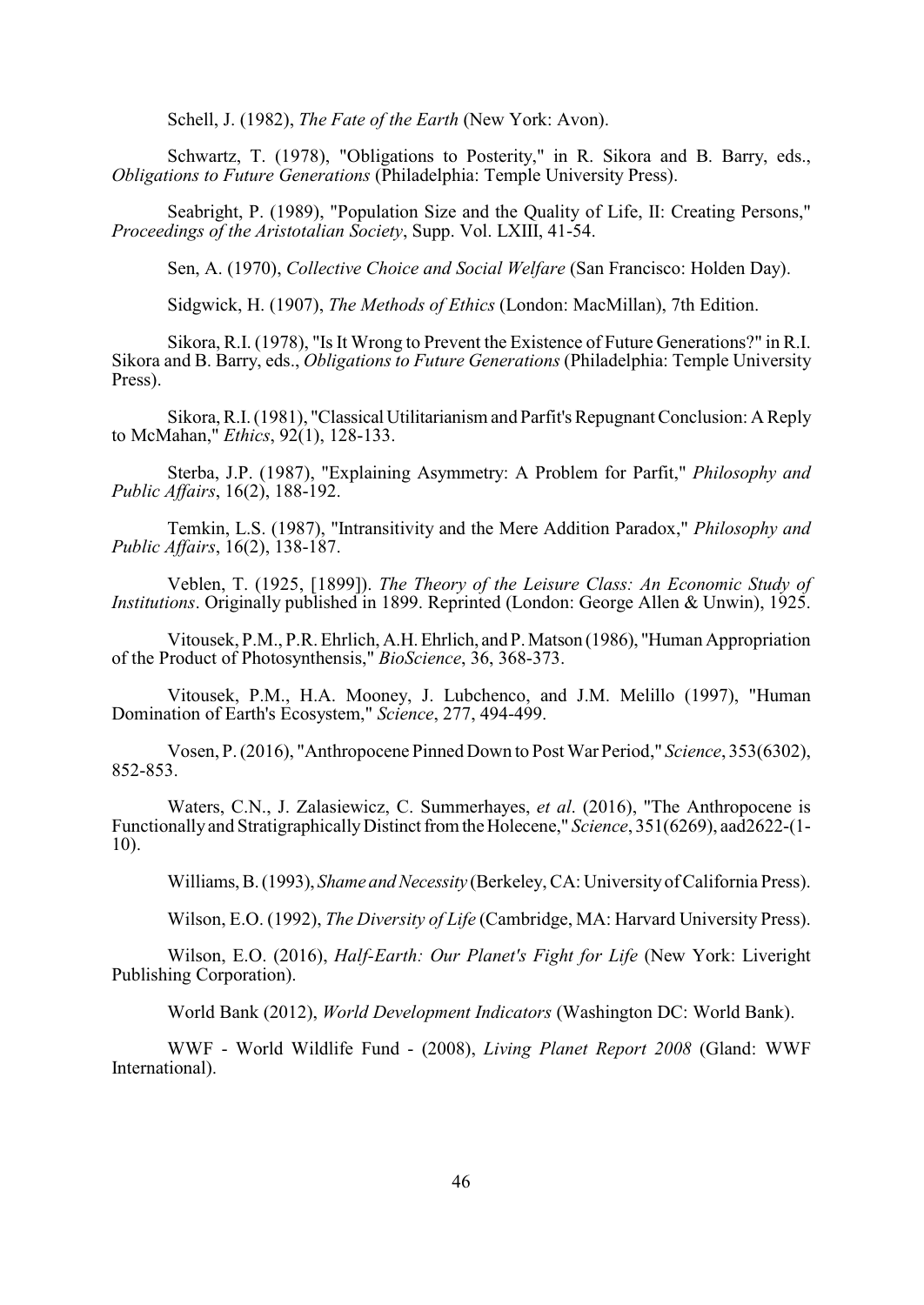#### Table 1

#### Social Statistics from Rich and Poor Regions (Year 2010)

|                                                 | rich   | poor  |
|-------------------------------------------------|--------|-------|
| Population (millions)                           | 1,127  | 796   |
| GDP per capita<br>(international dollars)       | 37,000 | 1,300 |
| Total fertility rate*                           | 1.8    | 4.1   |
| Under-5 mortality rate<br>(per $1000$ )         | 6      | 108   |
| Life expectancy at birth<br>(years)             | 80     | 59    |
| Percentage enrollment<br>in secondary education | 100    | 39    |
|                                                 |        |       |

Source: World Bank (2012)

\* Total fertility rate (TFR) is the number of successful pregnancies that a woman expects to have during her reproductive years. The number 2.1 is usually taken to be the TFR that, over the long run would lead to a stable population.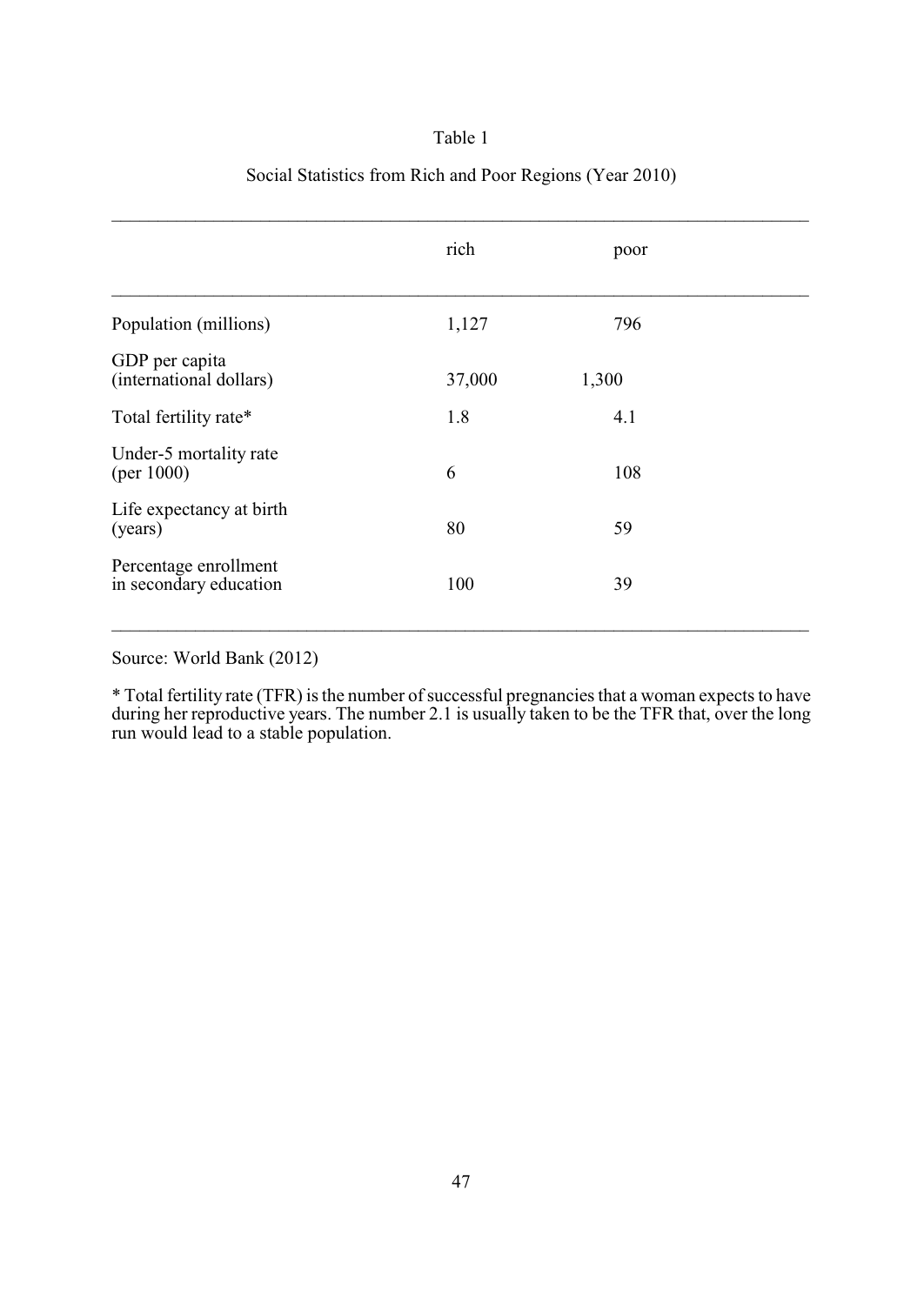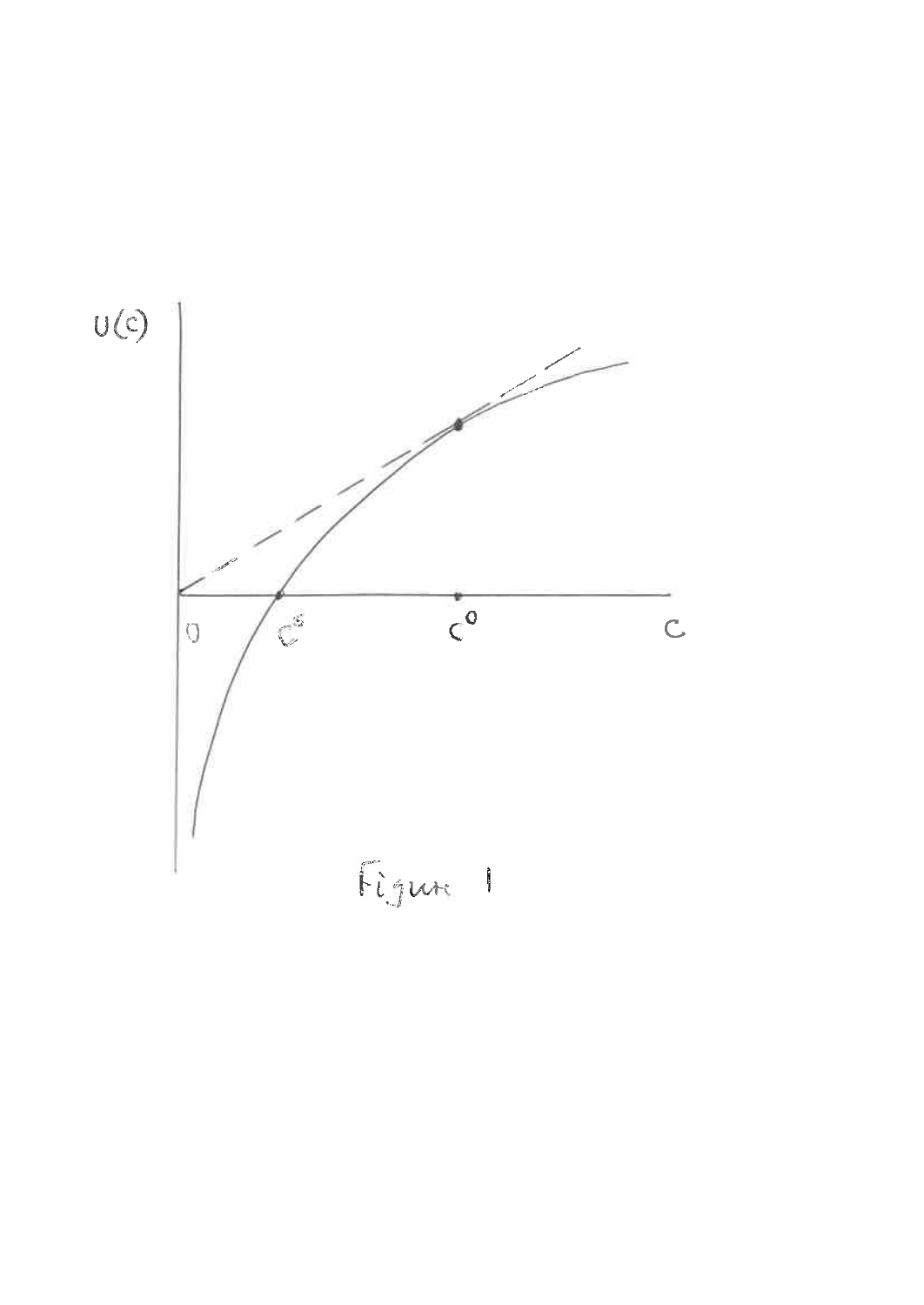

Figure 2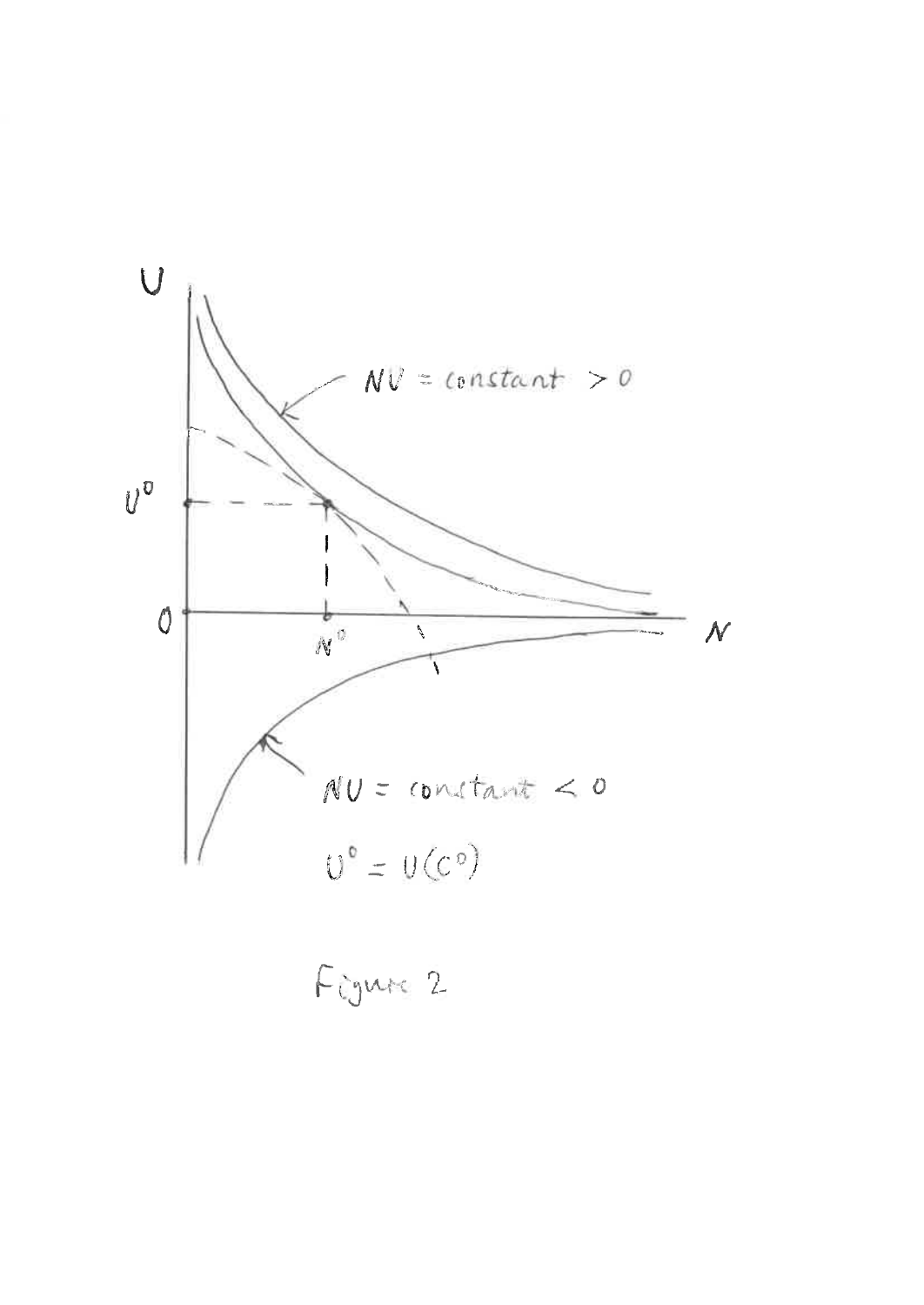

Figure 3